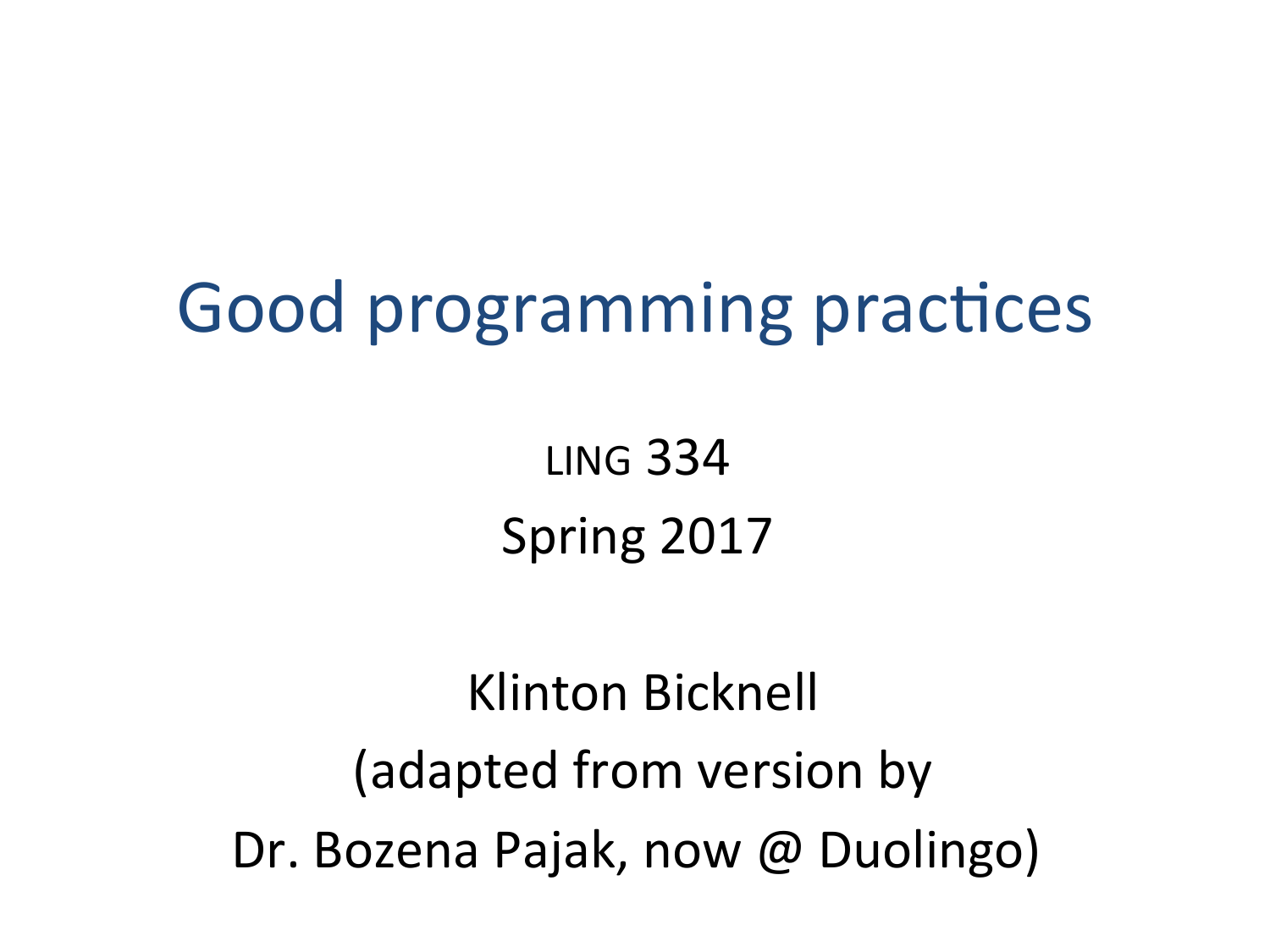# Good programming practices

- Why are we talking about this?
	- $-$  It's very likely you'll keep programming beyond this class (not just in Python)
	- Good programming skills are in high demand
	- $-$  It's best to learn good habits early on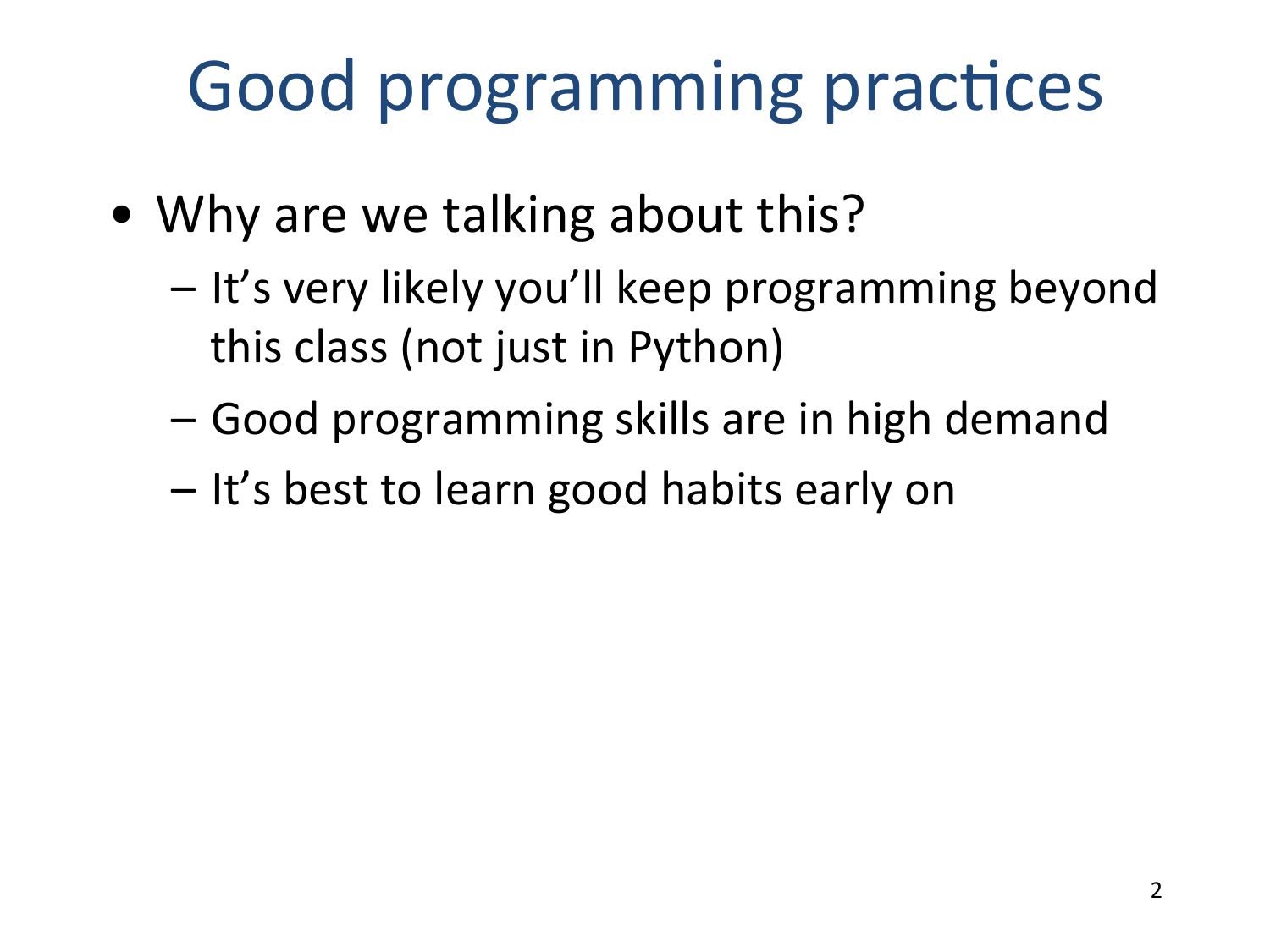"There are only two kinds of programming" languages: the ones people complain about and the ones nobody uses"

(Bjarne Stroustrup, creator of  $C++$ )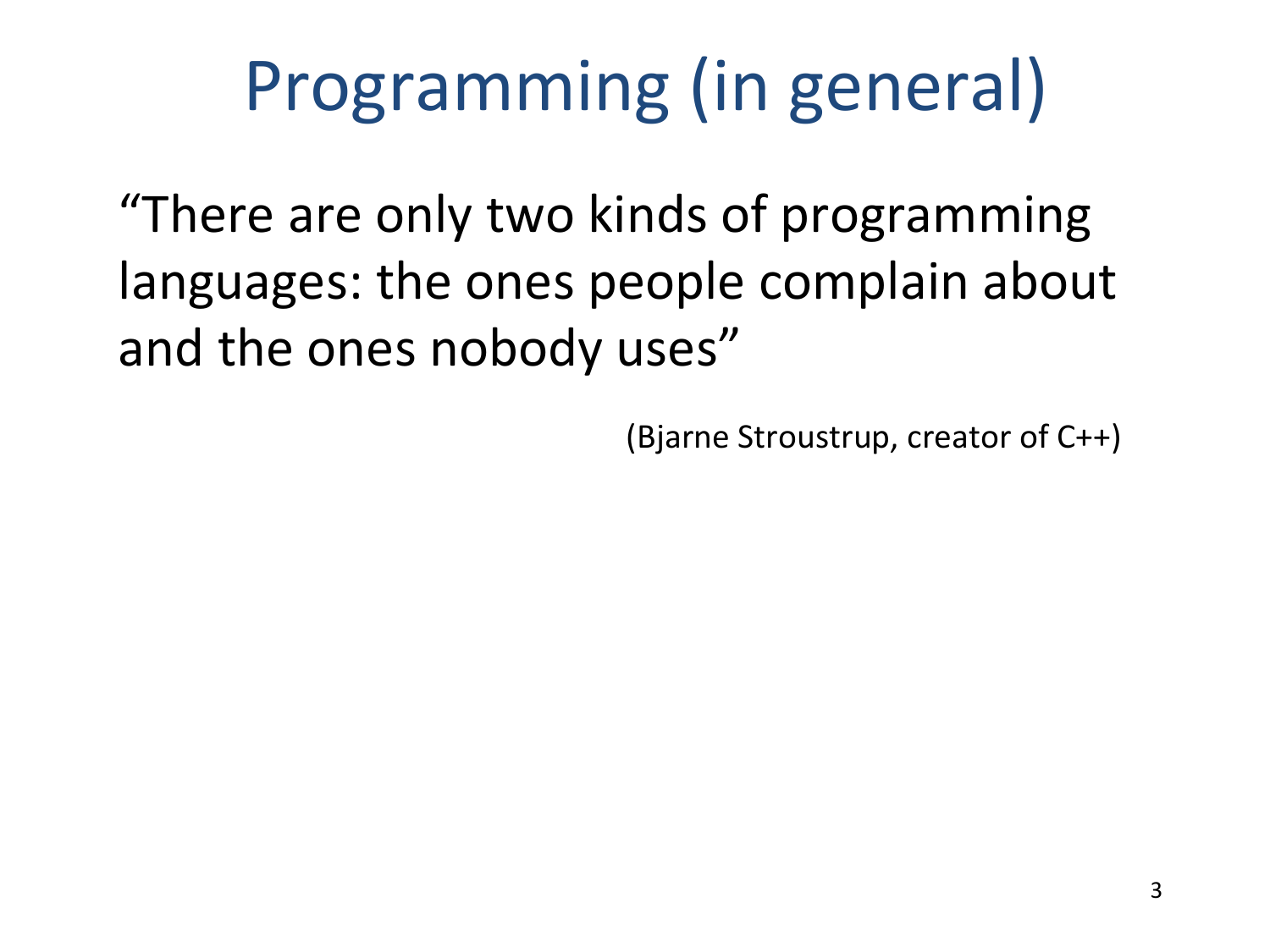- Python is just one language (and people complain about it)
- But it's easy to learn and very widely used
- And it teaches you basic programming principles useful for other languages (R, JavaScript, MatLab, ...)
- Many programming languages are similar...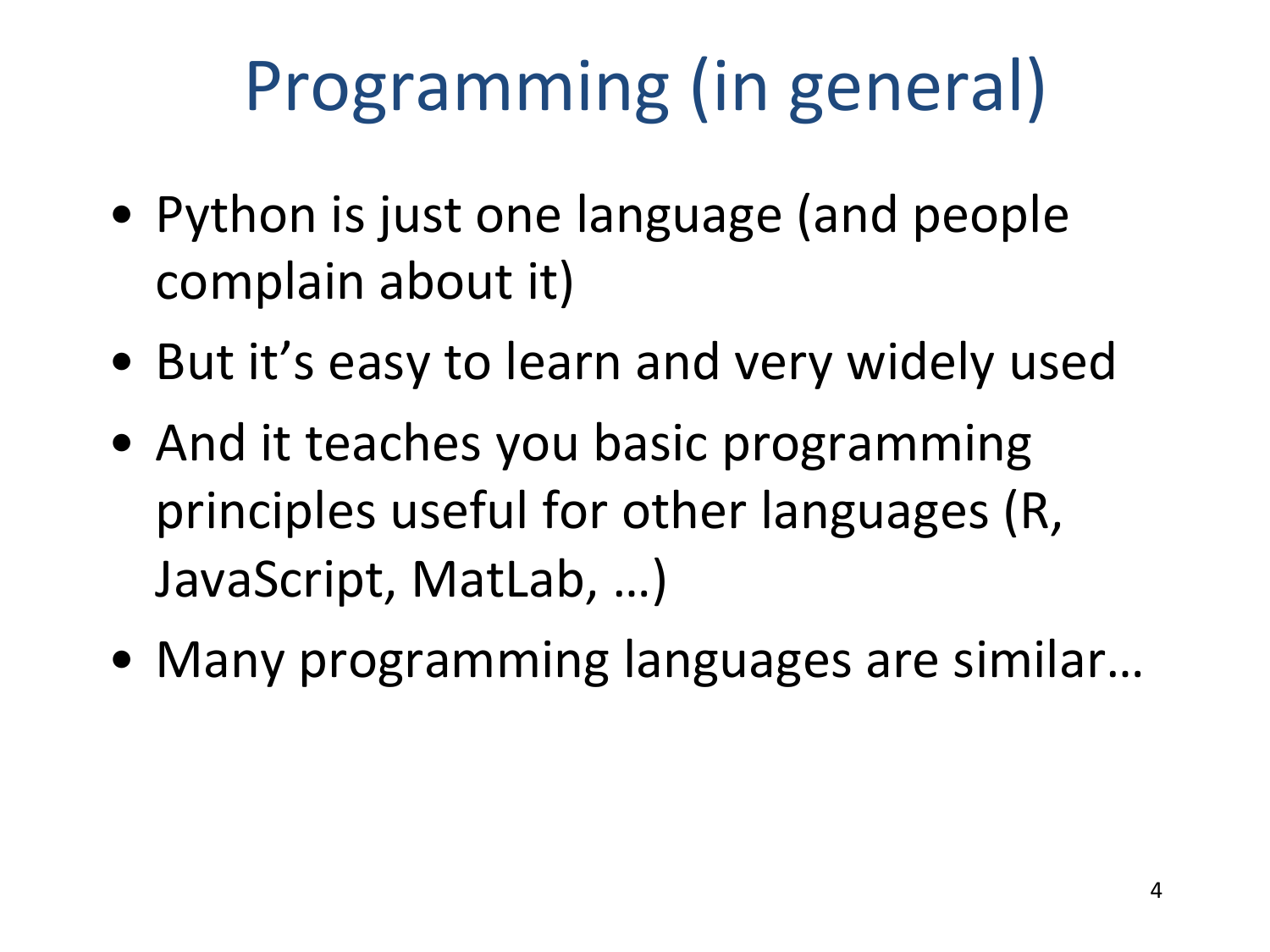• Example: a for-loop # prints digits  $1-10$ 

```
# Python
for counter in range(1, 11):
      print counter
```


for (counter in 1:10) { print(counter)

5\$

```
# JavaScript
for (var counter = 1; counter < 11; counter++)
{
      console.log(counter);
}
```
}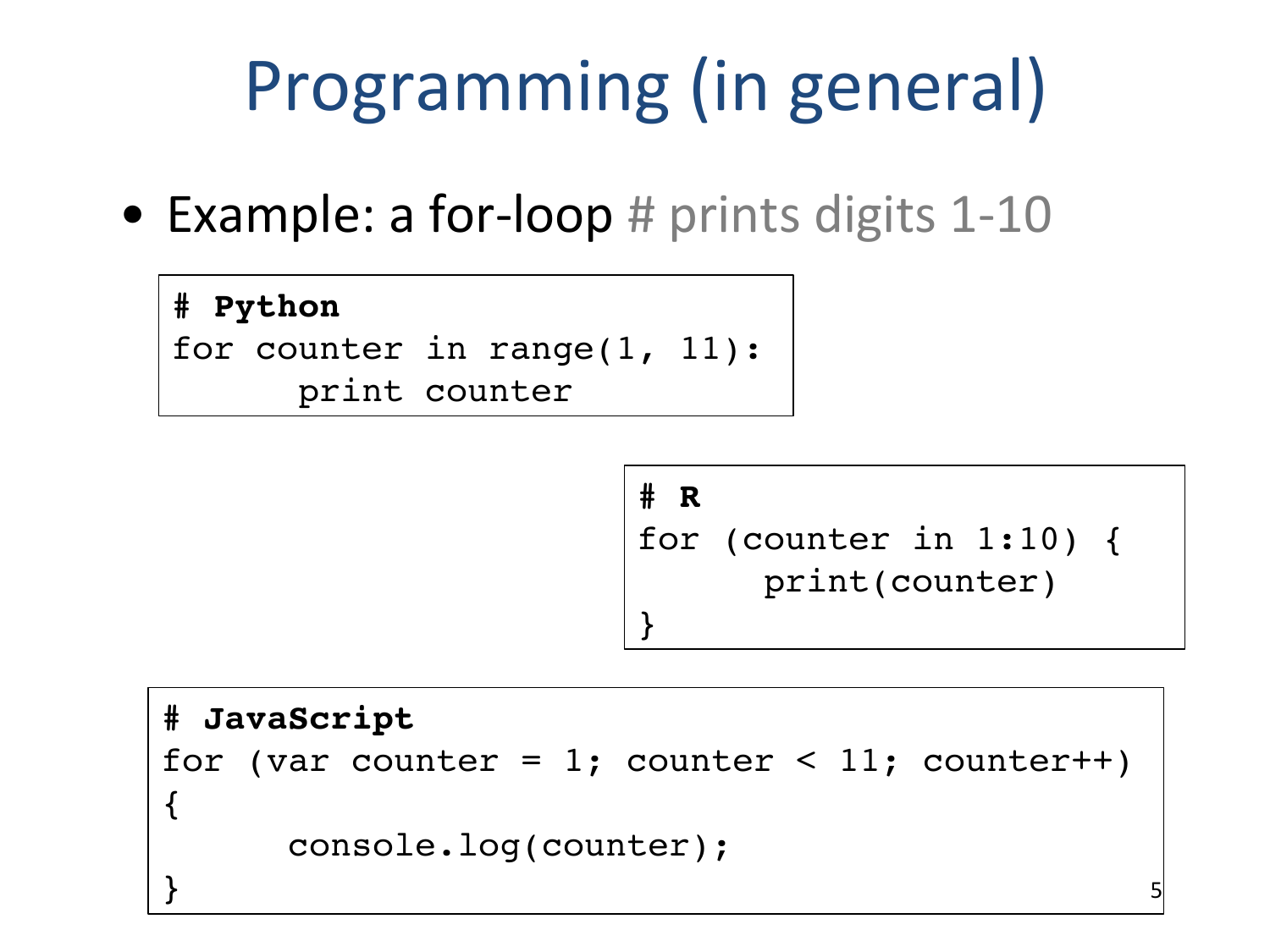• Example: an if-else statement



```
# JavaScript
if (keyPress === 'y')
\{response = 'yes';
} 
else if (keyPress === 'n')
\{response = 'no';
} 
else
\{response = 'other';
}
```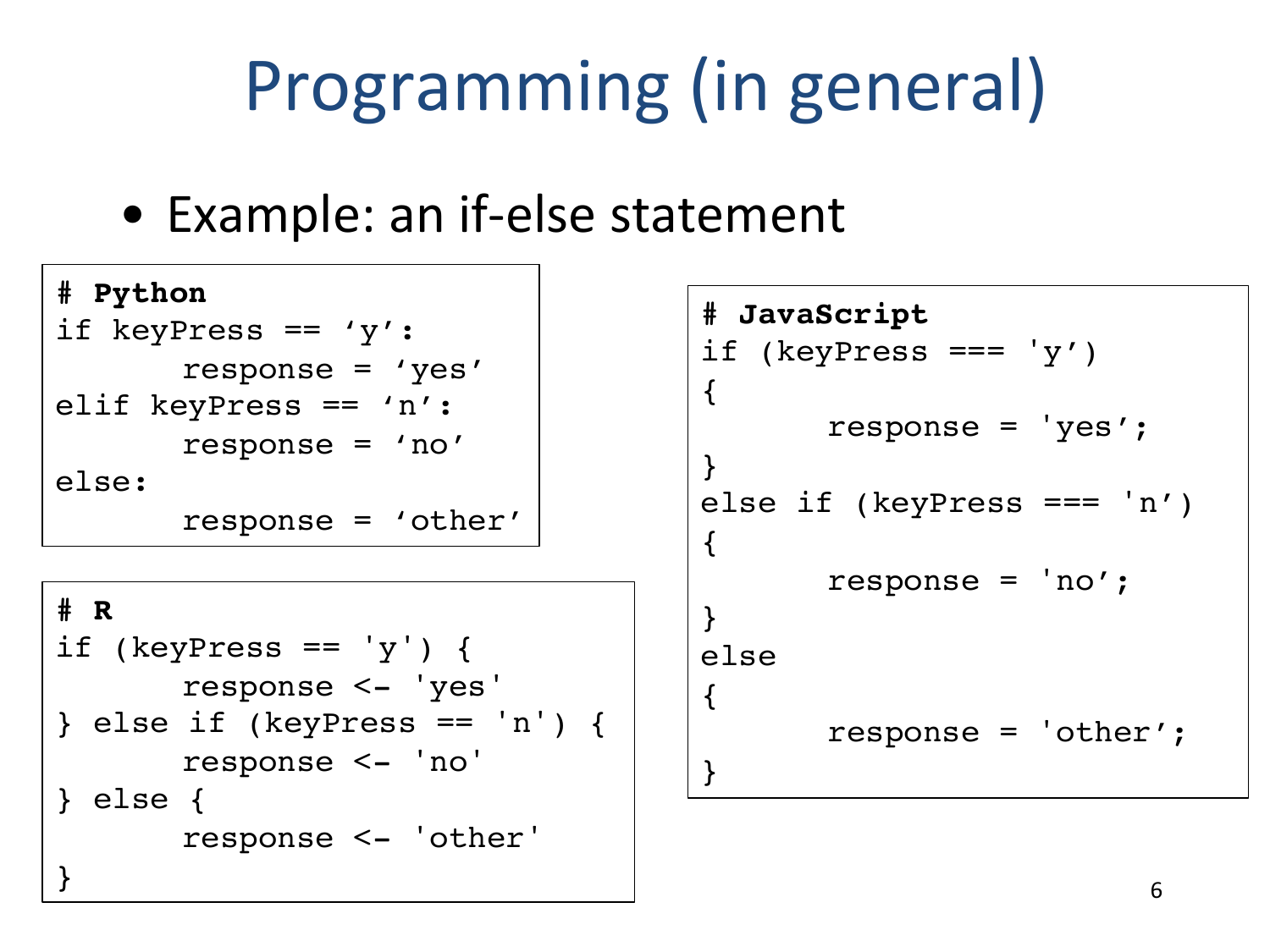- Once you learn one programming language:
	- $-$  it's relatively easy to learn other languages because you already know the basic concepts and principles of programming
	- $-$  (although of course it depends on the language, and it doesn't mean no effort is required)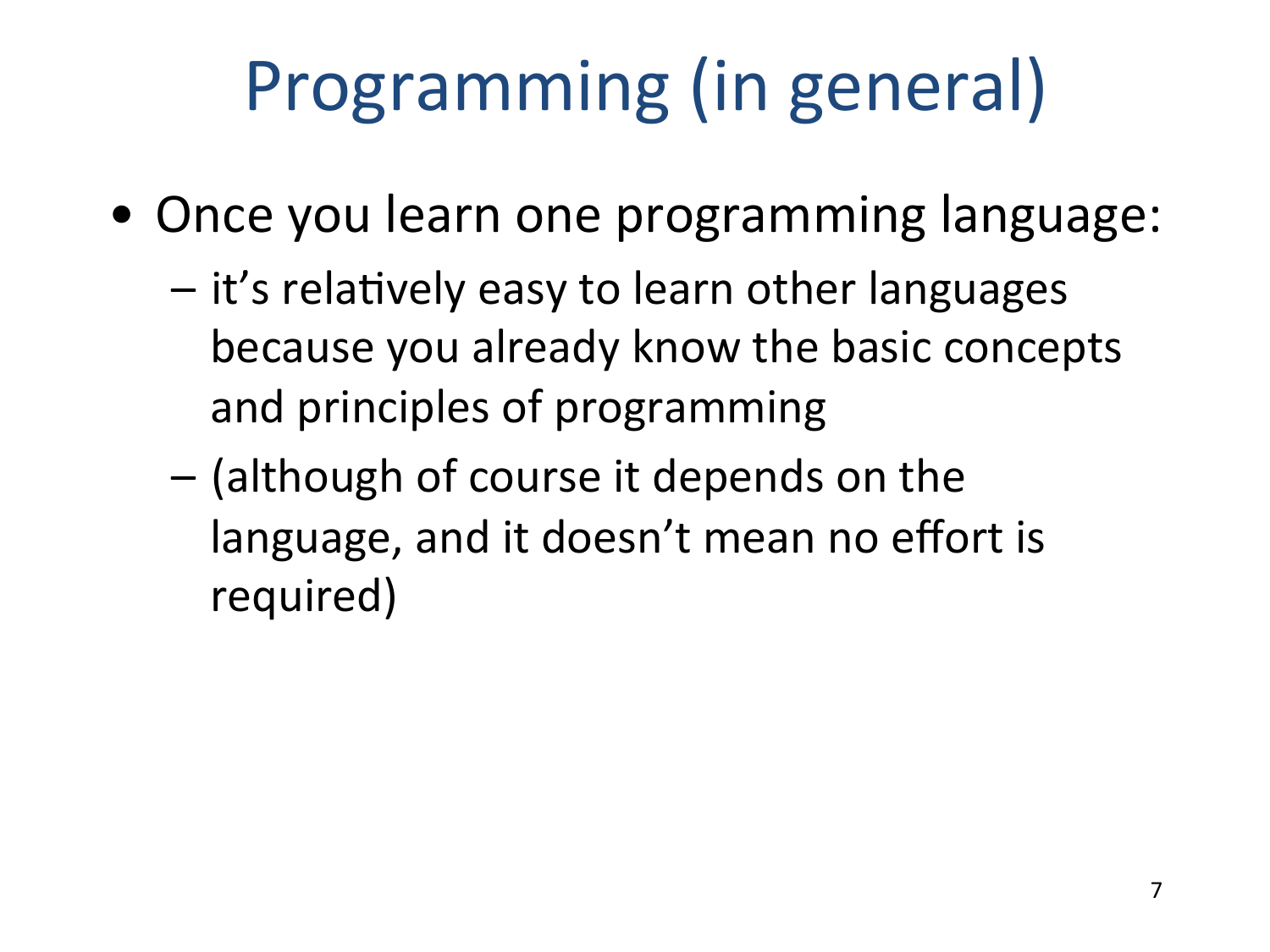• What's useful regardless of language is good programming practices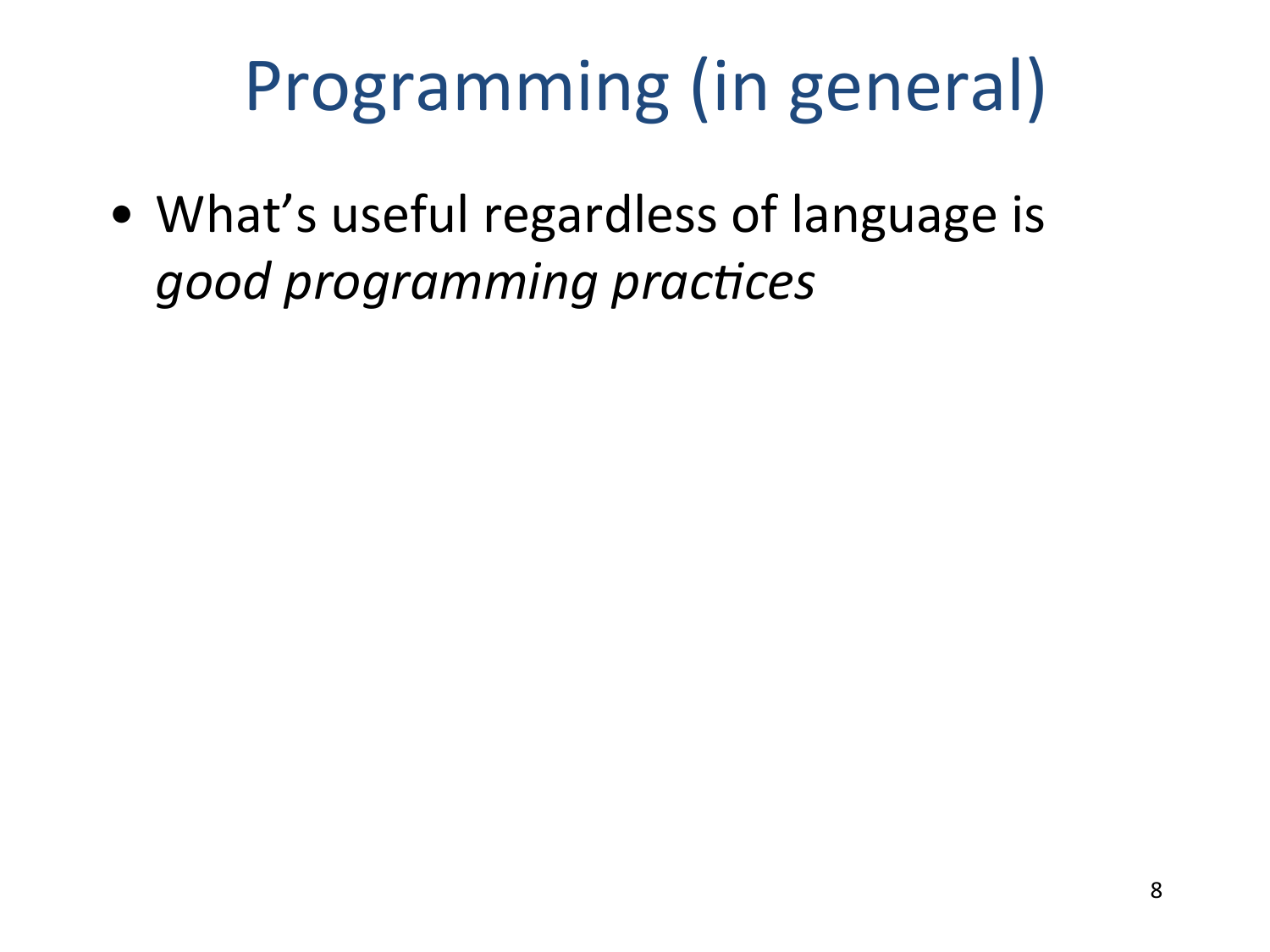# **Good programming practices**

- 1. First, think high-level
- 2. Write programs for people, not computers
- 3. Let the computer do the work
- 4. Make incremental changes
- 5. Don't repeat yourself (or others)
- 6. Plan for mistakes
- 7. Optimize software only after it works correctly
- 8. Document design and purpose, not mechanics
- 9. Collaborate
- 10. Ensure reproducibility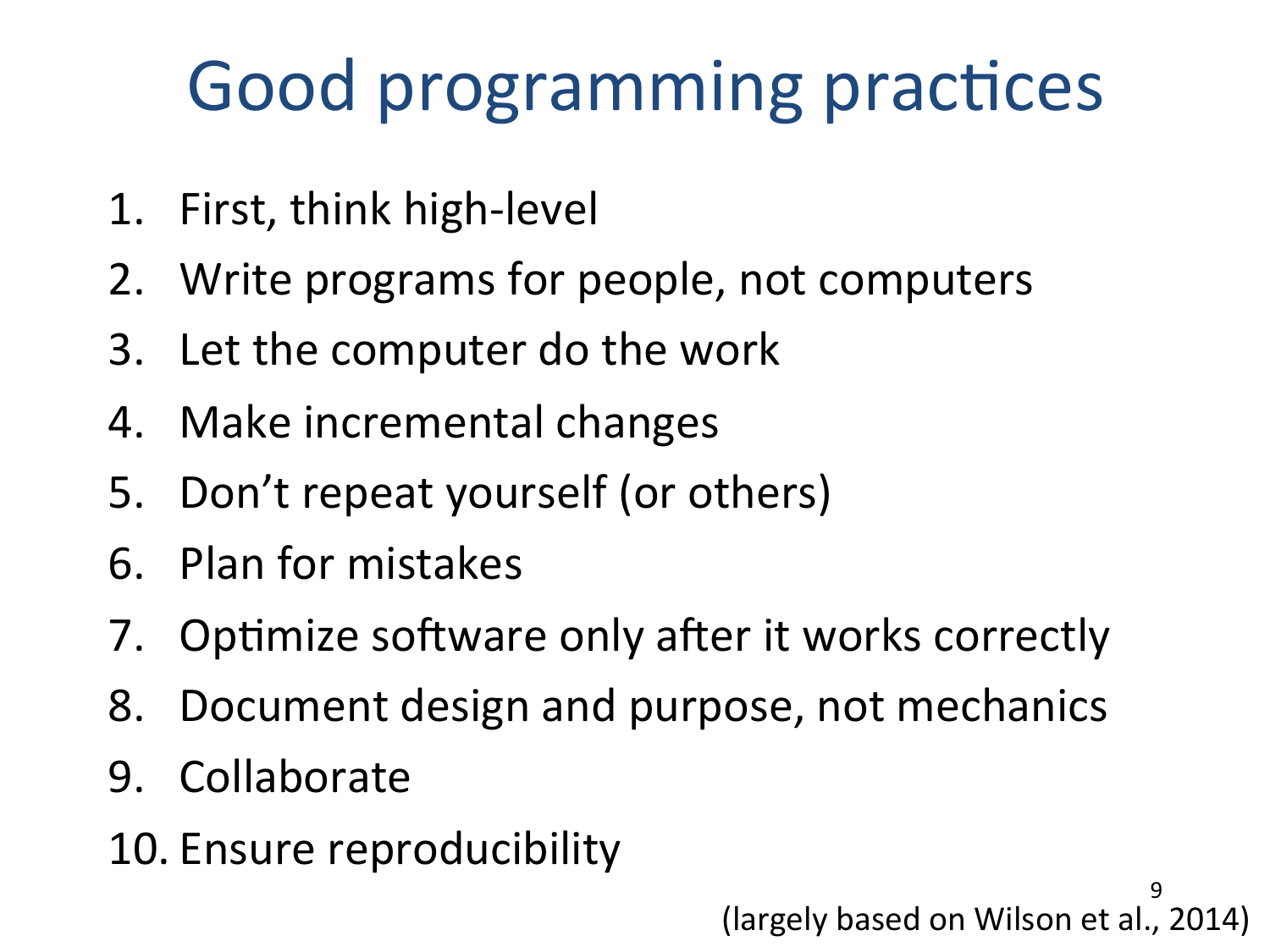- You want to ensure that the program will do what you want it to do
- and that it will do it in the best way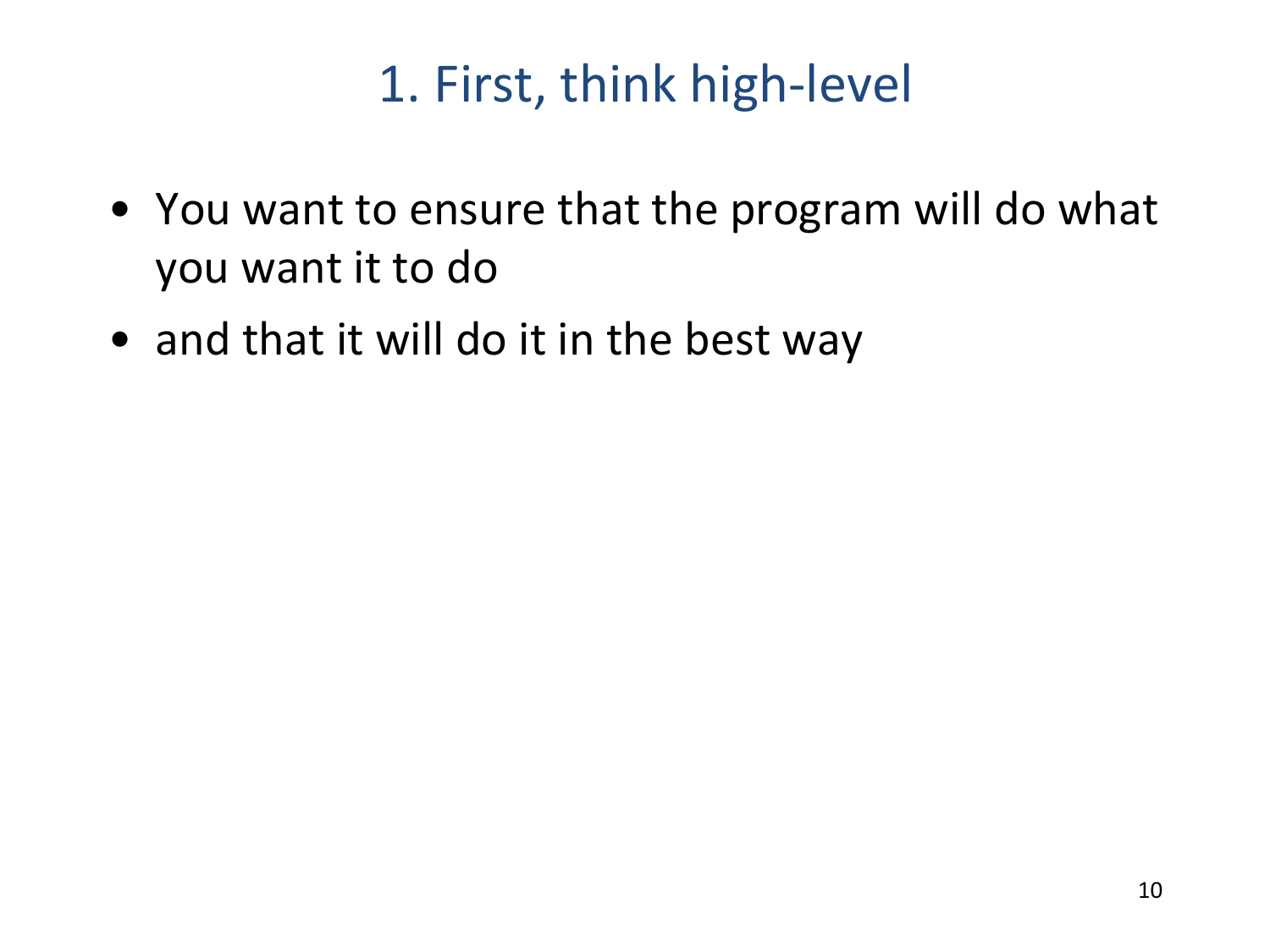- Start with pseudocode
	- before writing any actual code, think what you want your program to do
	- it's useful to make an outline using pseudocode (in plain words)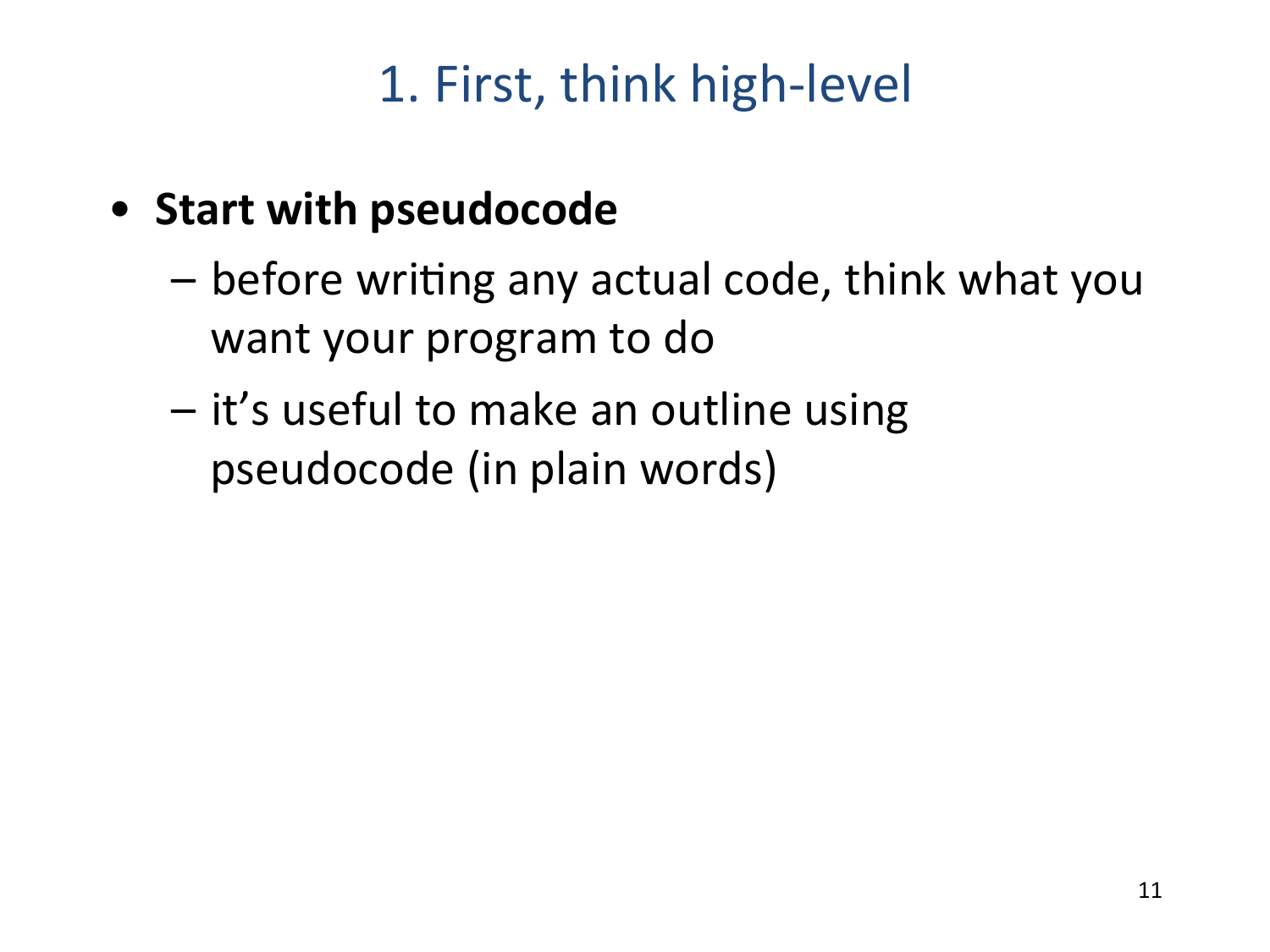""" this program tests whether an integer is odd or even """

get an integer test whether the integer is odd or even output the answer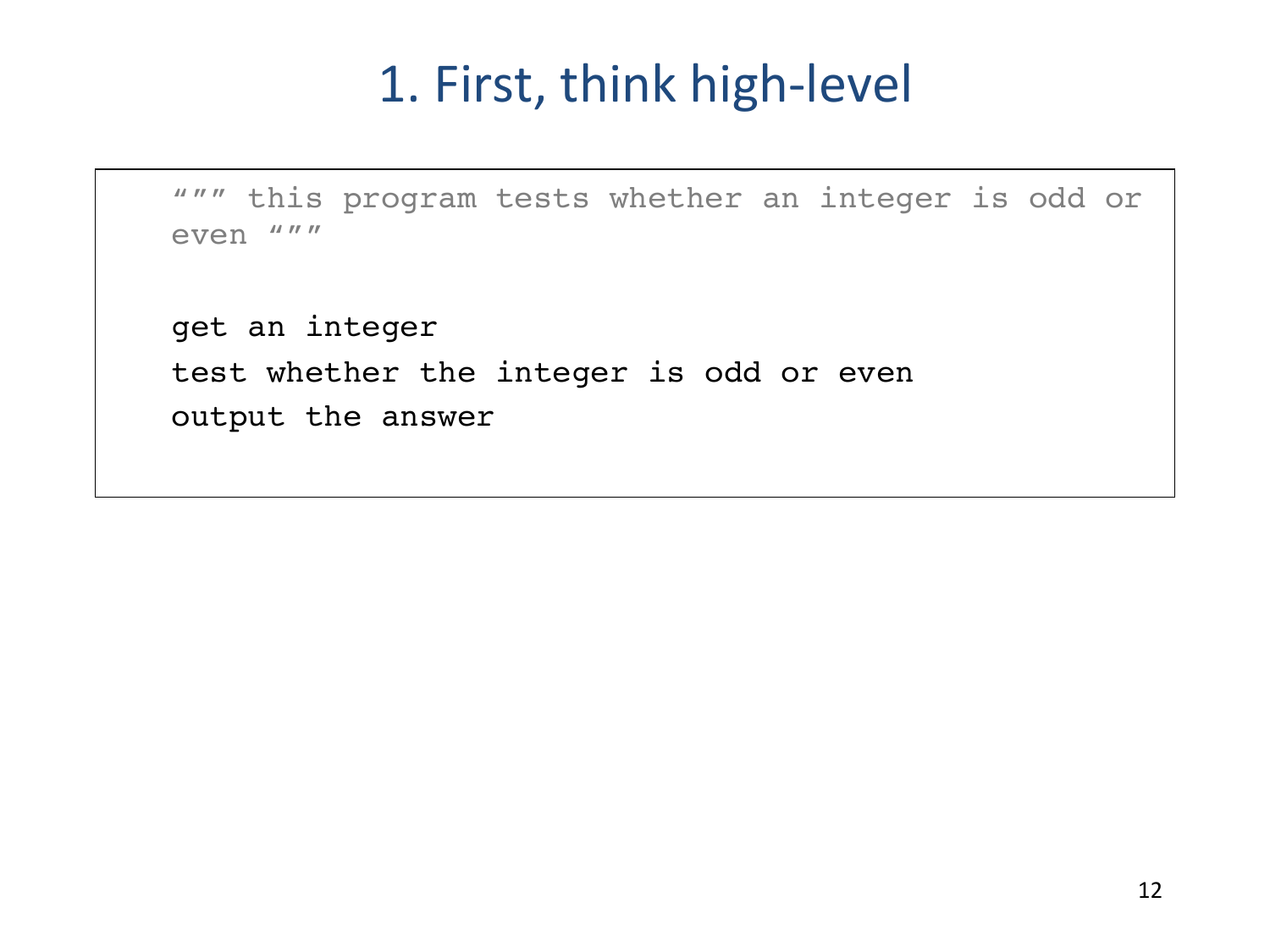- Come up with specific algorithms
	- algorithm: the approach or method used to solve a problem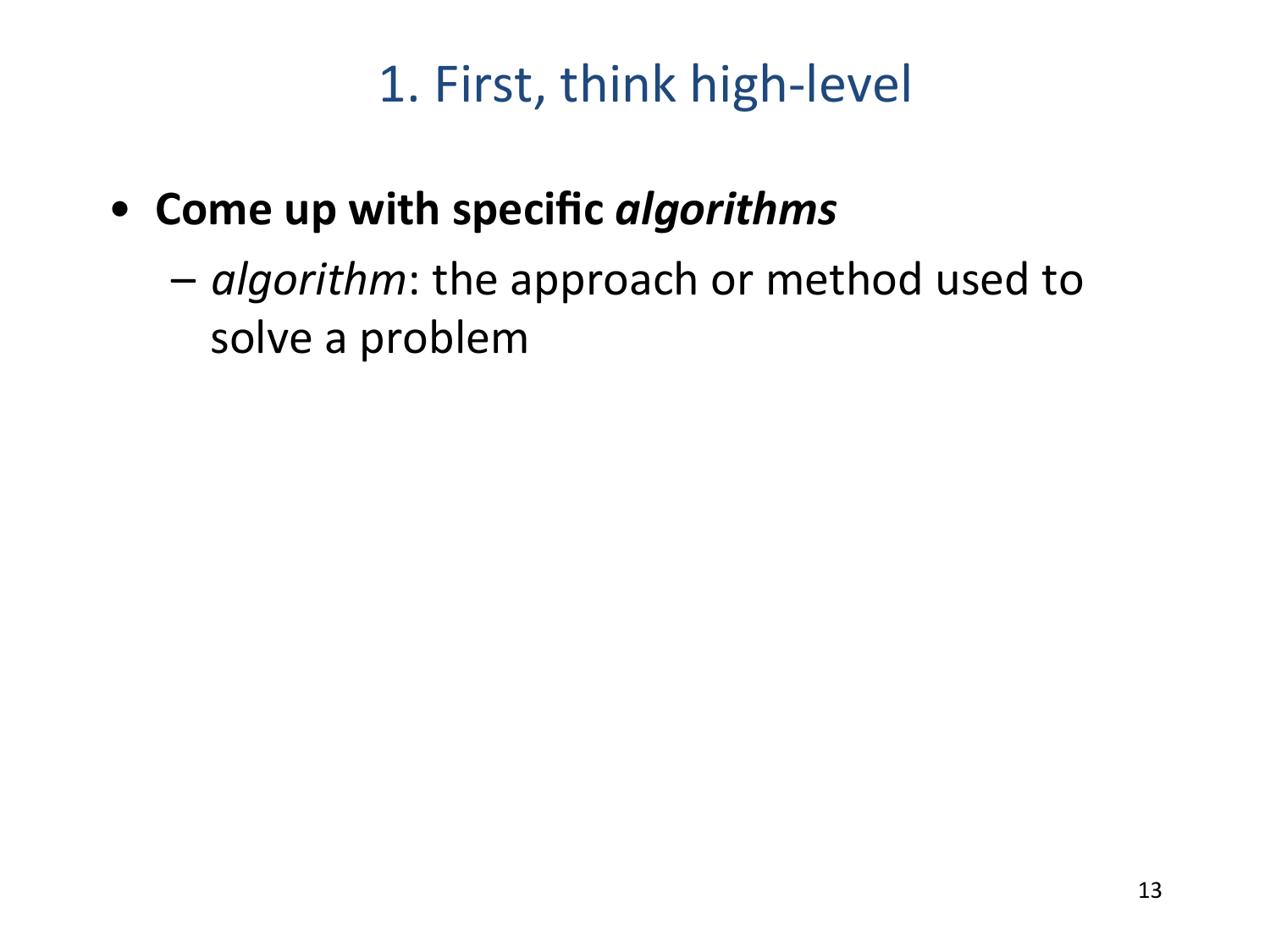""" this program tests whether an integer is odd or even """

get an integer **test whether the integer is odd or even ??** output the answer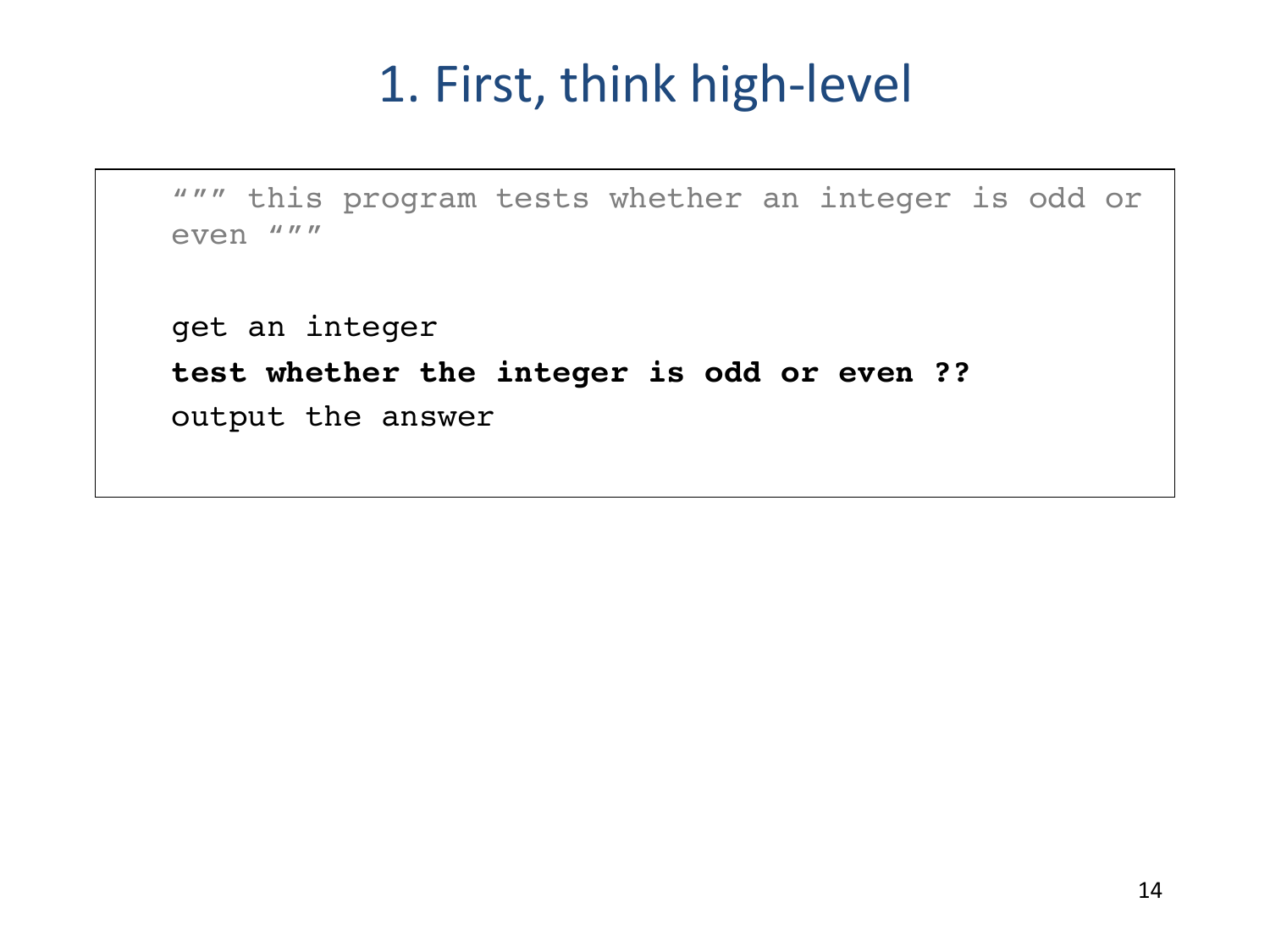""" this program tests whether an integer is odd or even """

get an integer

test whether the integer is odd or even divide the integer by 2 check the remainder of the division if the remainder is 0, the integer is even otherwise, the integer is odd

output the answer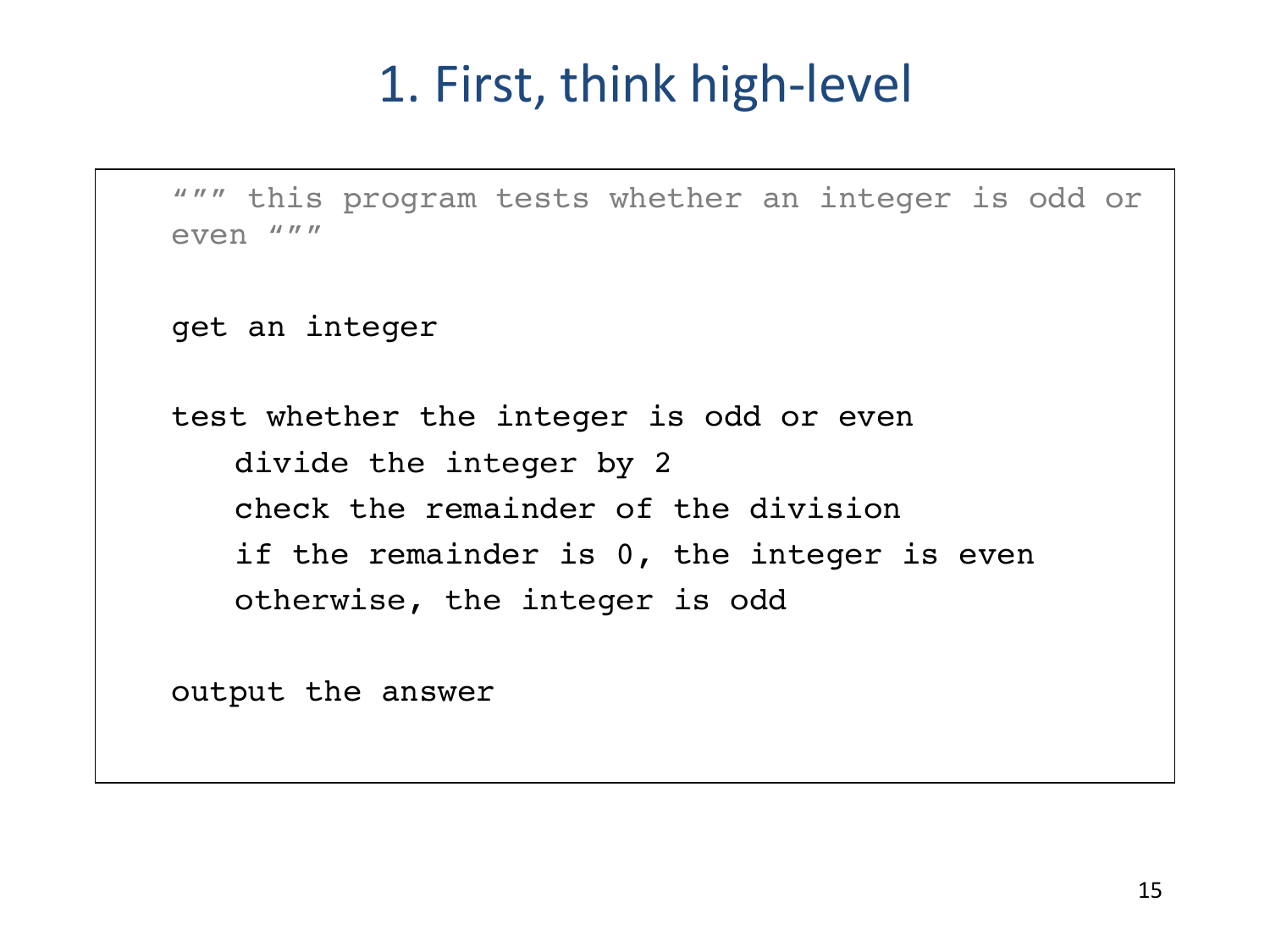• Then, you can implement your program in a specific language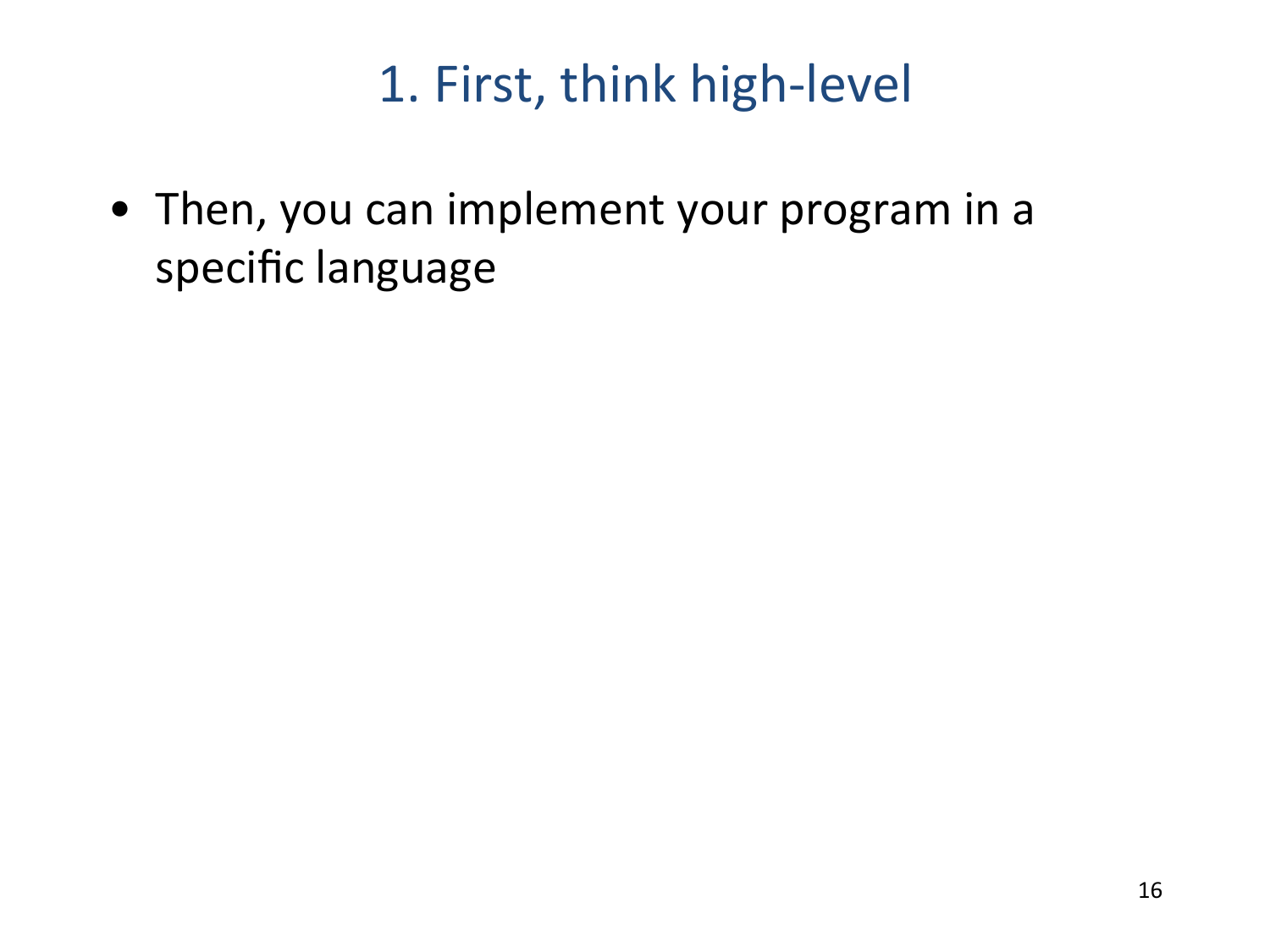""" this program tests whether an integer is odd or even """

```
# get an integer
user num = int(raw input("Hi! Enter an integer: "))
```
# test whether the integer is odd or even, and output the answer

```
remainder = user num \frac{2}{3} # uses the modulus operator
```

```
if remainder == 0:
   print "This integer is even."
else:
   print "This integer is odd."
```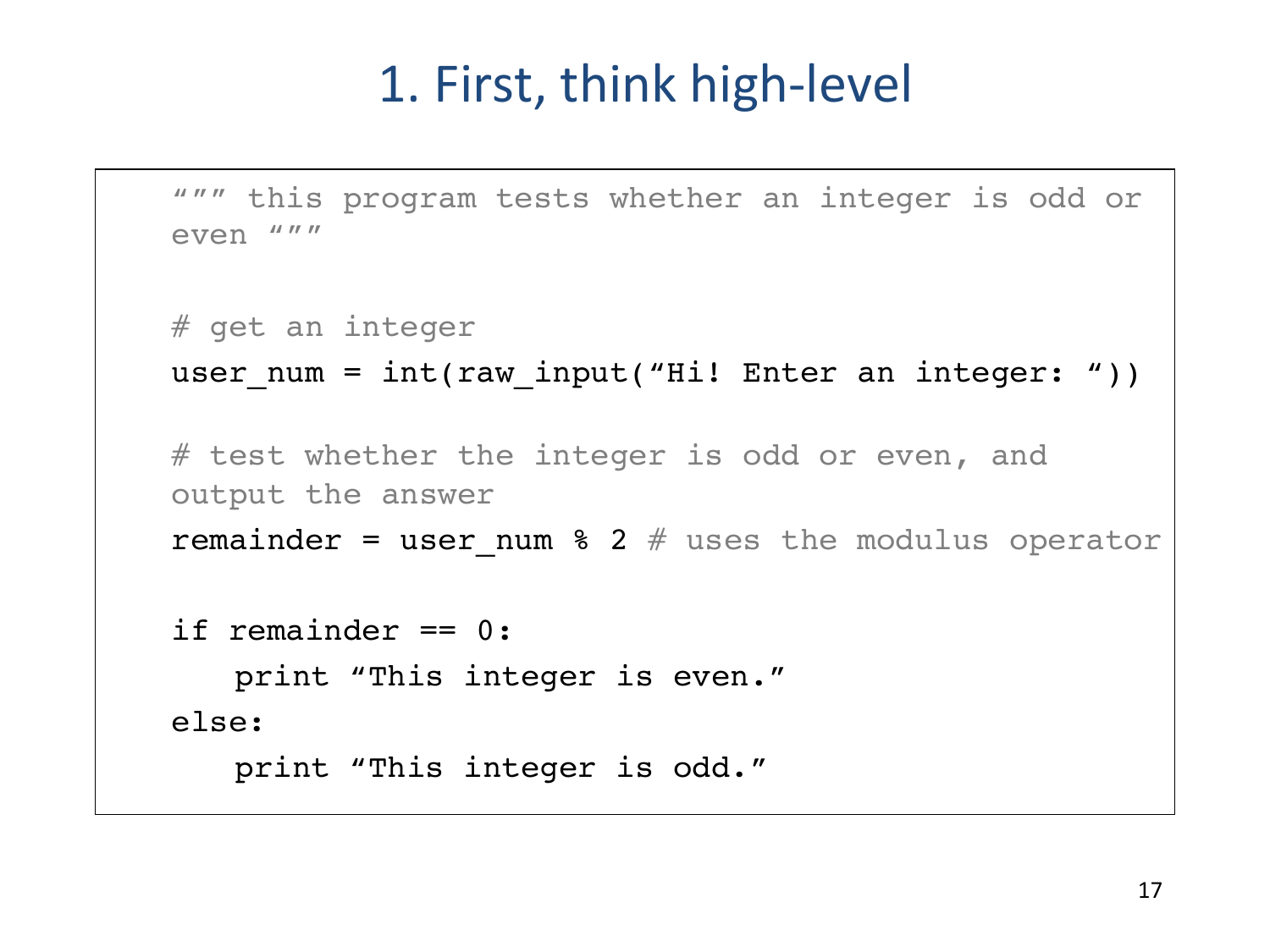- Make your programs easily readable and understandable by others
	- $-$  this includes the future-you!!
- This will facilitate program maintenance (when you need to make changes), as well as sharing programs\$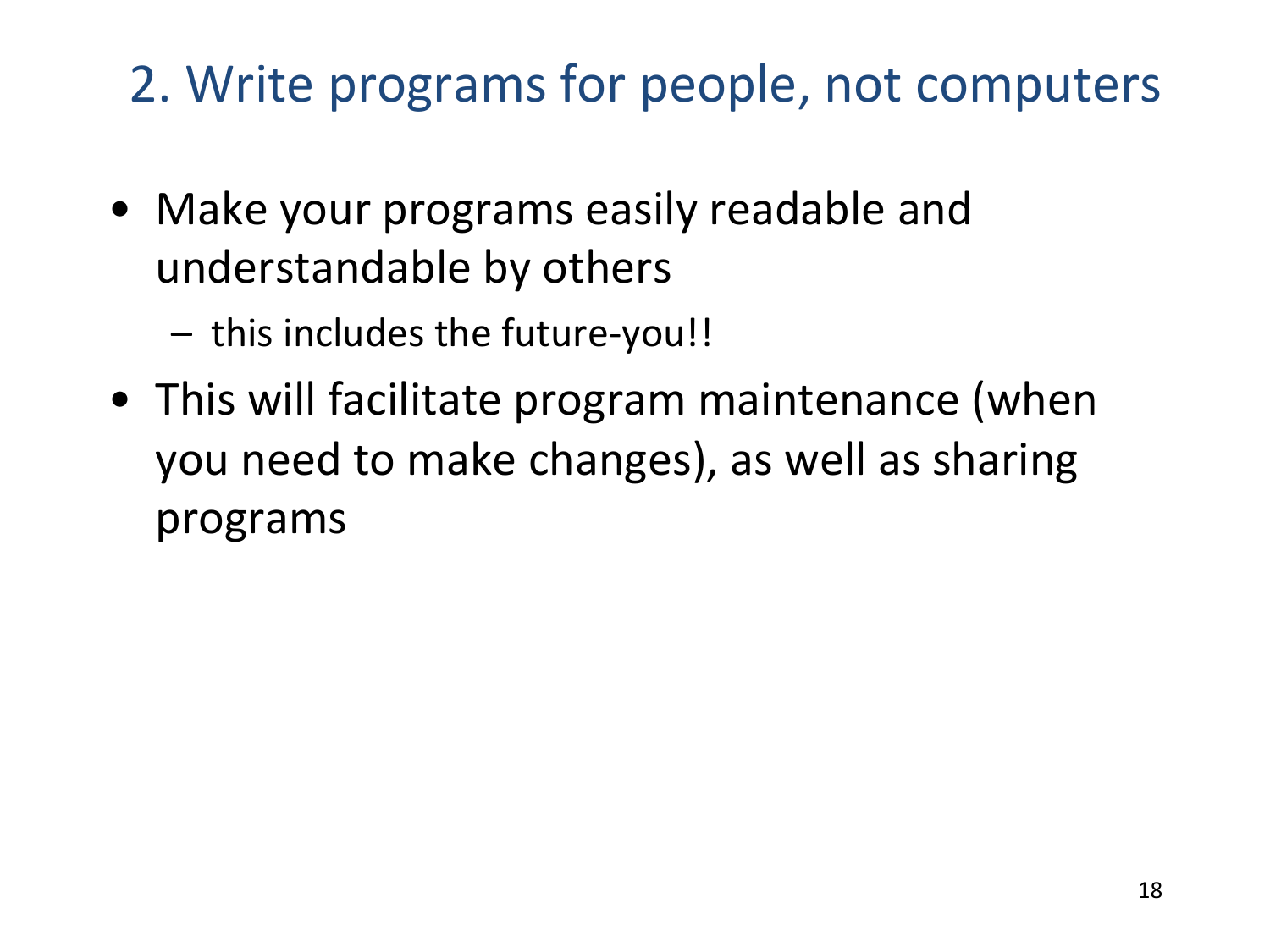- Break programs into chunks, easily **understandable single tasks** 
	- $-$  aesthetically: spaces, empty lines, tabs (tabs are required in Python, but not in all programming languages)
	- $-$  conceptually: design programs in modules (more about modules later on)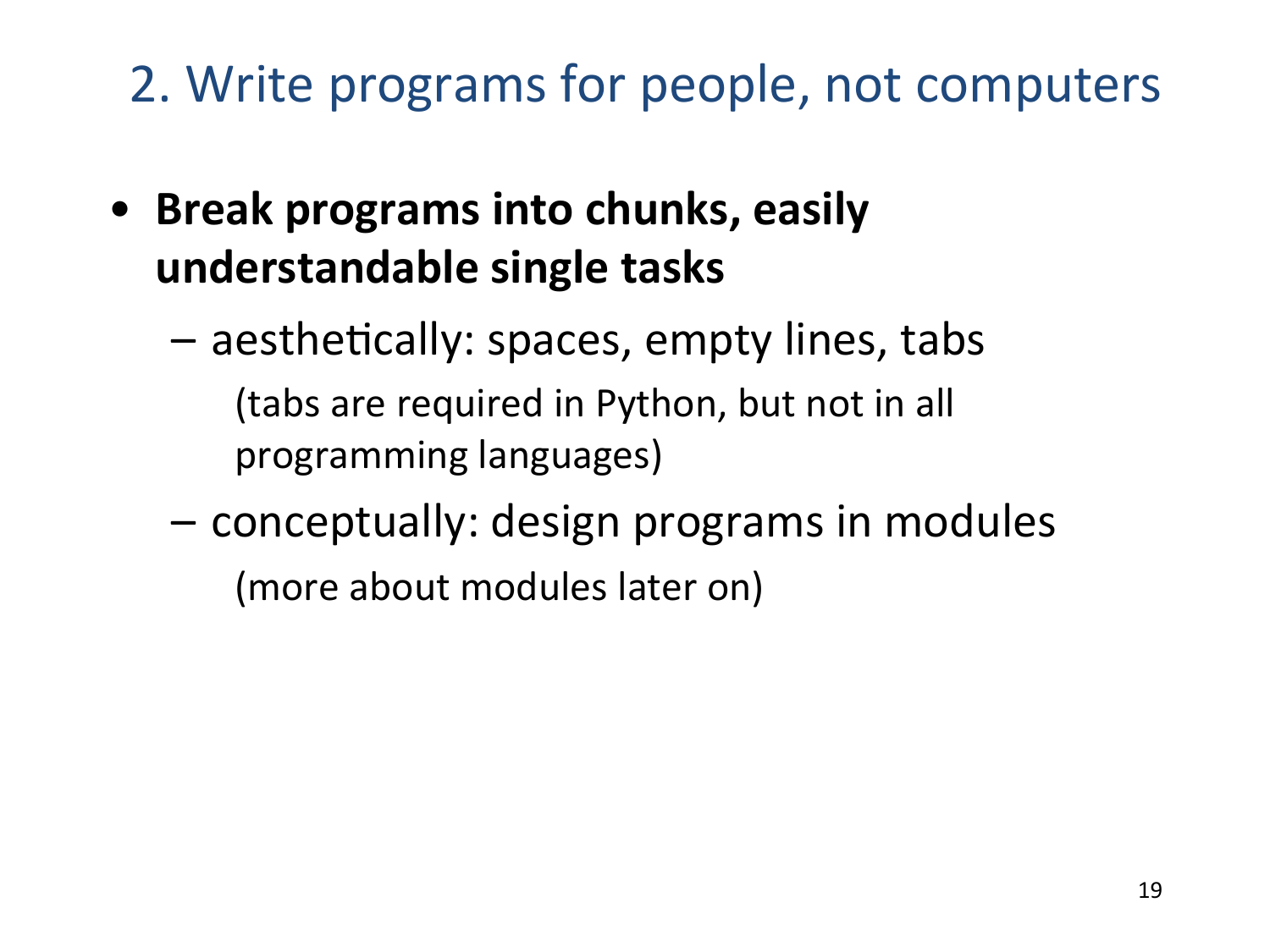

#### this one is hard to read

```
""" this program tests whether an integer is odd or
even """
```

```
# get an integer
```

```
user num=int(raw input("Hi! Enter an integer: "))
# test whether the integer is odd or even, and 
output the answer
```

```
remainder=user num%2 # uses the modulus operator
```

```
if remainder==0:
```
print "This integer is even."

else:

print "This integer is odd."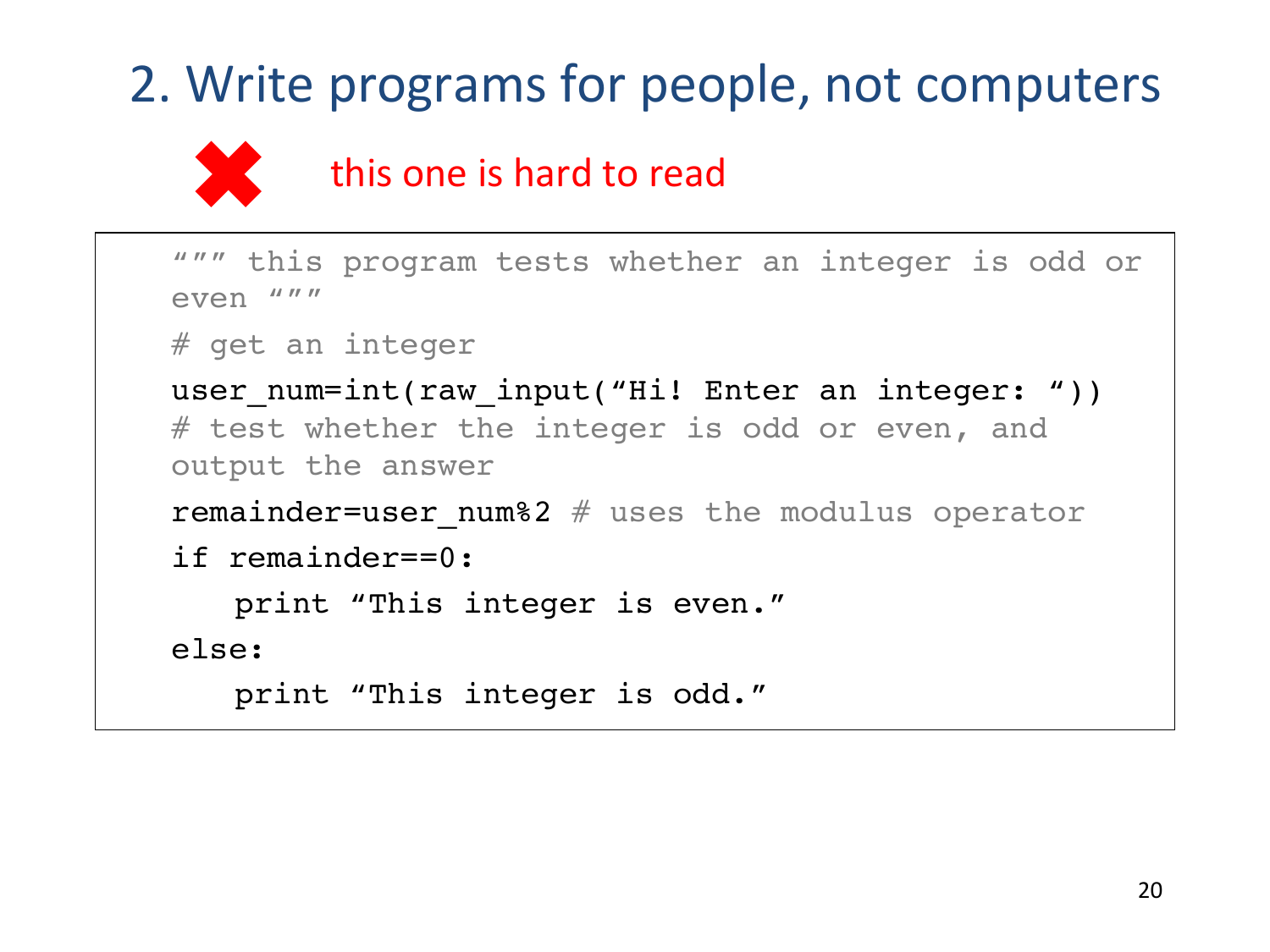#### this one is more readable: it has spaces and empty lines

```
""" this program tests whether an integer is odd or
even """
```

```
# get an integer
user num = int(raw input("Hi! Enter an integer: "))
# test whether the integer is odd or even, and 
output the answer
remainder = user num \frac{2}{3} # uses the modulus operator
if remainder == 0:
   print "This integer is even."
else:
```

```
print "This integer is odd."
```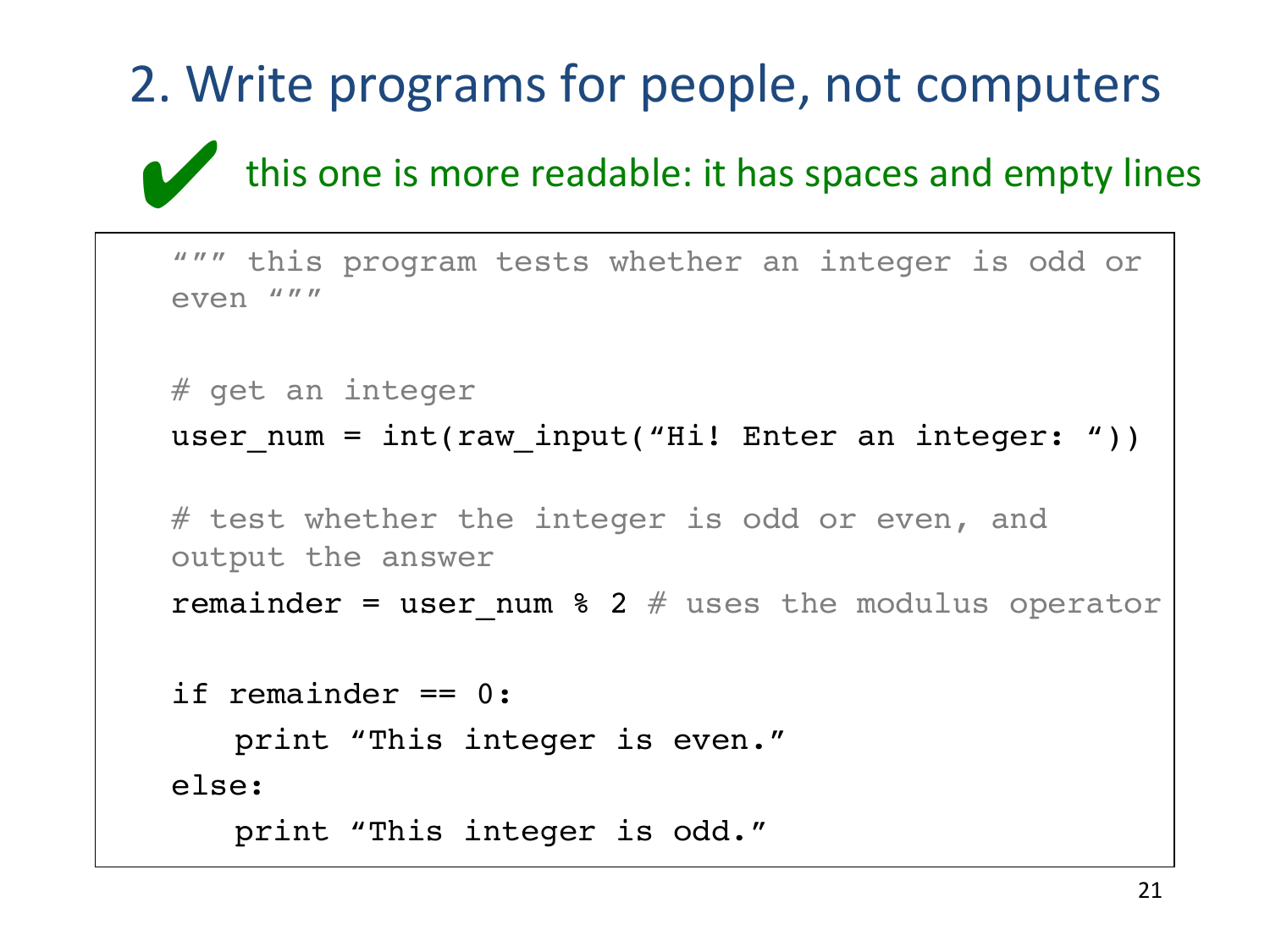- Make names consistent, distinctive, and **meaningful%**
	- $-$  don't use non-descriptive names like *a* or *foo* (unless it's a counter/index variable)
	- $-$  don't use names that are very similar like results and results1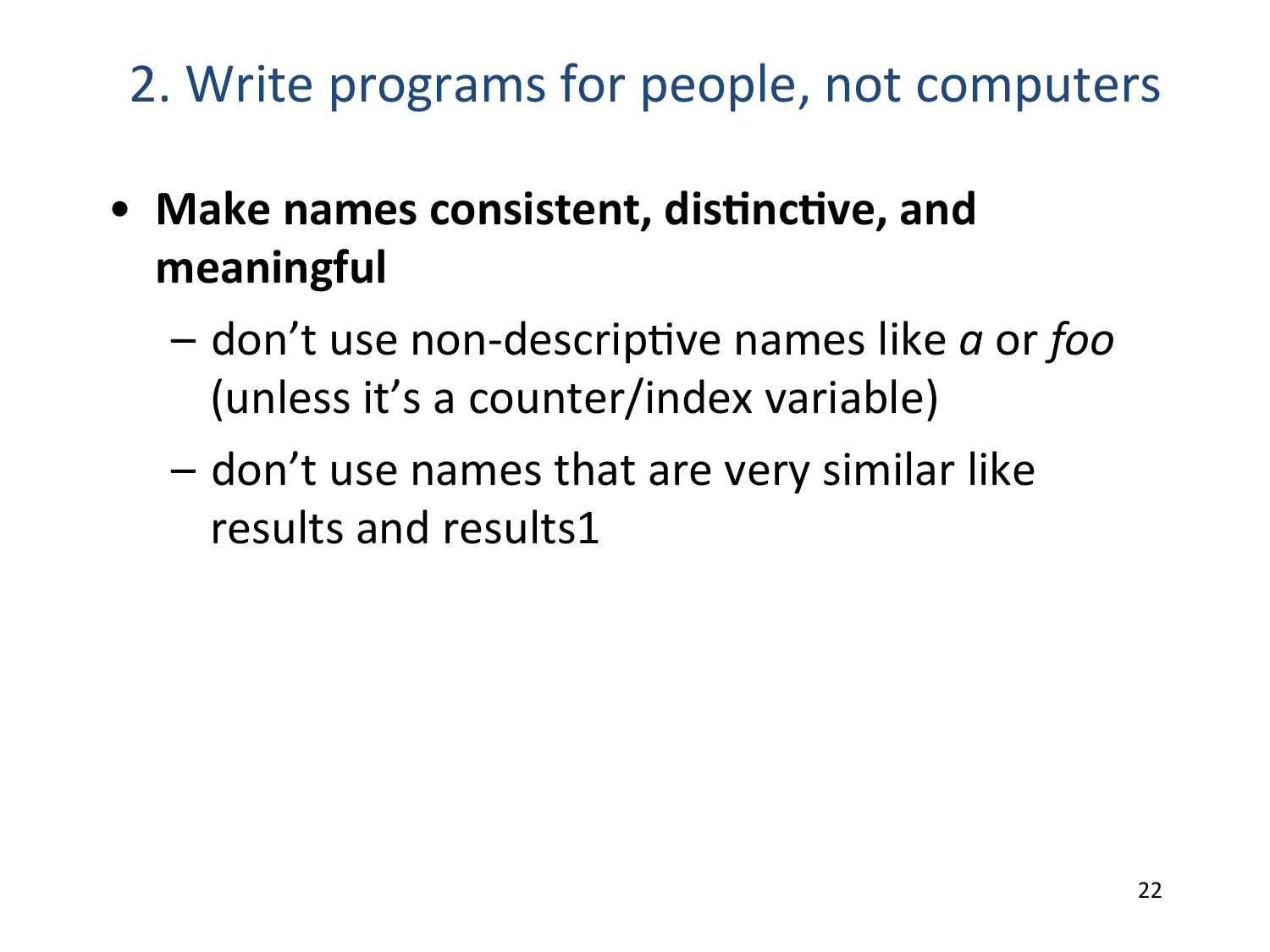

#### variable names are meaningless

```
""" this program tests whether an integer is odd or
even """
```

```
# get an integer
fred = int(raw input("Hi! Enter an integer: "))
```

```
# test whether the integer is odd or even, and 
output the answer
```

```
foo = fred % 2 # uses the modulus operator
```

```
if foo == 0:
```
print "This integer is even."

else:

```
print "This integer is odd."
```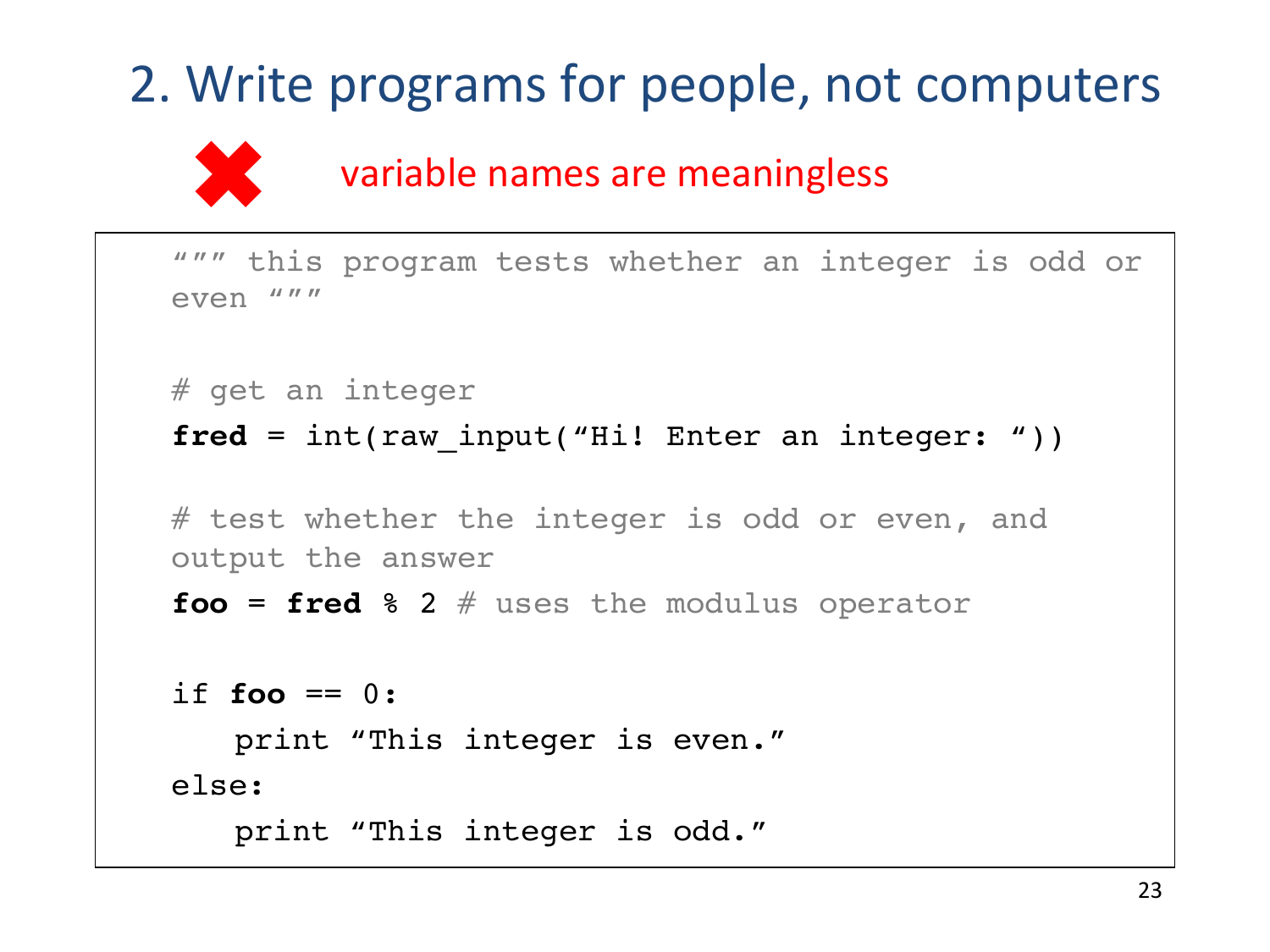#### here, the variable names are easier to interpret

""" this program tests whether an integer is odd or even """

```
# get an integer
user num = int(raw input("Hi! Enter an integer: "))
```
# test whether the integer is odd or even, and output the answer

remainder = user num  $\frac{2}{3}$  # uses the modulus operator

```
if remainder == 0:
   print "This integer is even."
```
else:

print "This integer is odd."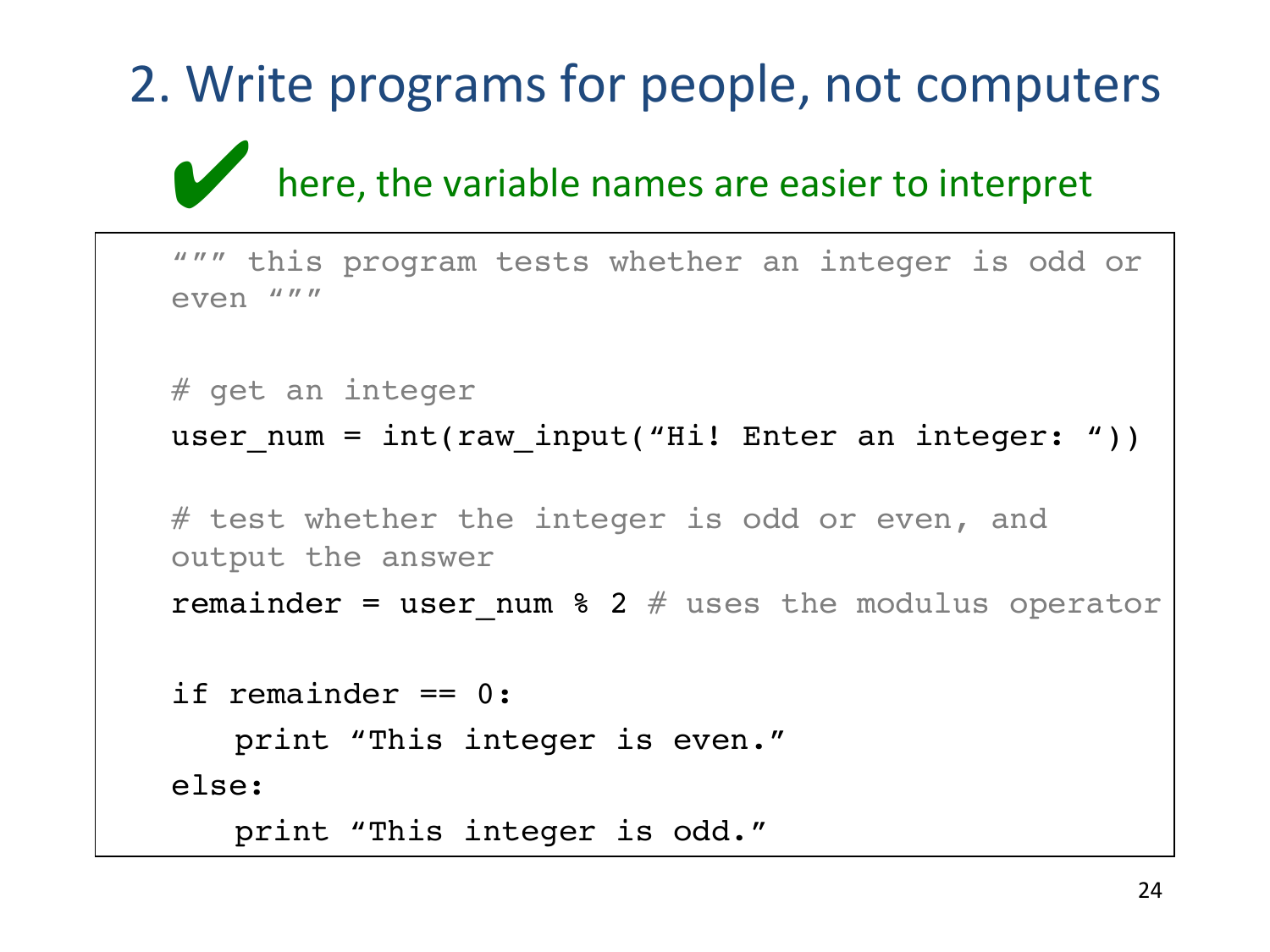- Make names consistent, distinctive, and meaningful
	- don't make names too descriptive

 $the$ AmountOfMoneyWeMadeThisYear = theAmountOfMoneyLeftAtTheEndOfTheYear theAmountOfMoneyAtTheStartOfTheYear





moneyMade = moneyAtEnd - moneyAtStart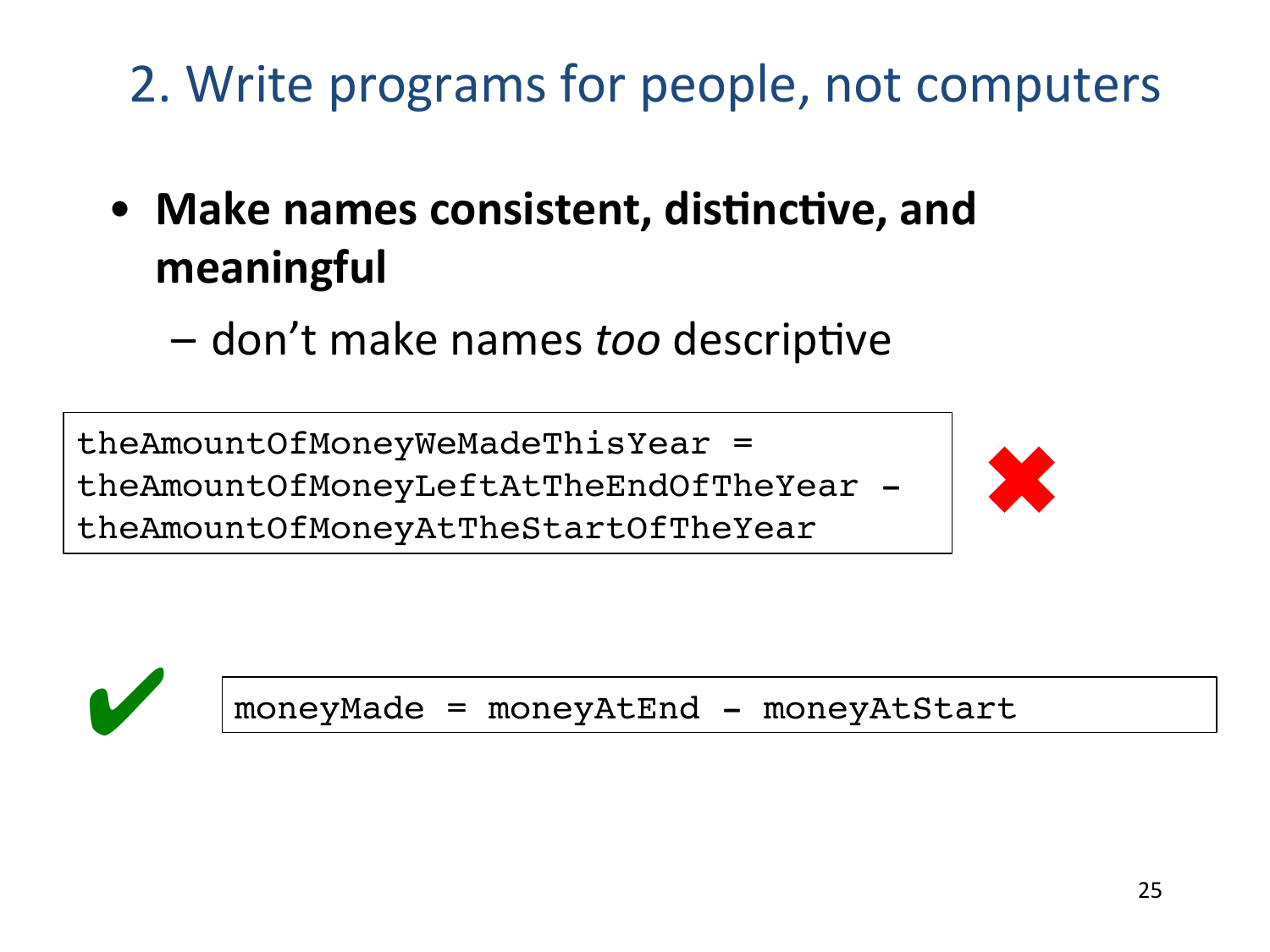- Bottomline about naming variables:
	- don't be lazy! put thought into your variable names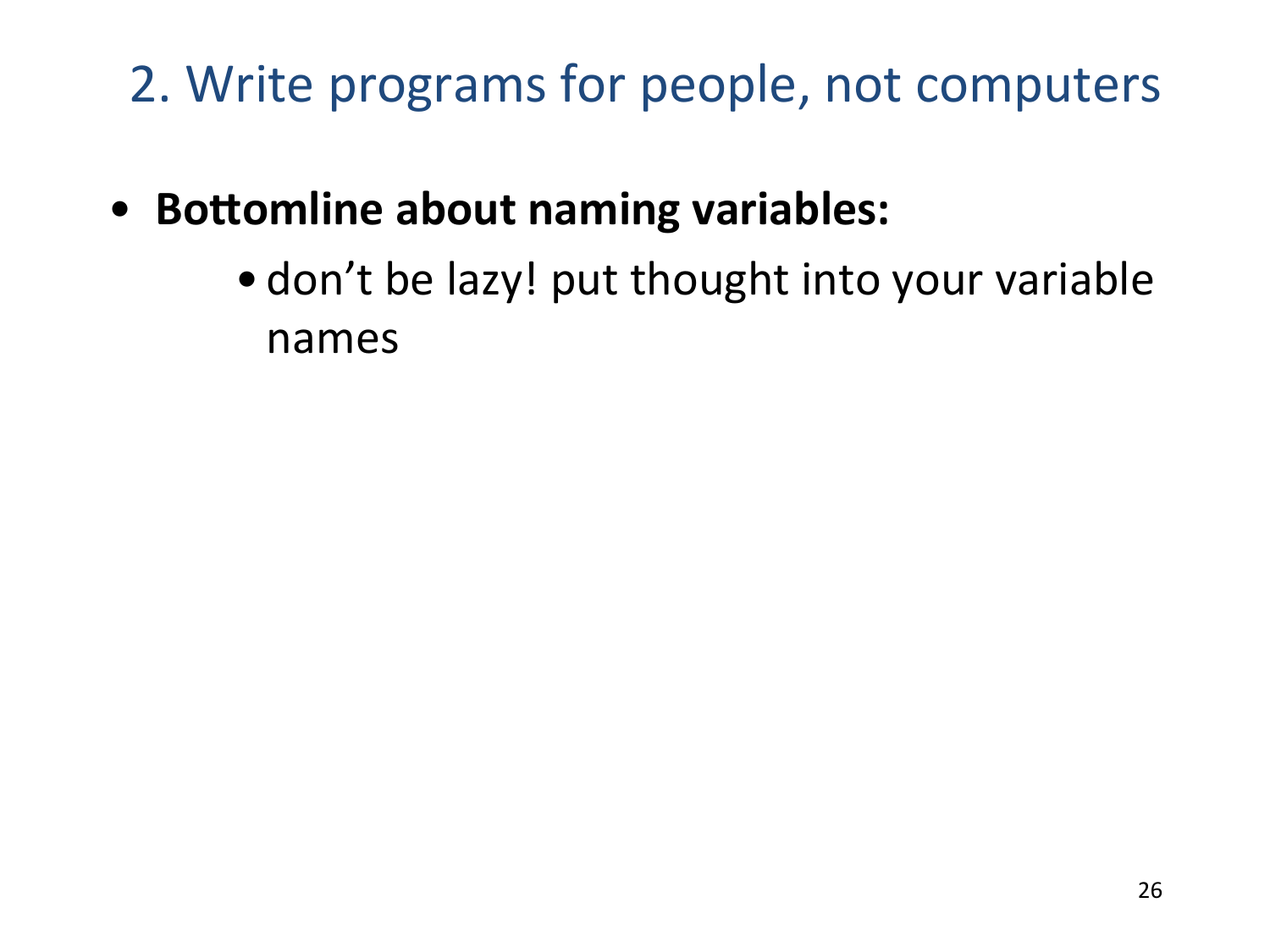- Make code style and formatting consistent
	- it's easier to read if you pick one style (e.g., MyFunction or my function)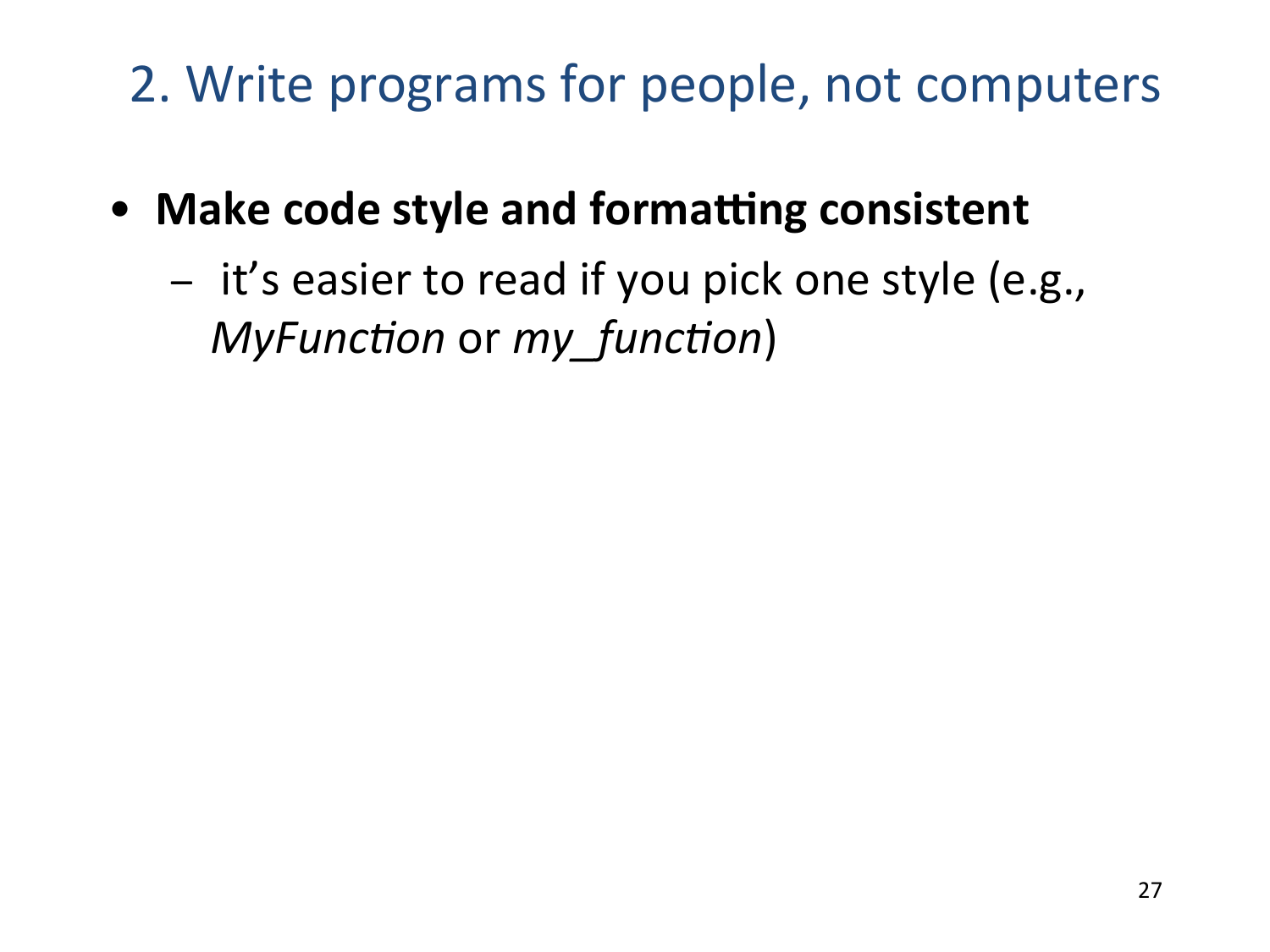• You want to avoid silly mistakes and save time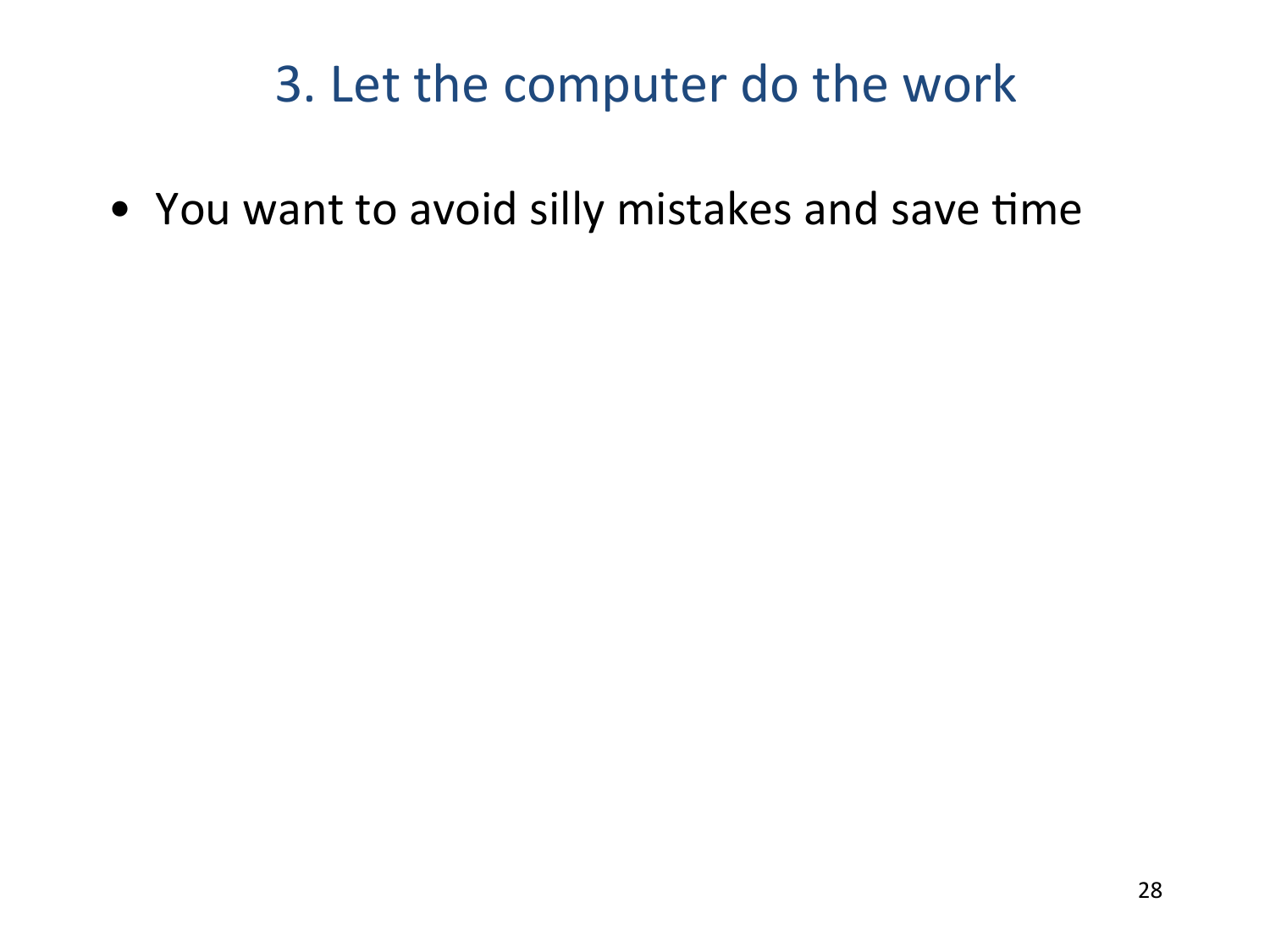- Don't repeat commands manually
	- write script files and save them
	- build separate smaller programs that are linked together so that a single command can regenerate everything

### $\leftarrow$  makefile

- Makefile resources:
	- » software-carpentry.org/v4/make/
	- » www.slideshare.net/giovanni/makefiles-bioinfo
	- » www.gnu.org/software/make/manual/make.html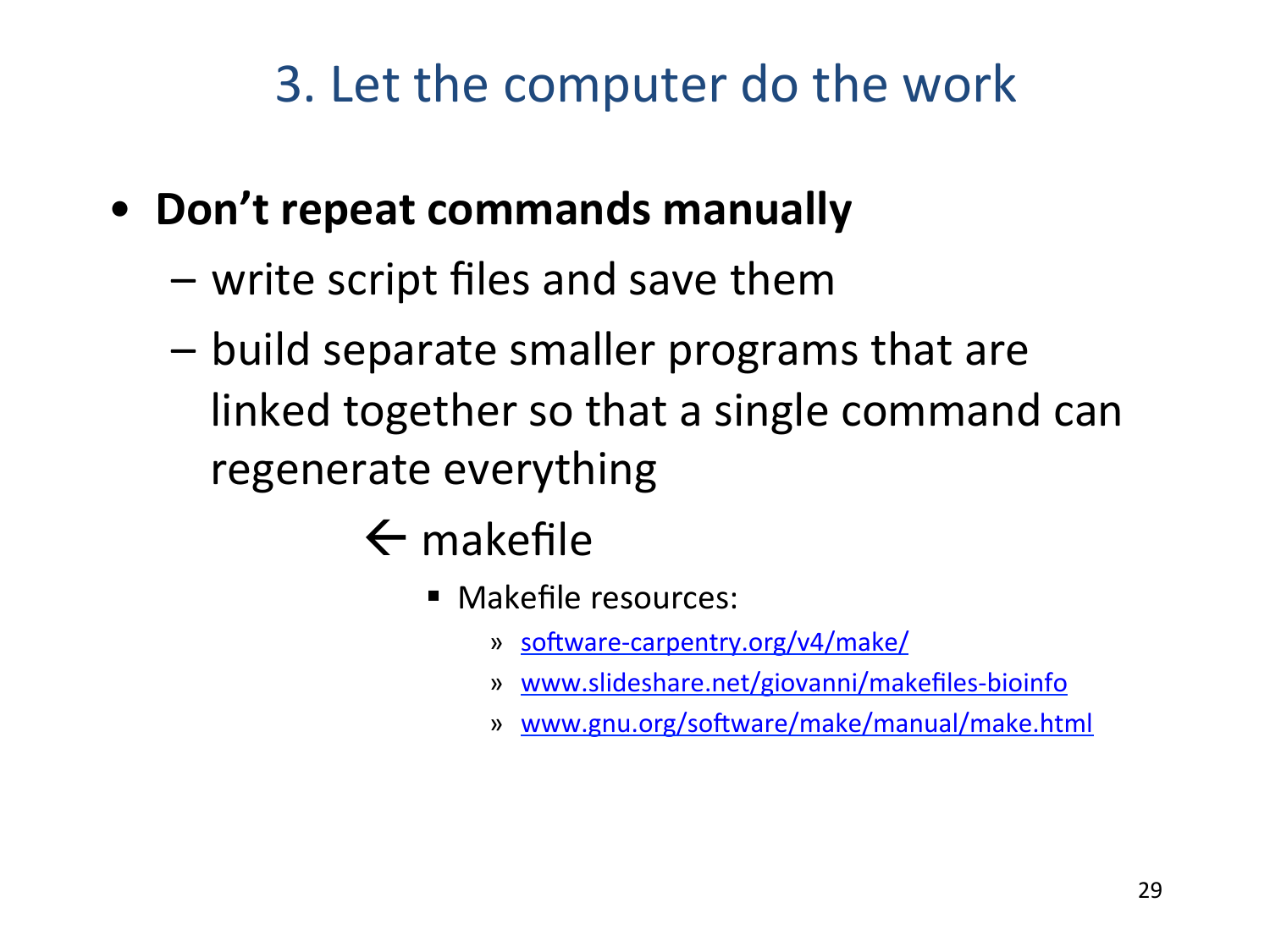#### • Write functions

- if you find yourself writing a similar piece of code multiple times, write a *function* instead
- "a function is a block of organized, reusable code that is used to perform a single, related action" (tutorialspoint.com/python)
- Python has many built-in functions: e.g., print()
- but you can also define your own functions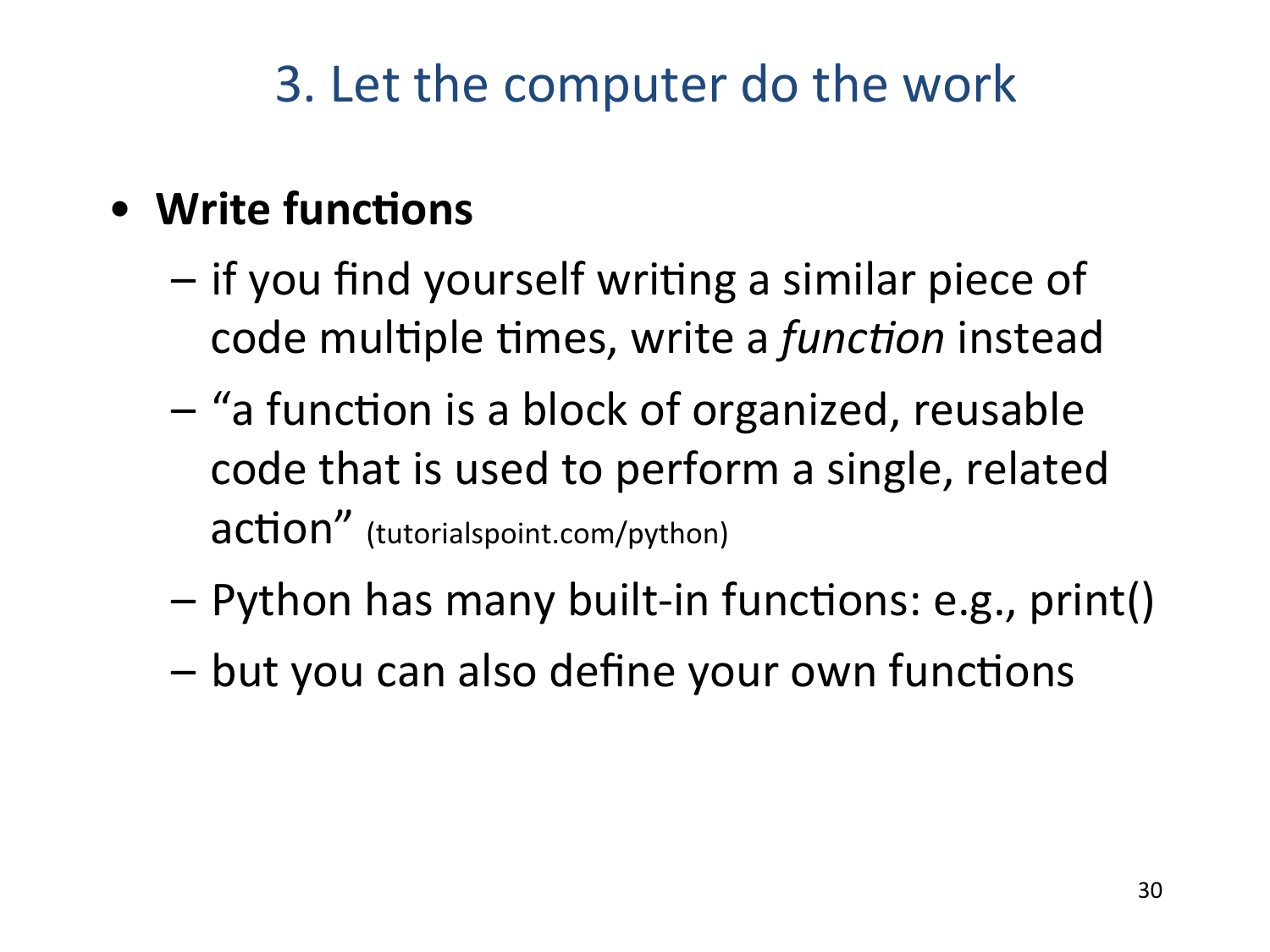• Write functions

```
def functionname(parameters):
           function description """
       H \; H \; Hcode
       code
       code
```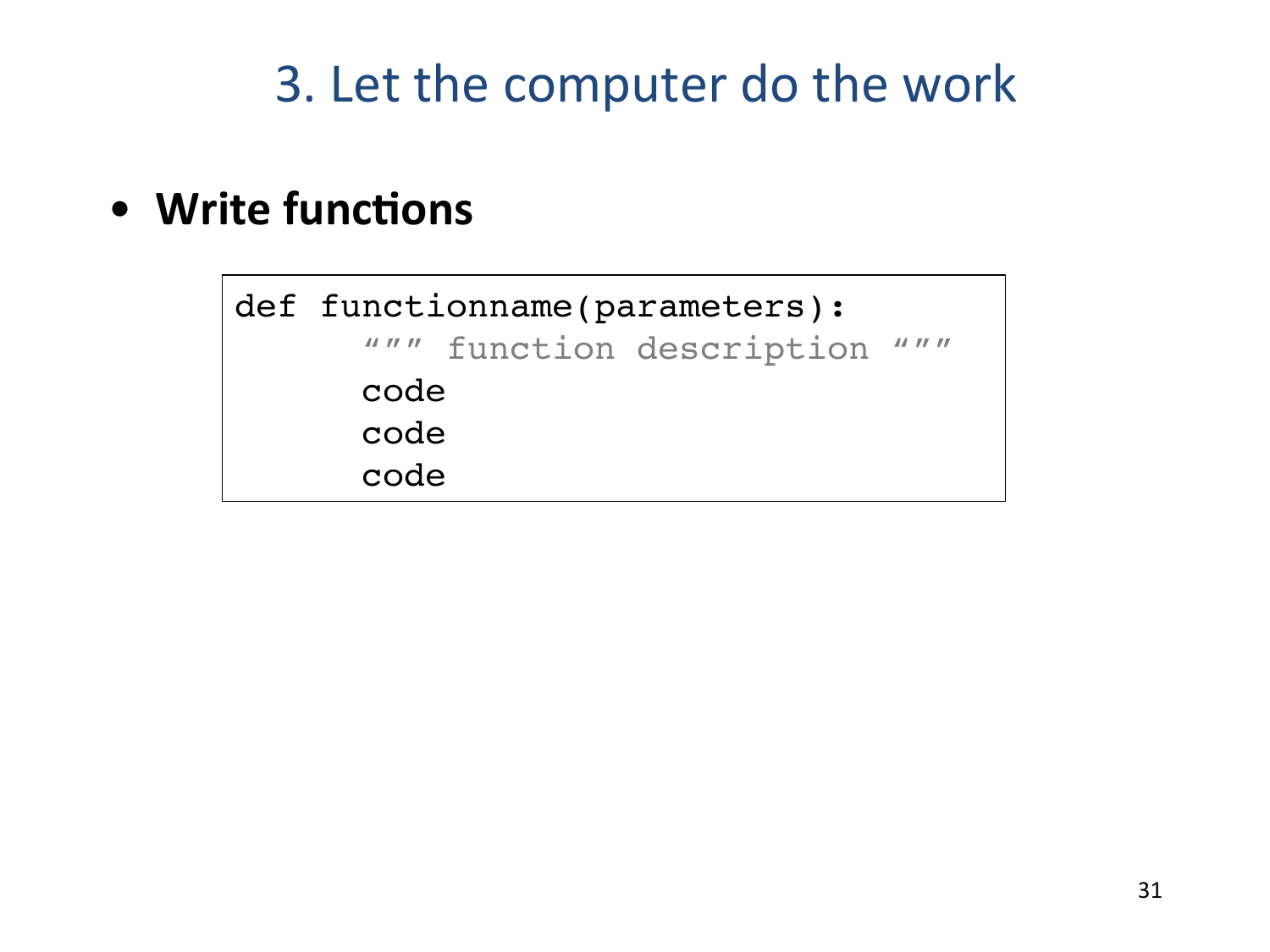#### • Write functions

```
def countsToProbs(countsVector):
       """ This function takes as input a vector of counts,
      transforms them into probabilities, and outputs
      vector of probabilities.
      vectorSum = sum(countsVector)
       probsVector = []
        for count in countsVector:
              probsVector.append(float(count)/vectorSum)
        return(probsVector)
                             I
```
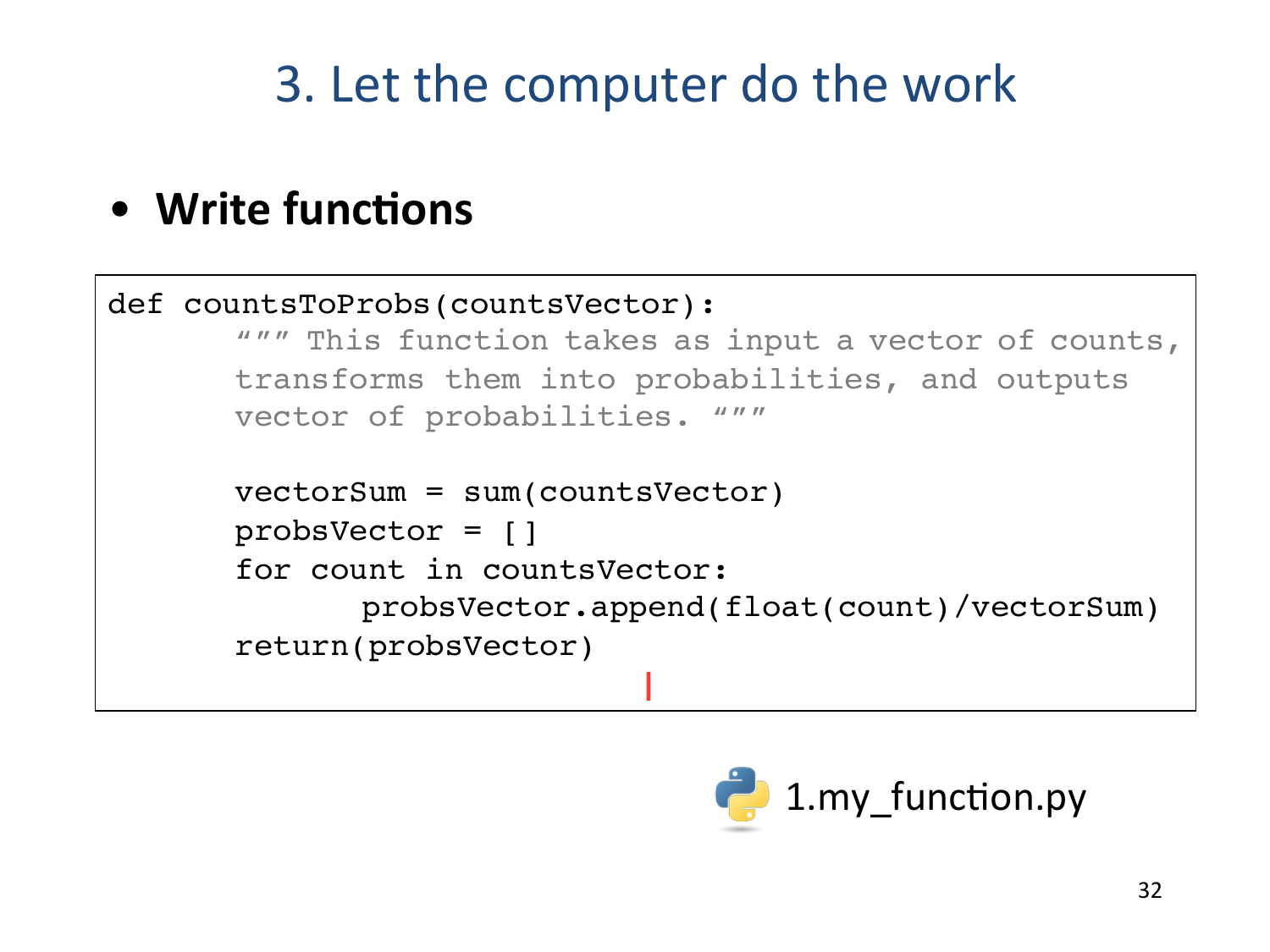#### 4. Make incremental changes

• The goal is to avoid unintended functionality, and make debugging efficient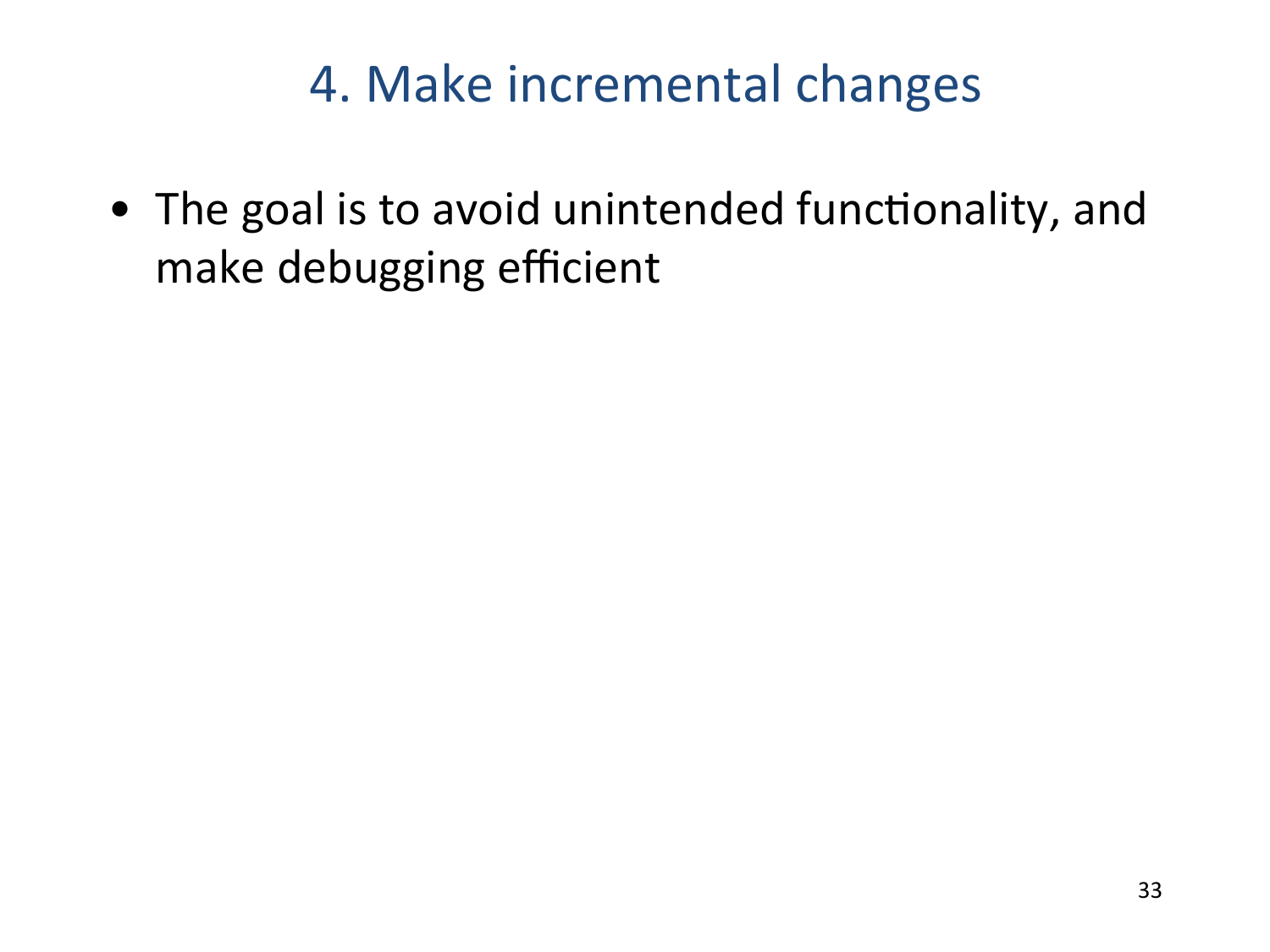### 4. Make incremental changes

- Work in small steps
	- don't write the whole program from beginning to end, and only run it once you're done
		- it's likely not to work!
		- and then it's hard to find the bug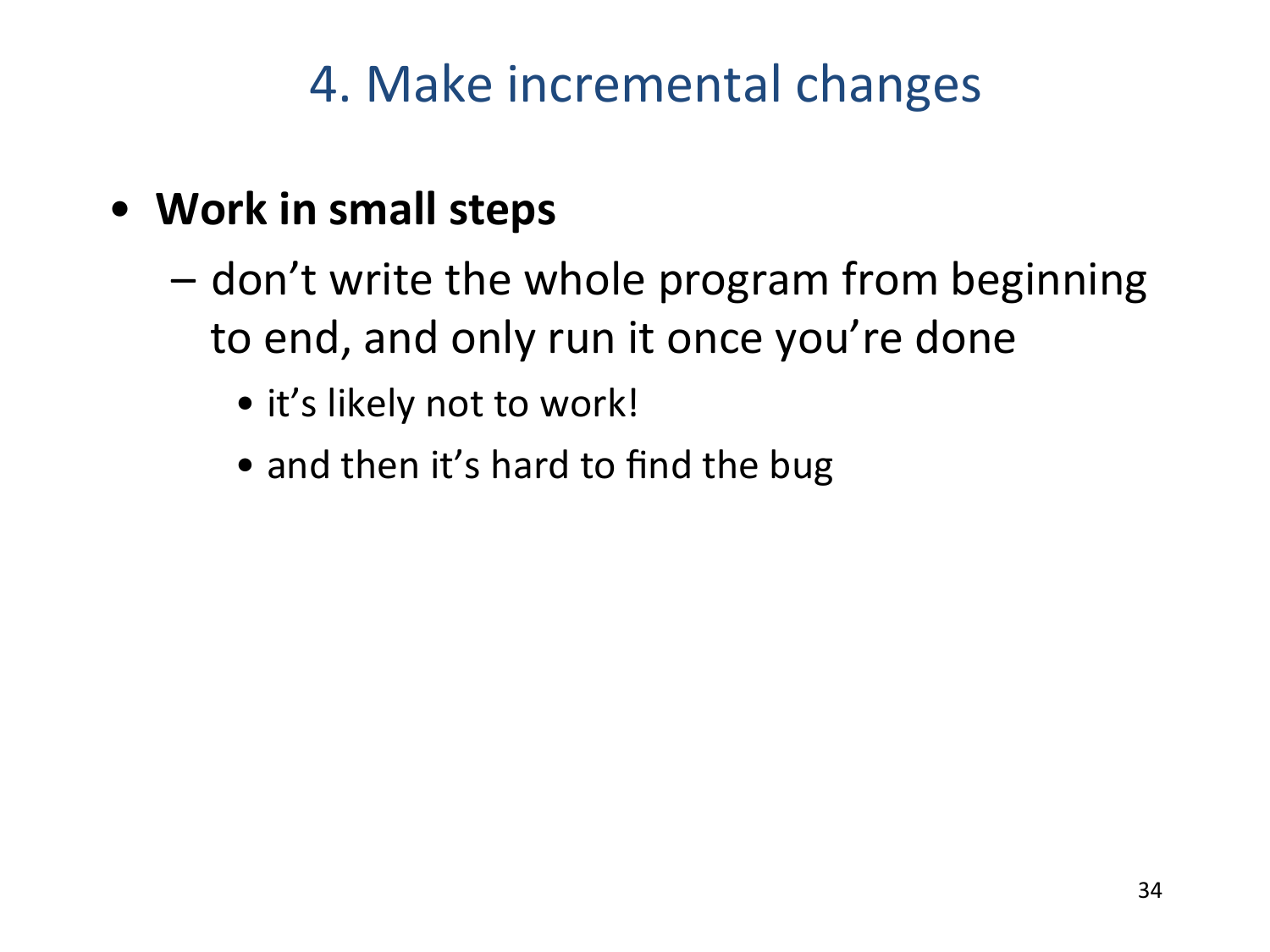## 4. Make incremental changes

- Work in small steps
	- instead, write a small chunk and then test it
	- make sure the chunk is doing what it's supposed to
		- to debug use printing and examin your variables from the shell
	- only then move on to the next chunk

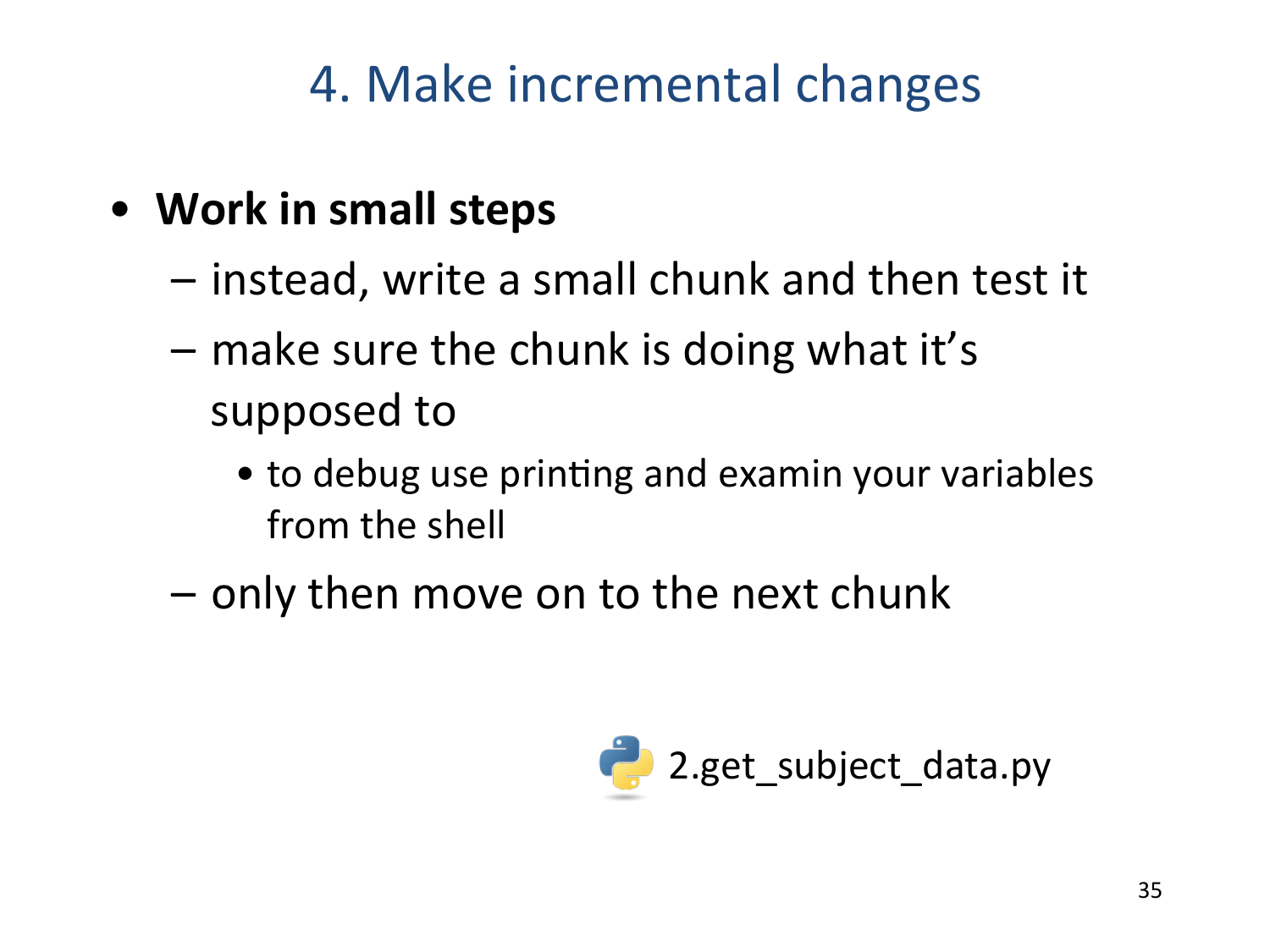- Re-use code instead of rewriting it
	- there's plenty of code freely available on the web
	- look for packages, modules, functions that might solve your problem before trying to write your own code
		- *module*: a file consisting of Python code; it can define functions, variables, classes (for OOP)
		- *package*: a collection of modules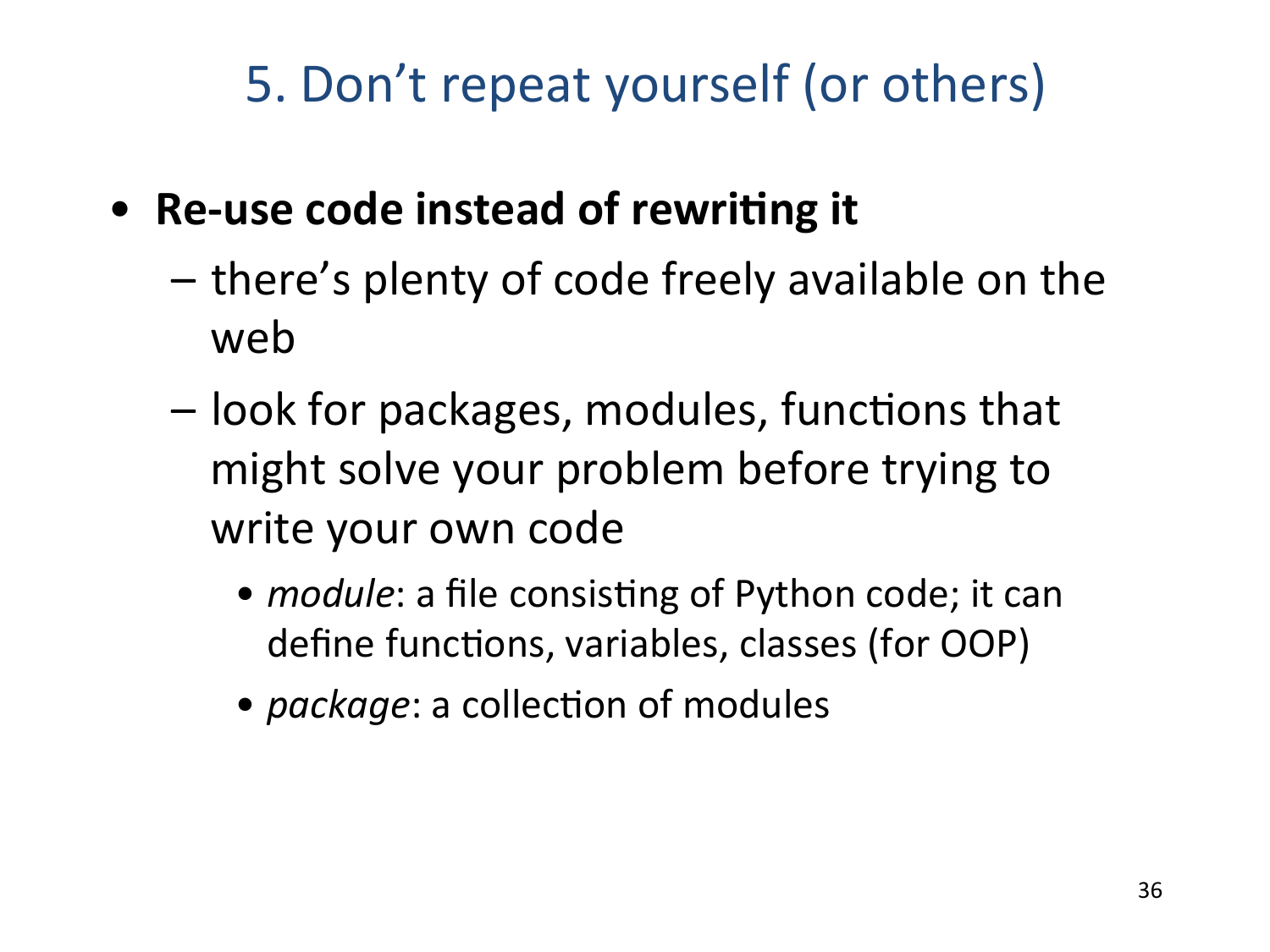• Re-use code instead of rewriting it

#### - using modules & packages

| import os            |  |  | # os includes miscellaneous operating<br># system interfaces                                    |
|----------------------|--|--|-------------------------------------------------------------------------------------------------|
| import os, sys       |  |  | # sys contains system-level<br># information, such as the version<br># of Python you're running |
| from sys import path |  |  |                                                                                                 |

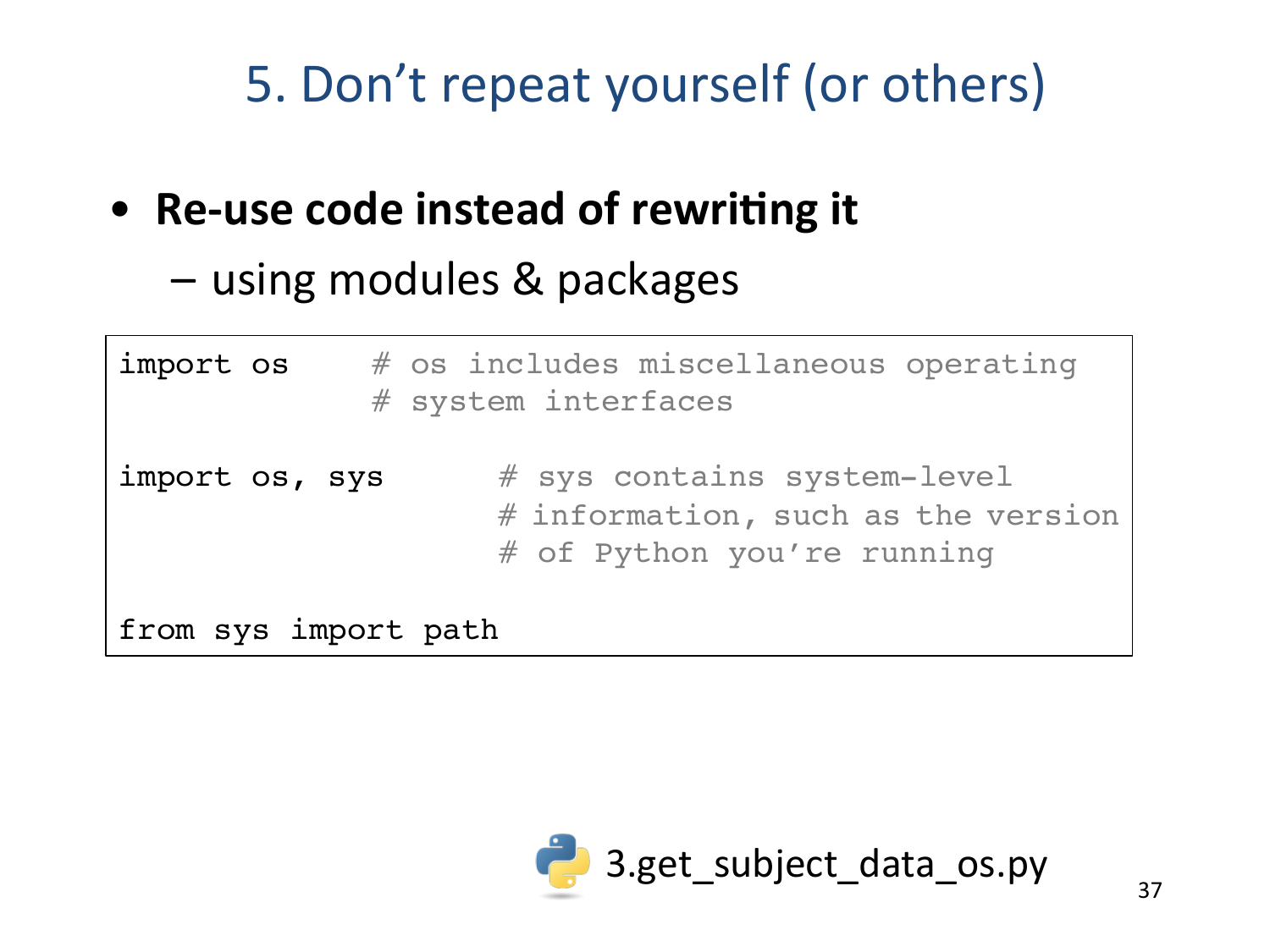- Modularize code rather than copying and pasting
	- write your own code with independent modules that contain everything necessary to execute only one aspect of the desired functionality
		- e.g., save your functions in separate files
	- this prevents you from introducing bugs (when you change or fix a piece of code, but don't change it in "code clones")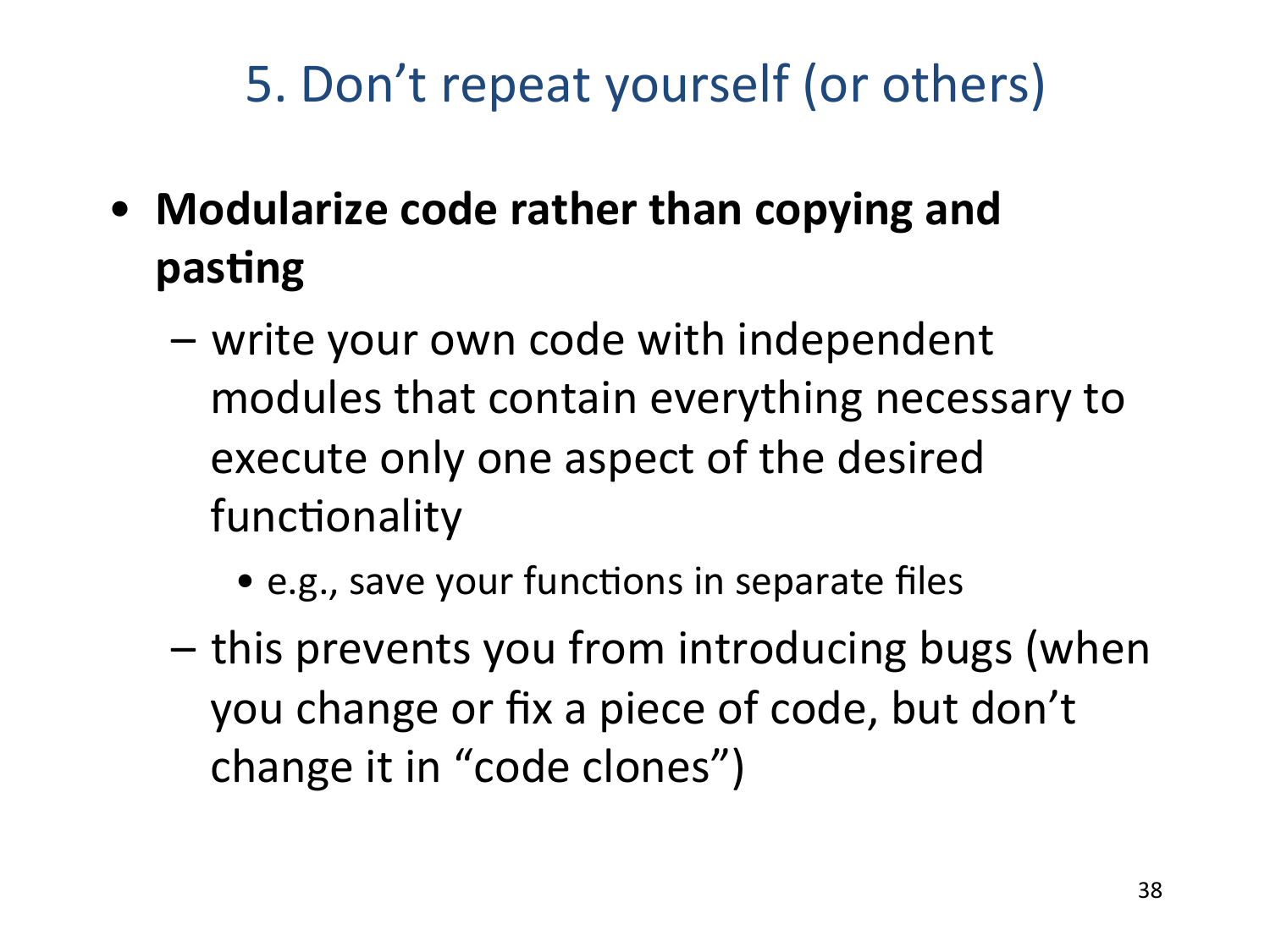• Modularize code rather than copying and pasting

```
from my functions import countsToProbs
 you can call countsToProbs() here
```
- This works if my functions.py is in the same directory
- But you can put my functions.py in another directory, and add that directory to your Python path; this will let you access it from any other program you write

```
import sys
sys.path.append("/home/me/mypy")
from my functions import countsToProbs
```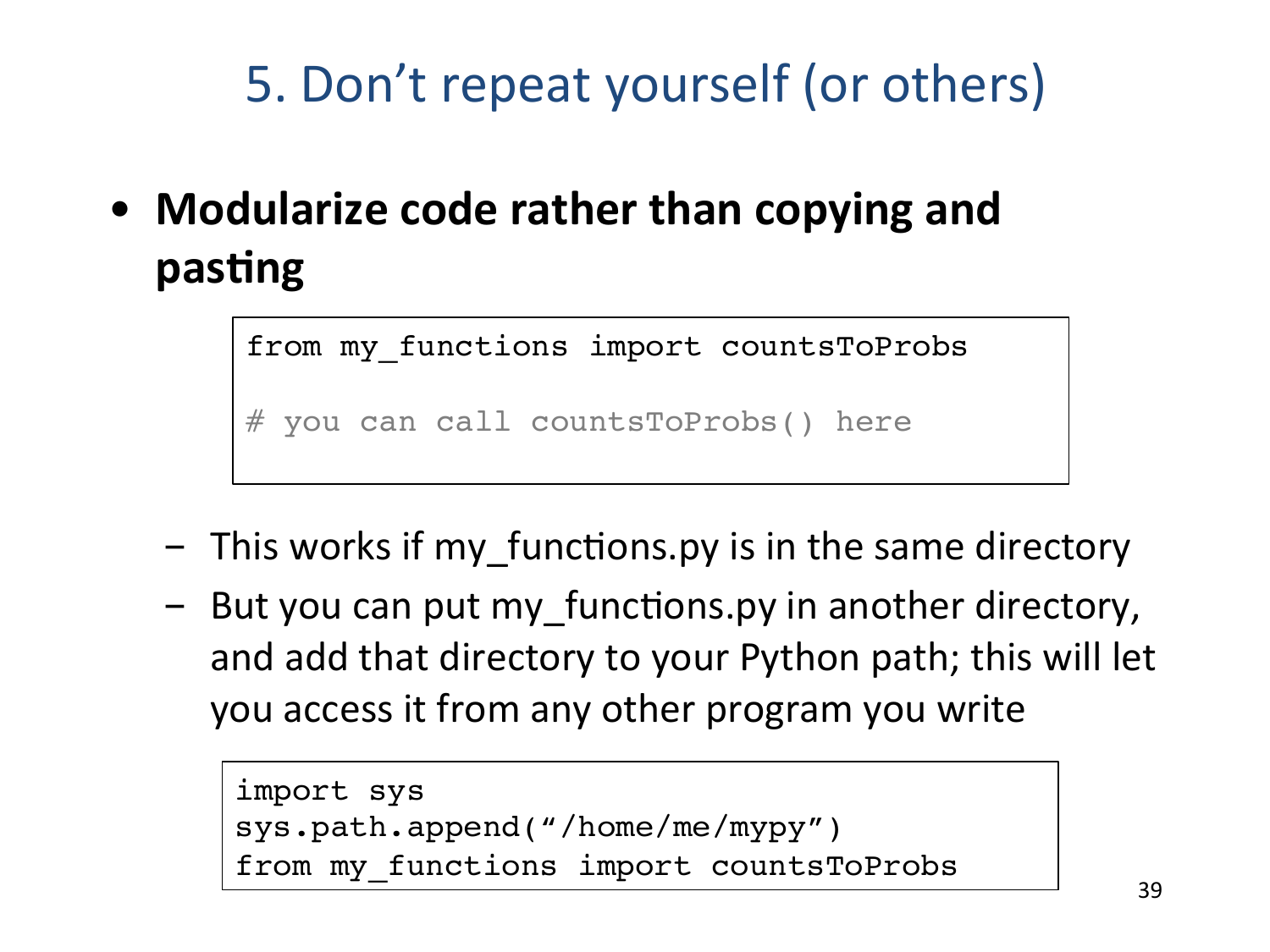#### 6. Plan for mistakes

- Remember that everybody makes mistakes
	- $-$  mistakes are inevitable, so be prepared to make them
	- $-$  learn efficient debugging techniques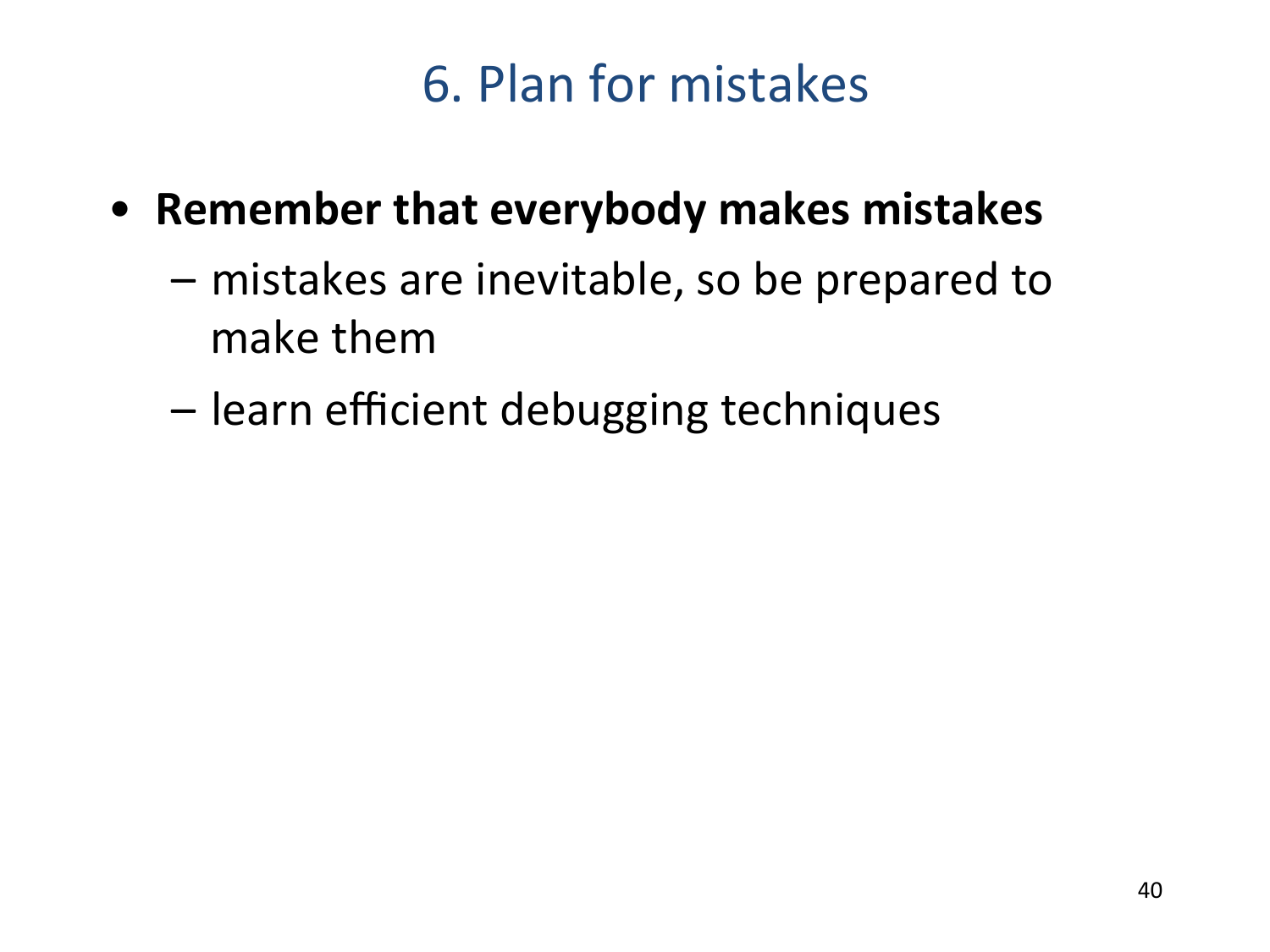#### 6. Plan for mistakes

- Work in small steps
	- as discussed in point 4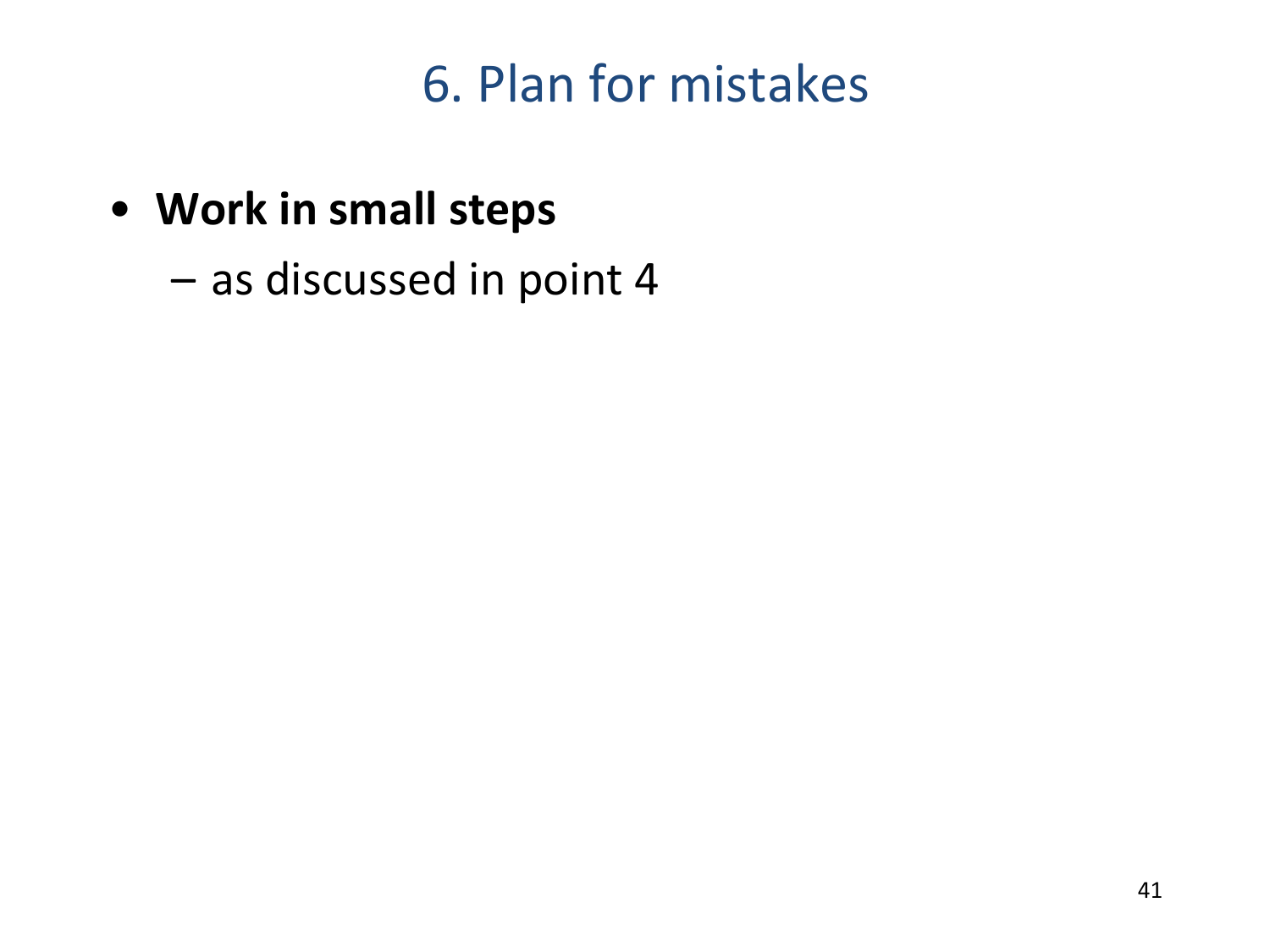#### 6. Plan for mistakes

- Add assertions to programs to check their operation
	- an *assertion*: a statement that something holds true at a particular point in a program
	- assertions can be used to ensure that inputs are valid, outputs are consistent, etc.

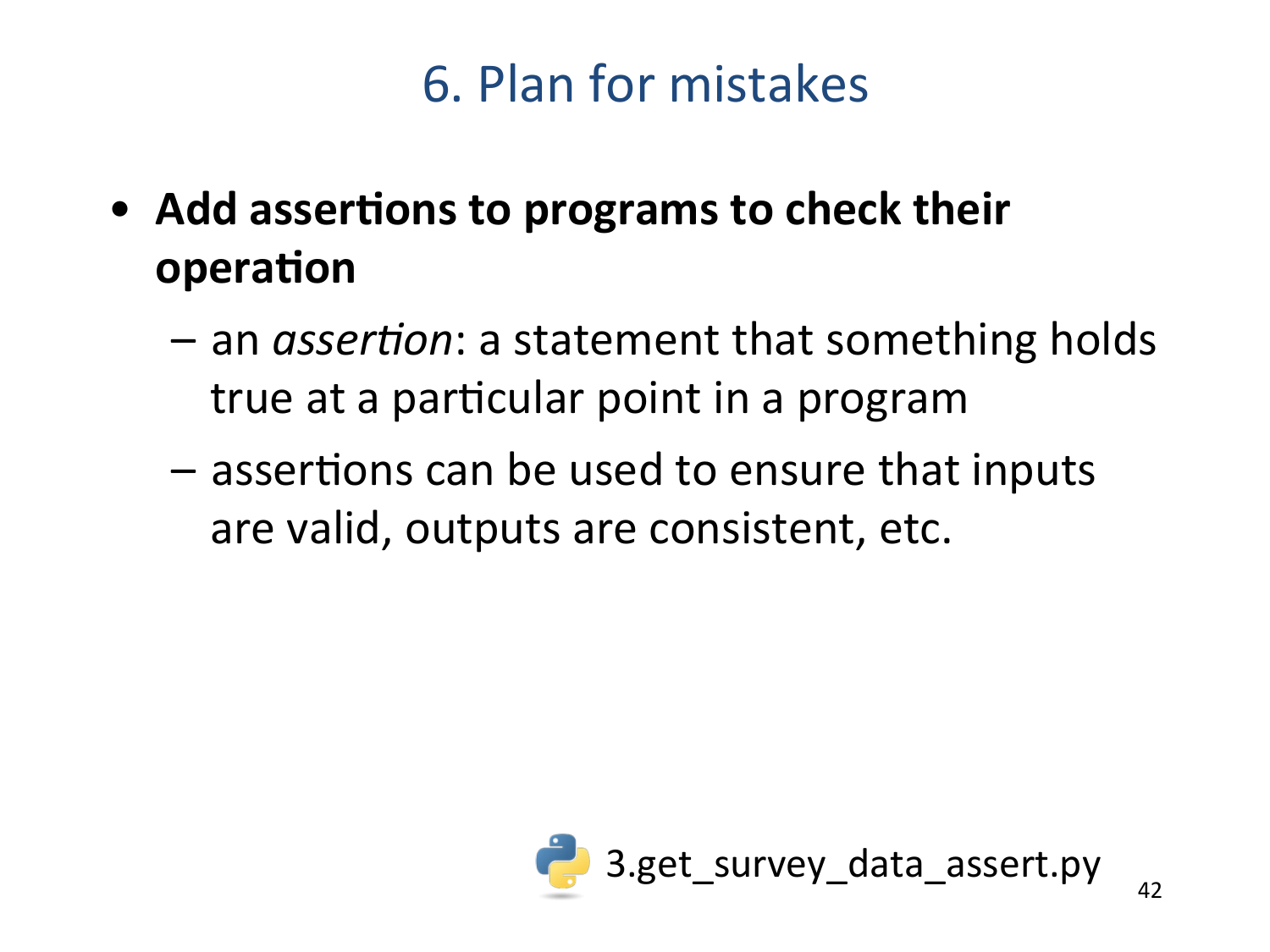• Always begin by writing code in the highest-level language possible

low vs. high-level languages

- it's a continuum: from languages "closer to the hardware" (e.g., C) to those with strong abstraction from the details of the computer  $(e.g., Python, R)$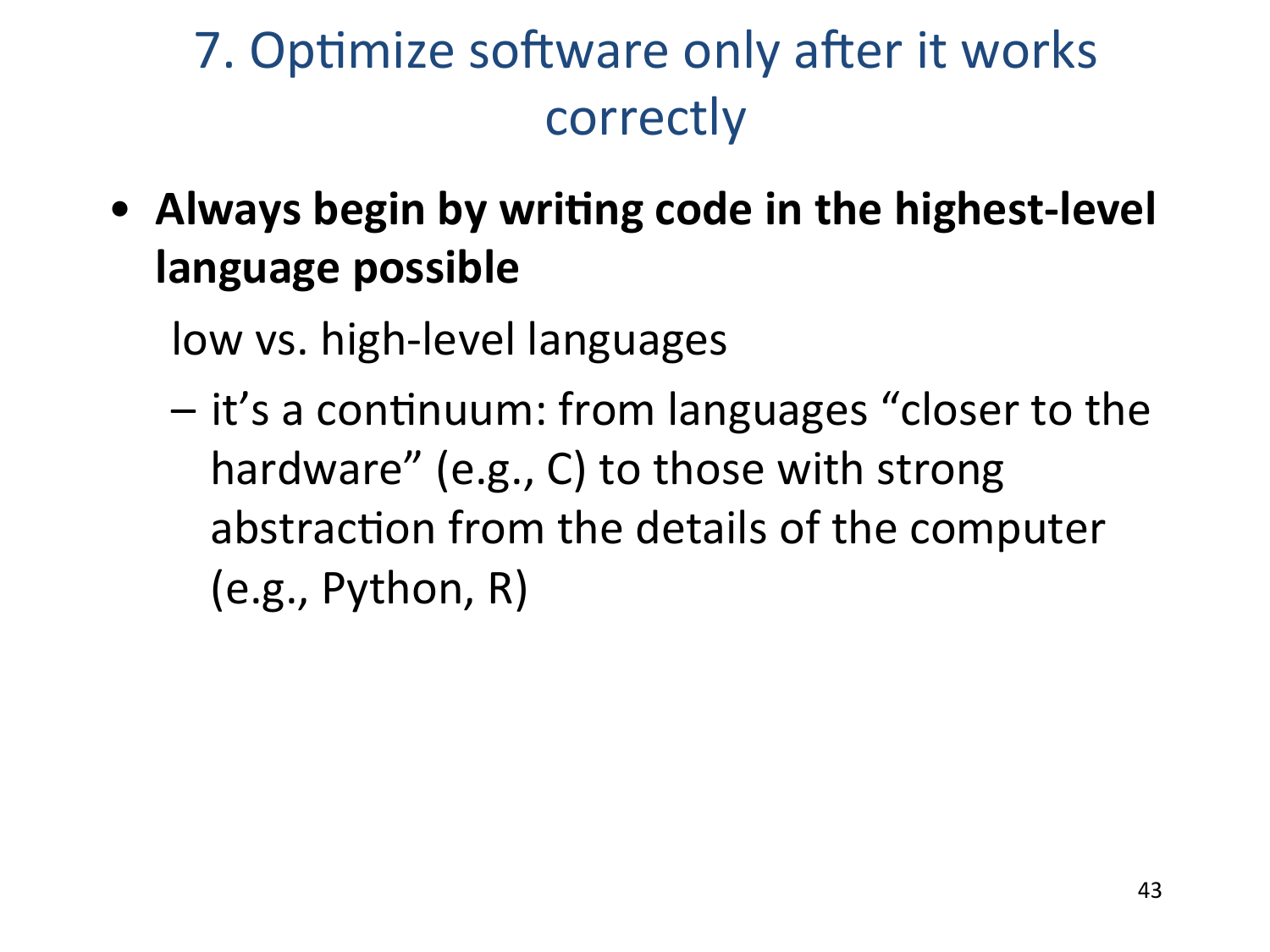• Always begin by writing code in the highest-level language possible

low vs. high-level languages

- it's easier and faster to code in high-level languages; the code is more comprehensible
- but low-level languages are more efficient: programs can be made to run very quickly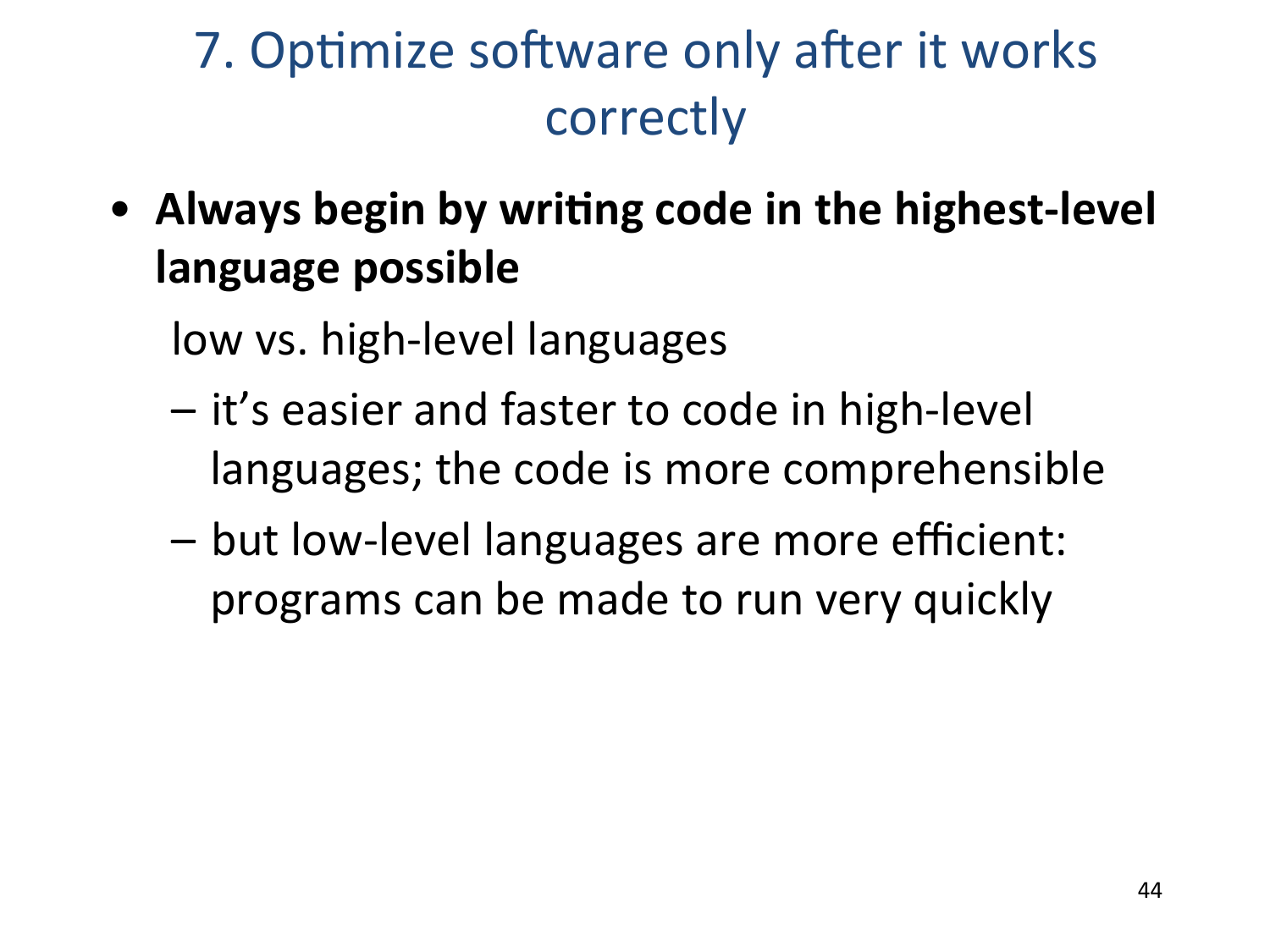- Always begin by writing code in the highest-level language possible
	- even if you know you will ultimately need a low-level language, prototype in a high-level language
	- this helps evaluate design decisions quickly
	- it also helps determine which parts are worth optimizing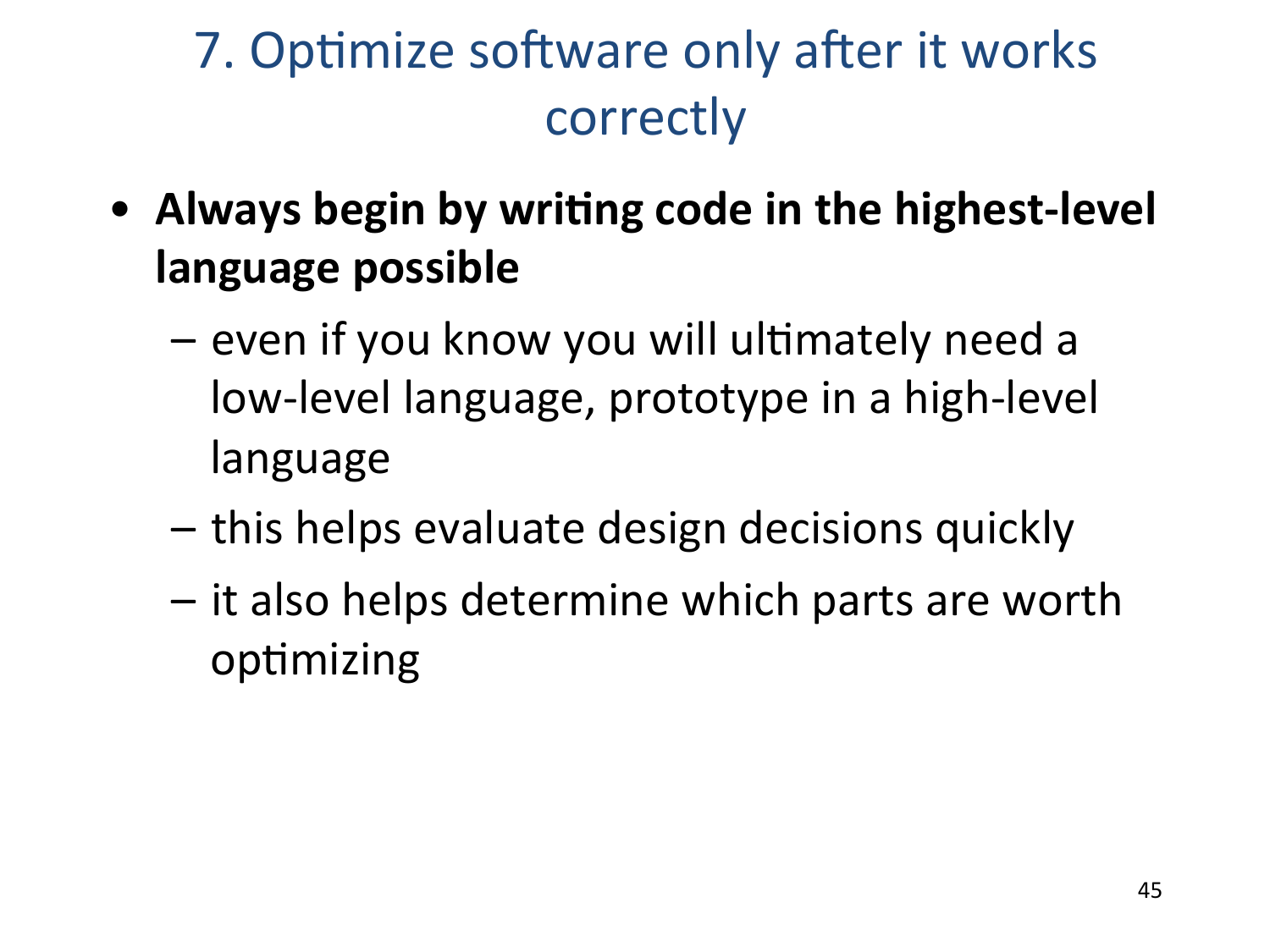- Also apply this rule to code optimization within a language
	- there might be more efficient ways of writing a particular piece of code
	- but if it's complicated to implement, wait to optimize until you have your program working
	- you might end up changing the design as you work through your program
	- or perhaps this particular optimization will turn out not to be worth the time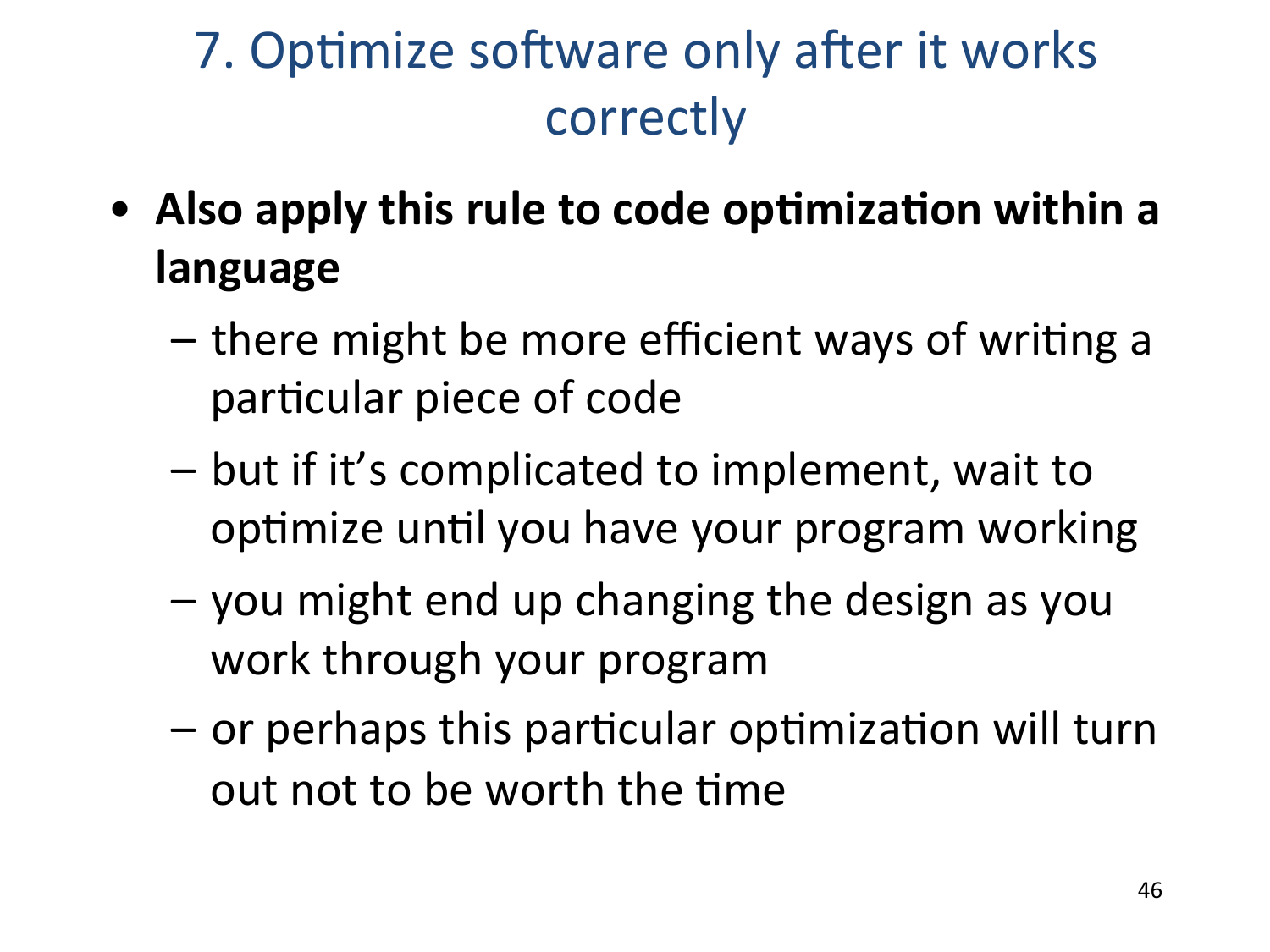- Add informative comments
	- Comments are very important!
	- They help you not waste time on rethinking what a particular piece of code was supposed to do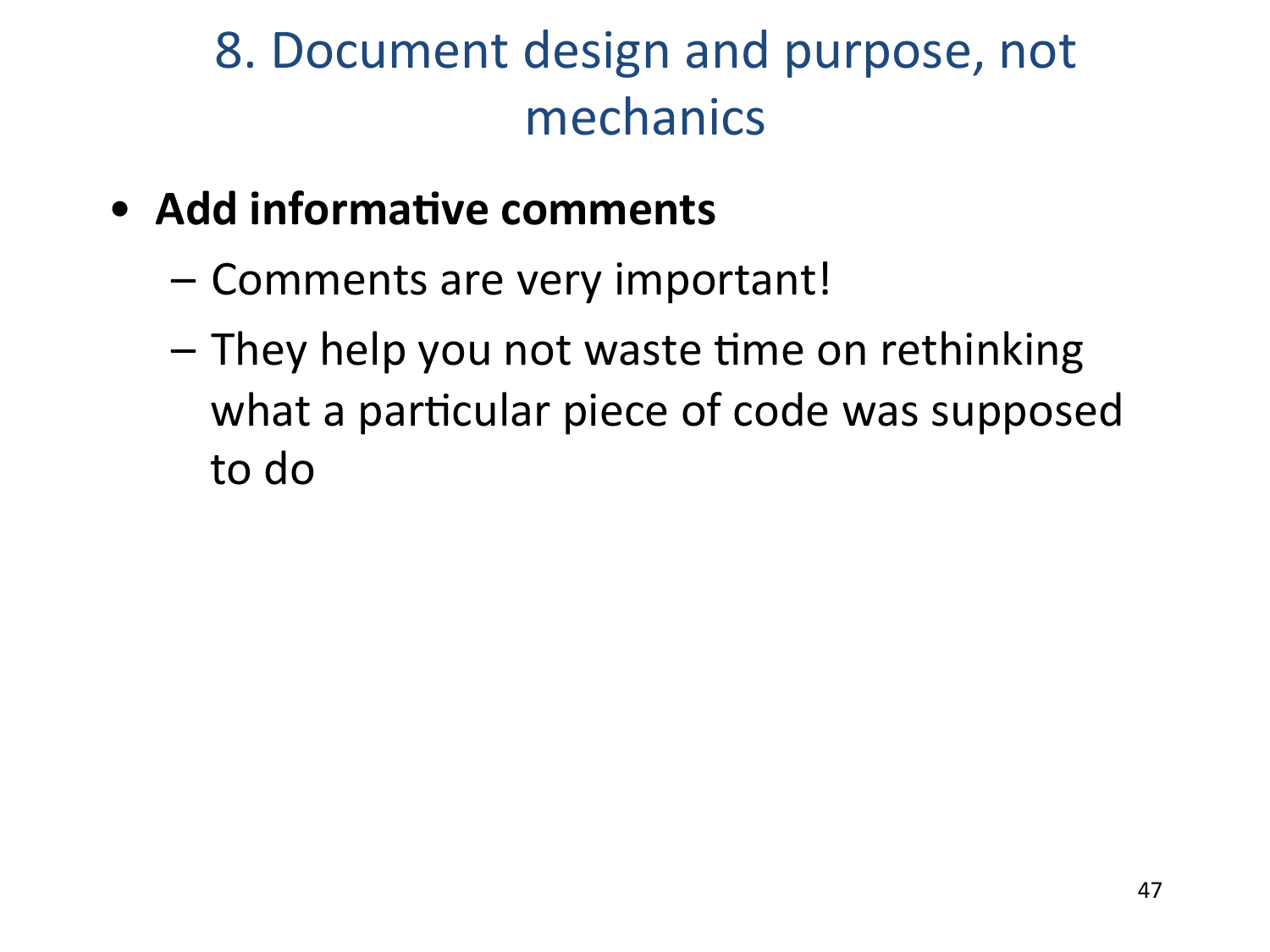- Add informative comments
	- at the beginning of any program, add a bigger comment with the program description

This program combines individual subject files into one file.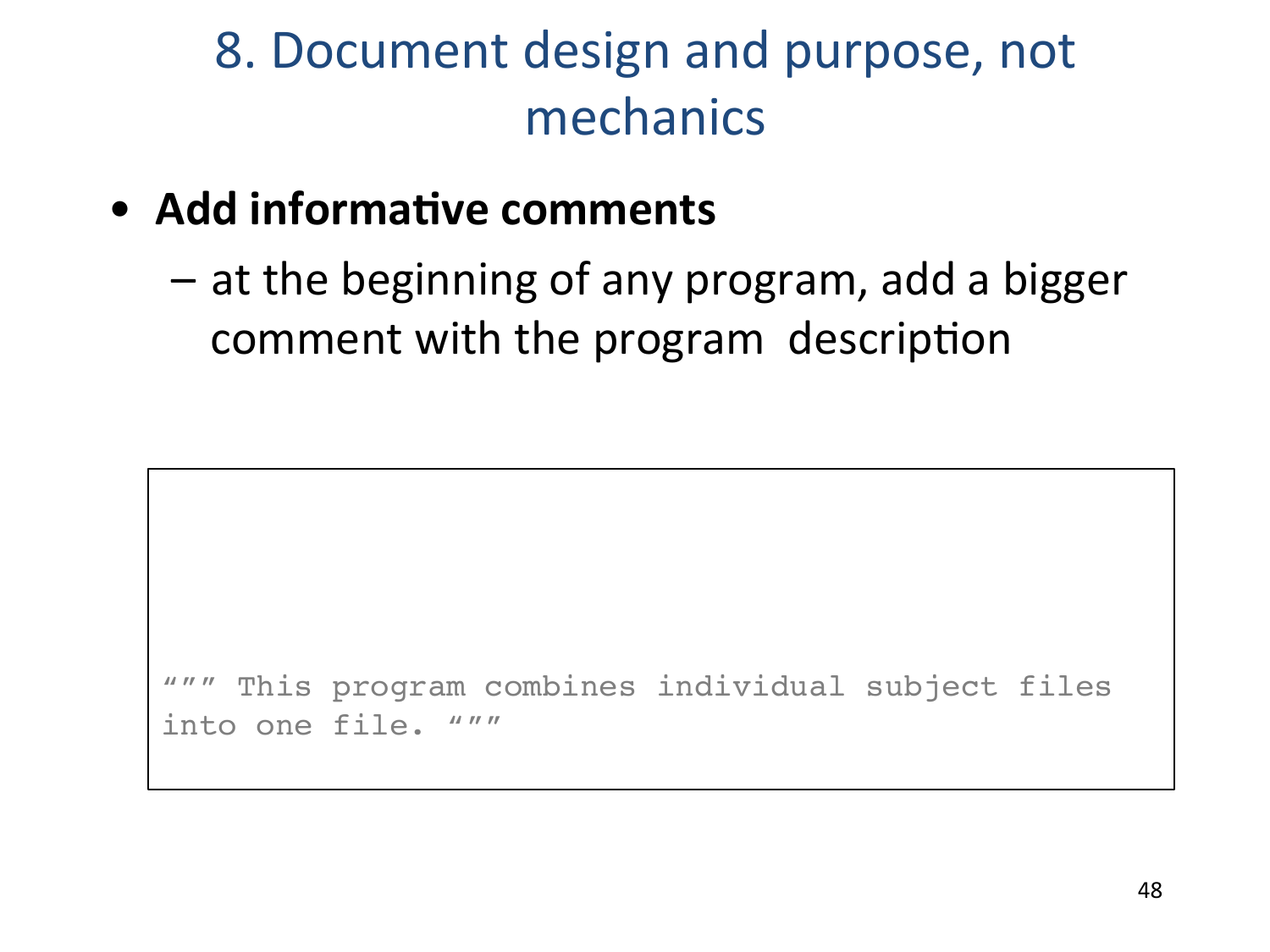- Add informative comments
	- at the beginning of each function, describe what it does and its inputs and outputs

```
def countsToProbs(countsVector):
          This function takes as input a vector of counts,
      transforms them into probabilities, and outputs
      vector of probabilities.
      vectorSum = sum(countsVector)probsVector = []for count in countsVector:
             probsVector.append(float(count)/vectorSum)
      return(probsVector)
```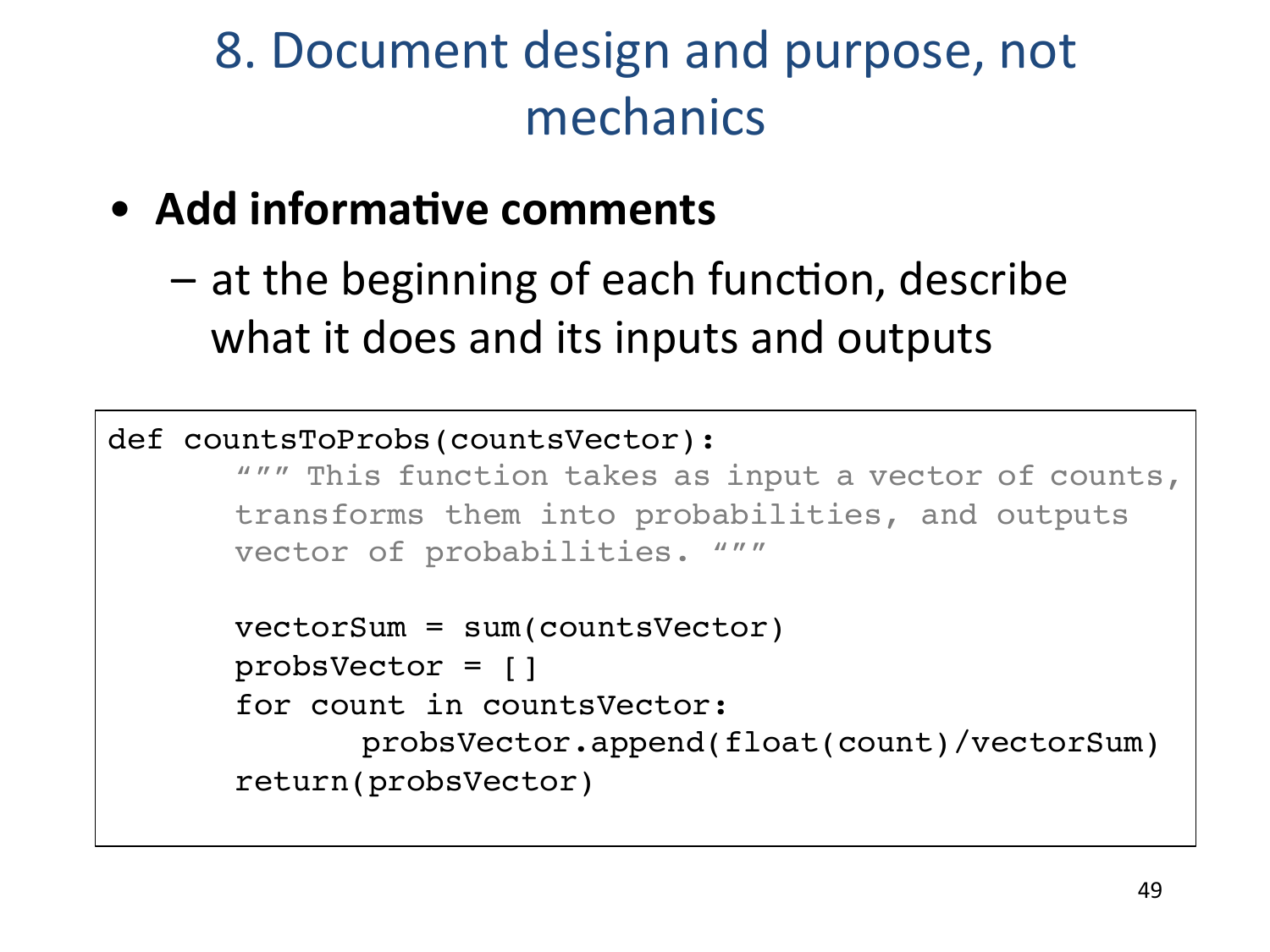- Add informative comments
	- $-$  add other comments about the logic of your code throughout

```
# store survey info in a dictionary with subject 
# number as a key and the rest as the value
surveplot = \{\}for line in rf:
    line = line.start(p().split('t')subjNum = line[0]subjInfo = ', '.join(line[1:]) surveyDict[subjNum] = subjInfo
```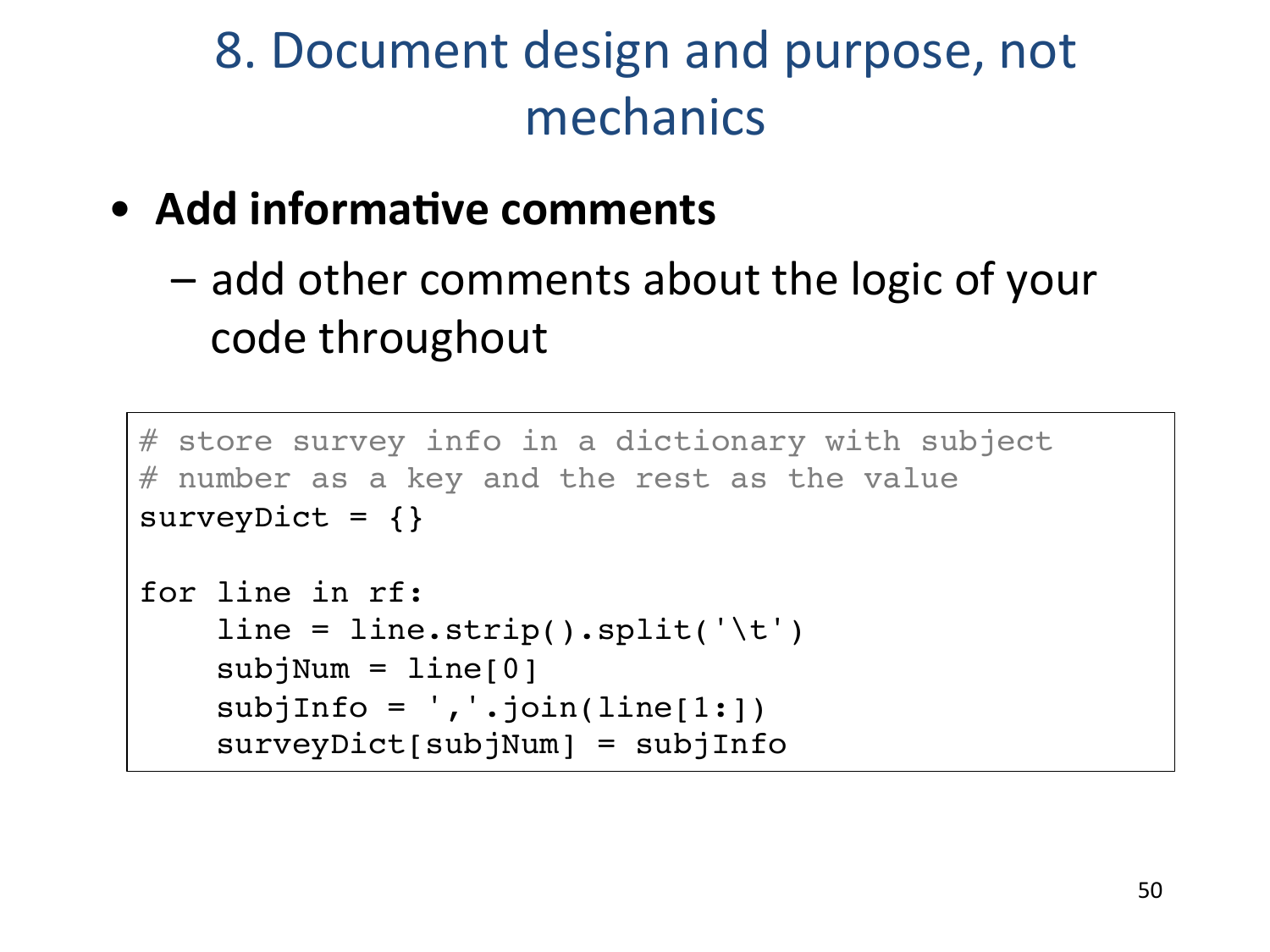- Add informative comments
	- don't add comments just for the sake of commenting: some comments are useless, and clog the code
	- (although it's fine to comment more when you're learning to program)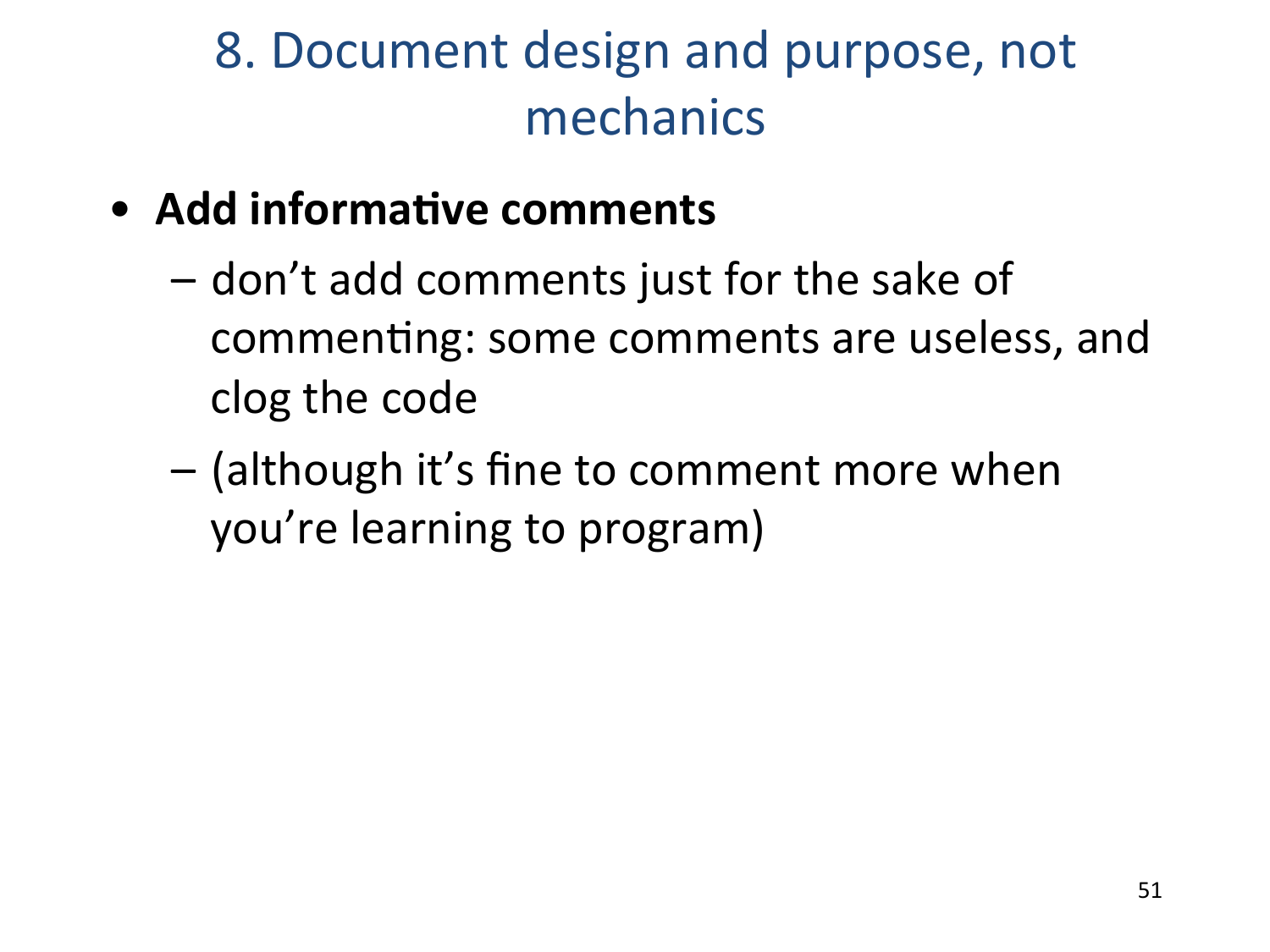```
# store survey info in a dictionary with subject 
# number as a key and the rest as the value
# initialize dictionary for survey data
surveyDict = \{\}# loop through each line of the survey file
for line in rf:
     # strip end of line char, and split the line into a list
     # by tab
    line = line.strip().split('\t')
     # save subject number
    subjNum = line[0] # join all list items (except subject number) by tab
    subjInfo = ', '.join(line[1:]) # save info in the dictionary
     surveyDict[subjNum] = subjInfo
```


some of the commented code is self-evident<br>
some comments only describe the mechanics<br>
<sup>52</sup>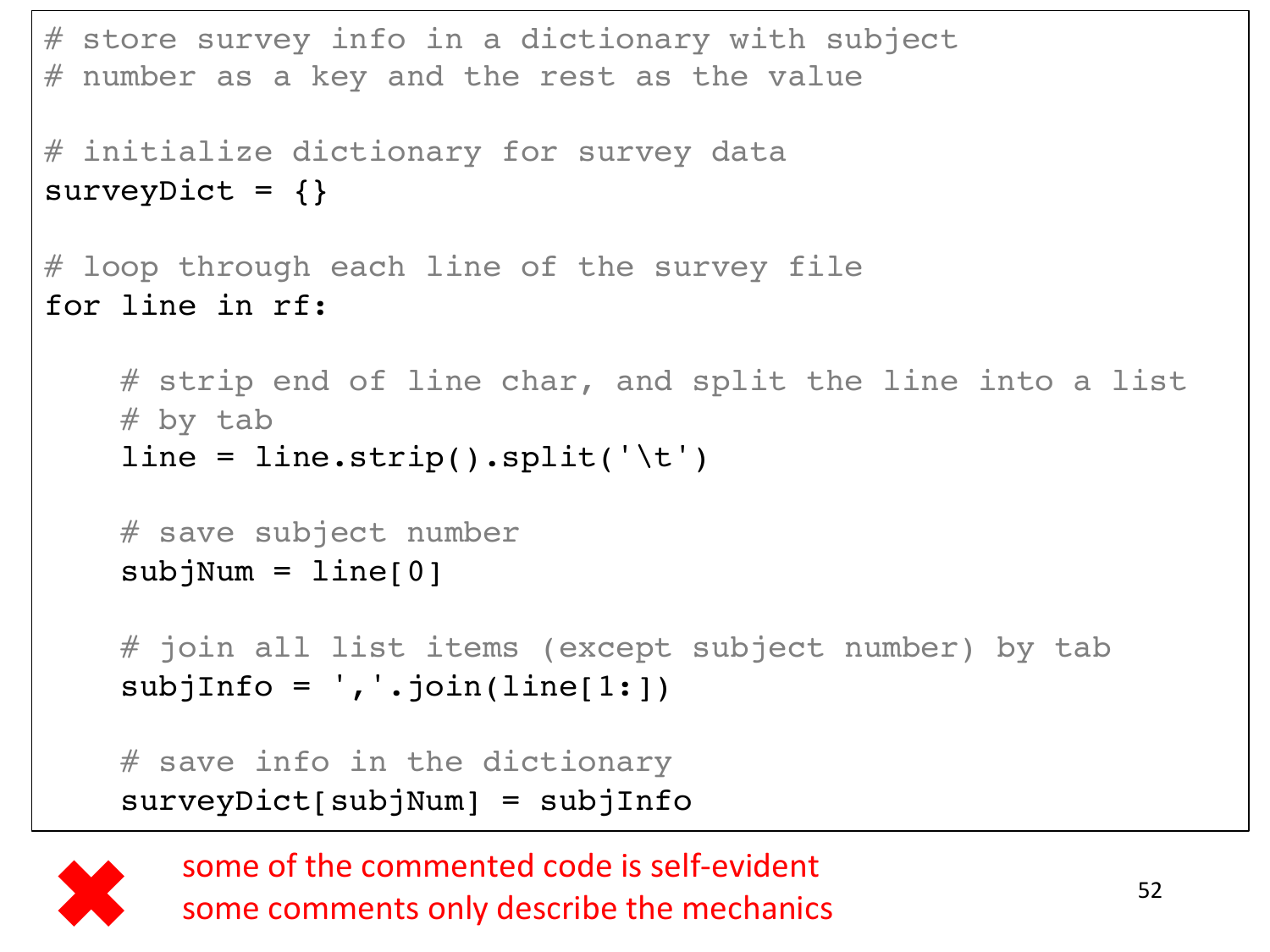- Important rules for commenting
	- use plain language
	- add comments as you go
		- nobody likes documenting code: you are unlikely to go back and add comments later
		- it's easier to do when the logic is fresh in your mind
		- it can help you structure the code better: if a substantial description of a piece of code is needed, consider reorganizing the code so that it's more straightforward
	- get in the habit of commenting early on!!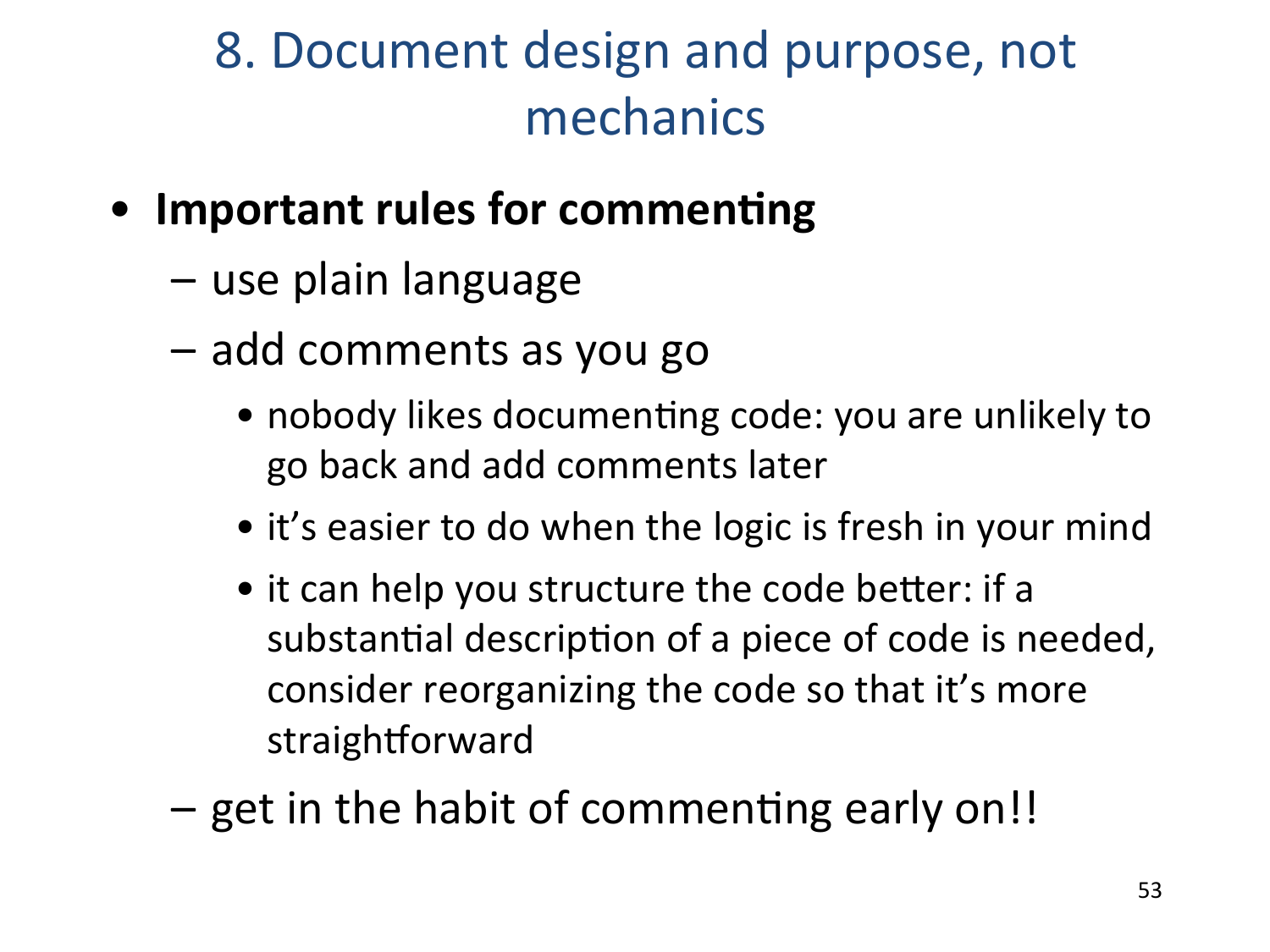#### 9. Collaborate

- Have your code reviewed by somebody else
	- reviews of code can eliminate bugs and improve readability
	- this is also a good way to spread knowledge and good practices around a team
		- code reviews help ensure that critical knowledge isn't lost when the programmer leaves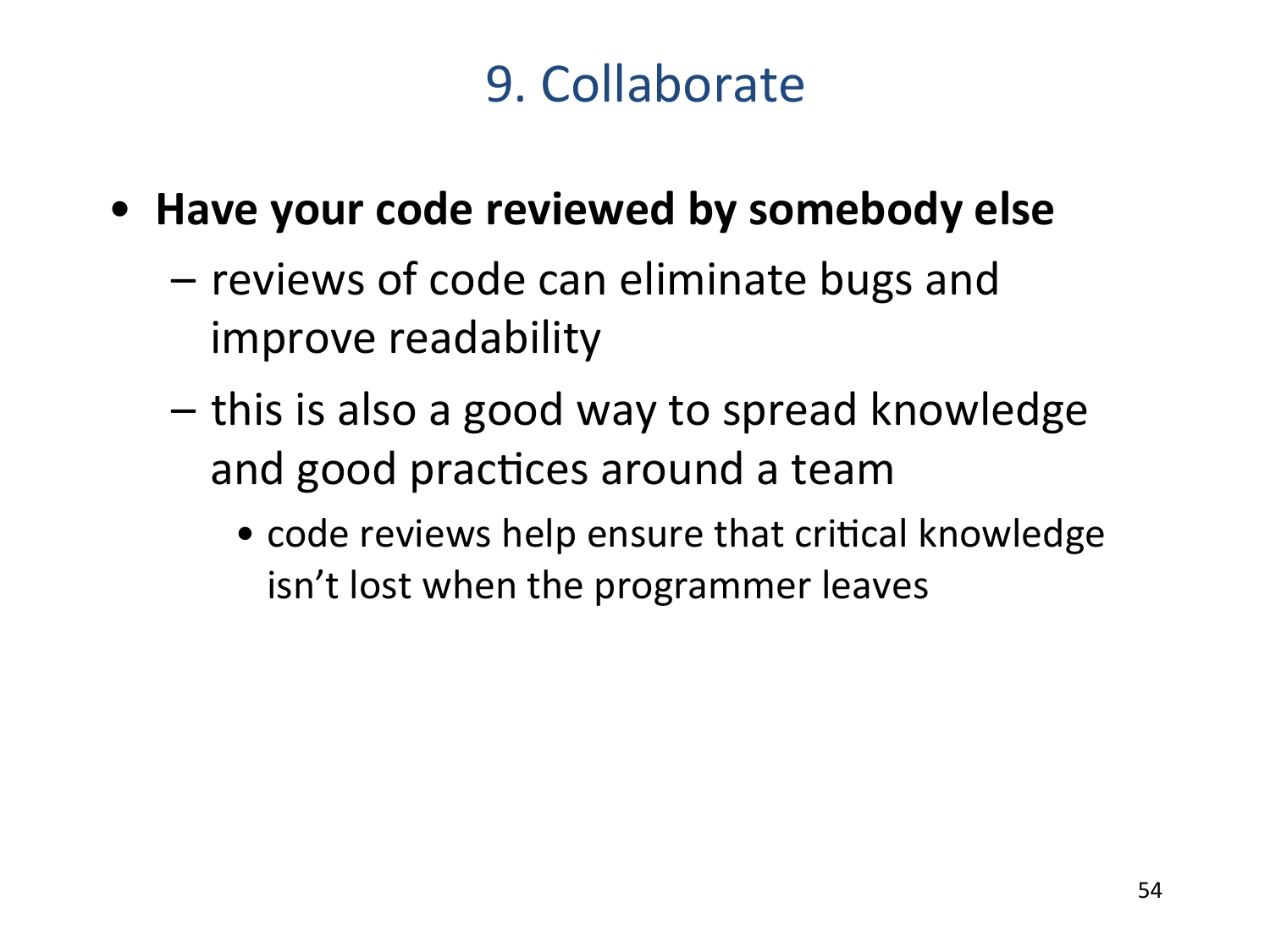#### 9. Collaborate

- Have your code reviewed by somebody else
	- extreme version: pair programming
		- many programmers find it intrusive
		- but it can be helpful when tackling particularly tricky problems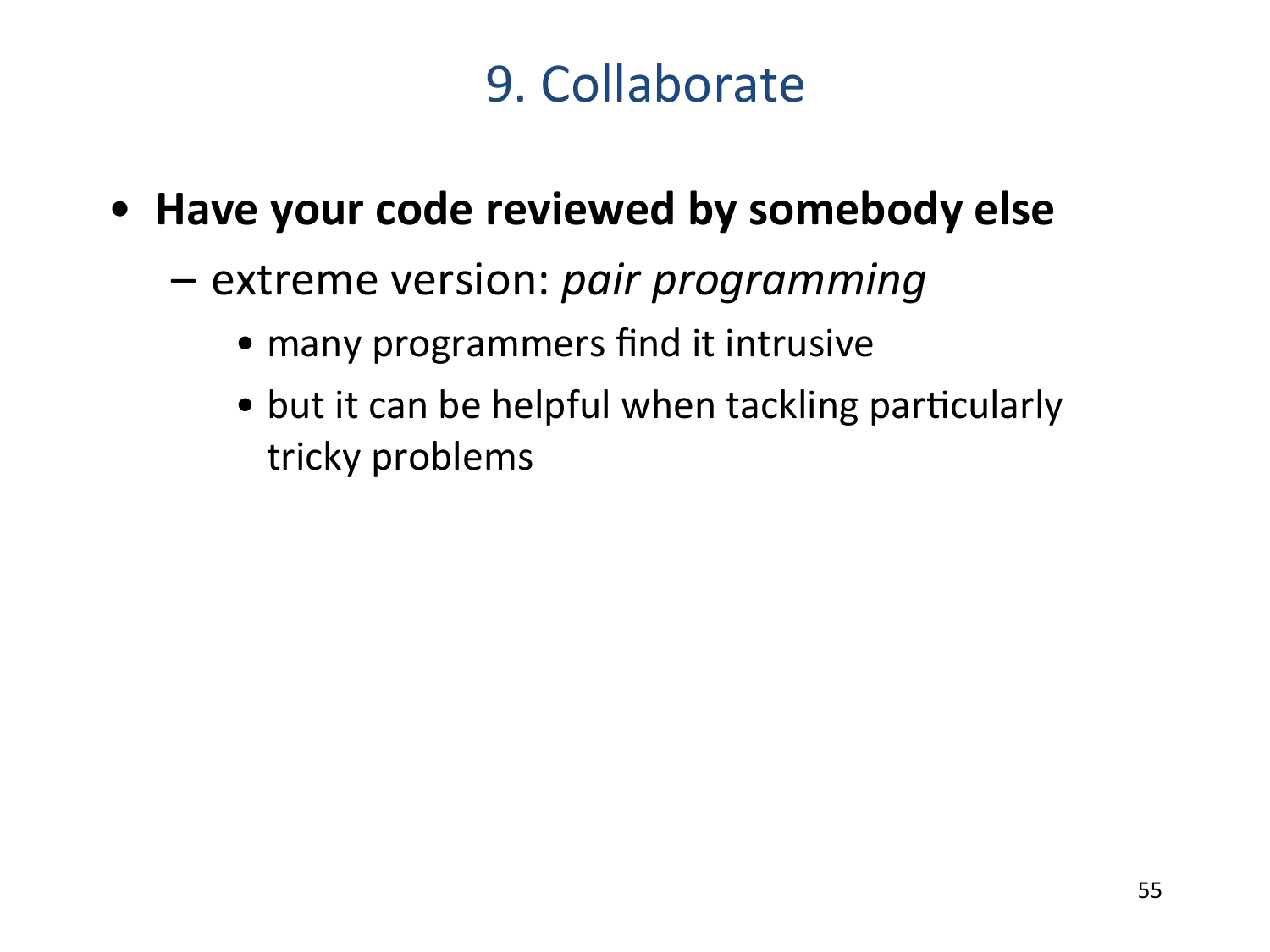# 10. Ensure reproducibility

- Document everything
	- people largely overestimate how much they will remember
	- keep read-me files that explain what you did
	- your records should be understandable by another person
	- keep all the files organized, with meaningful names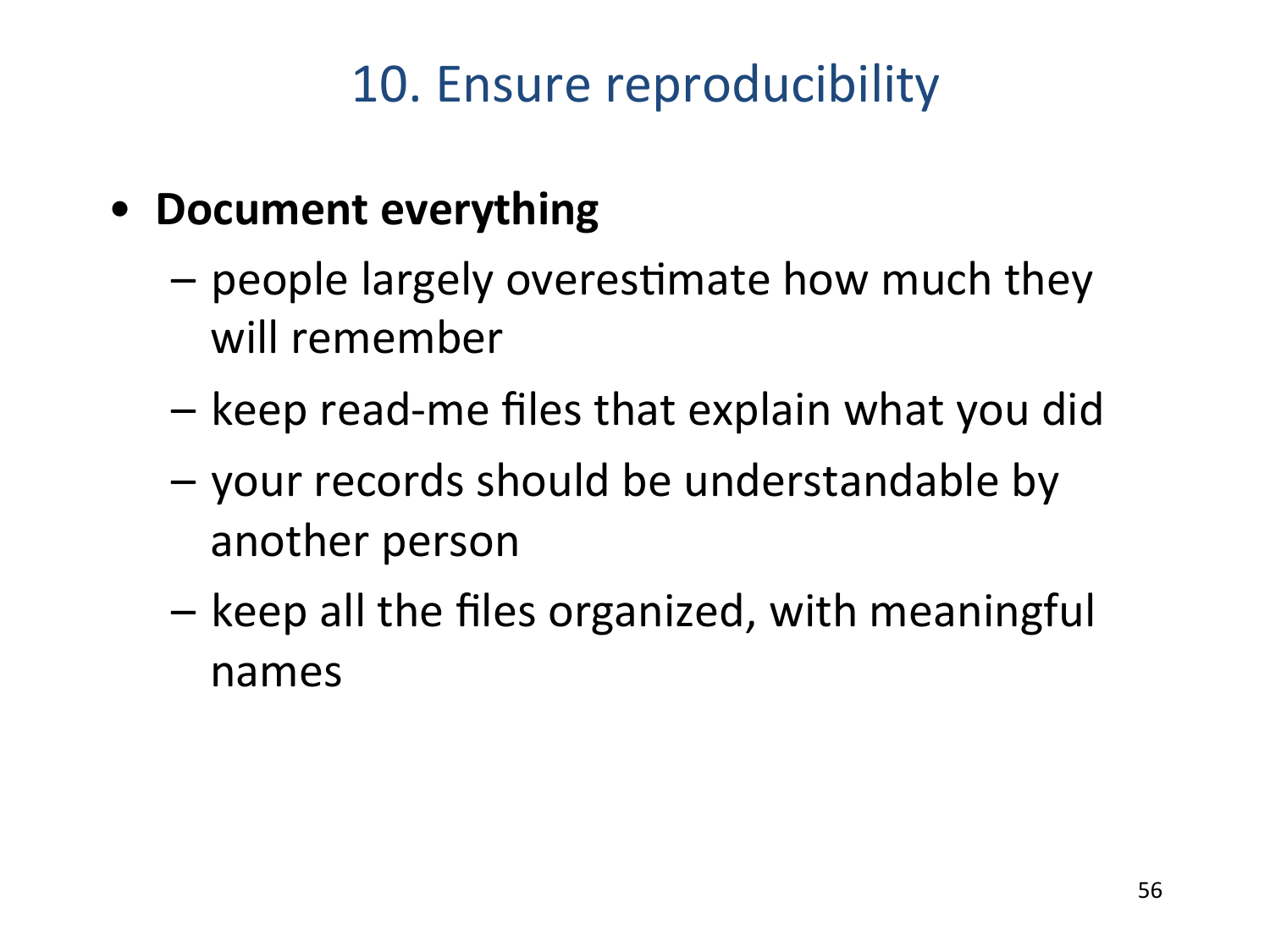## 10. Ensure reproducibility

- Use a version control system (VCS):
	- e.g., Git, Mercurial, Subversion
		- $-$  VCS stores a snapshot of a project's files in a *repository\$*
		- $-$  users can modify their working copy, and then *commit* changes to the repository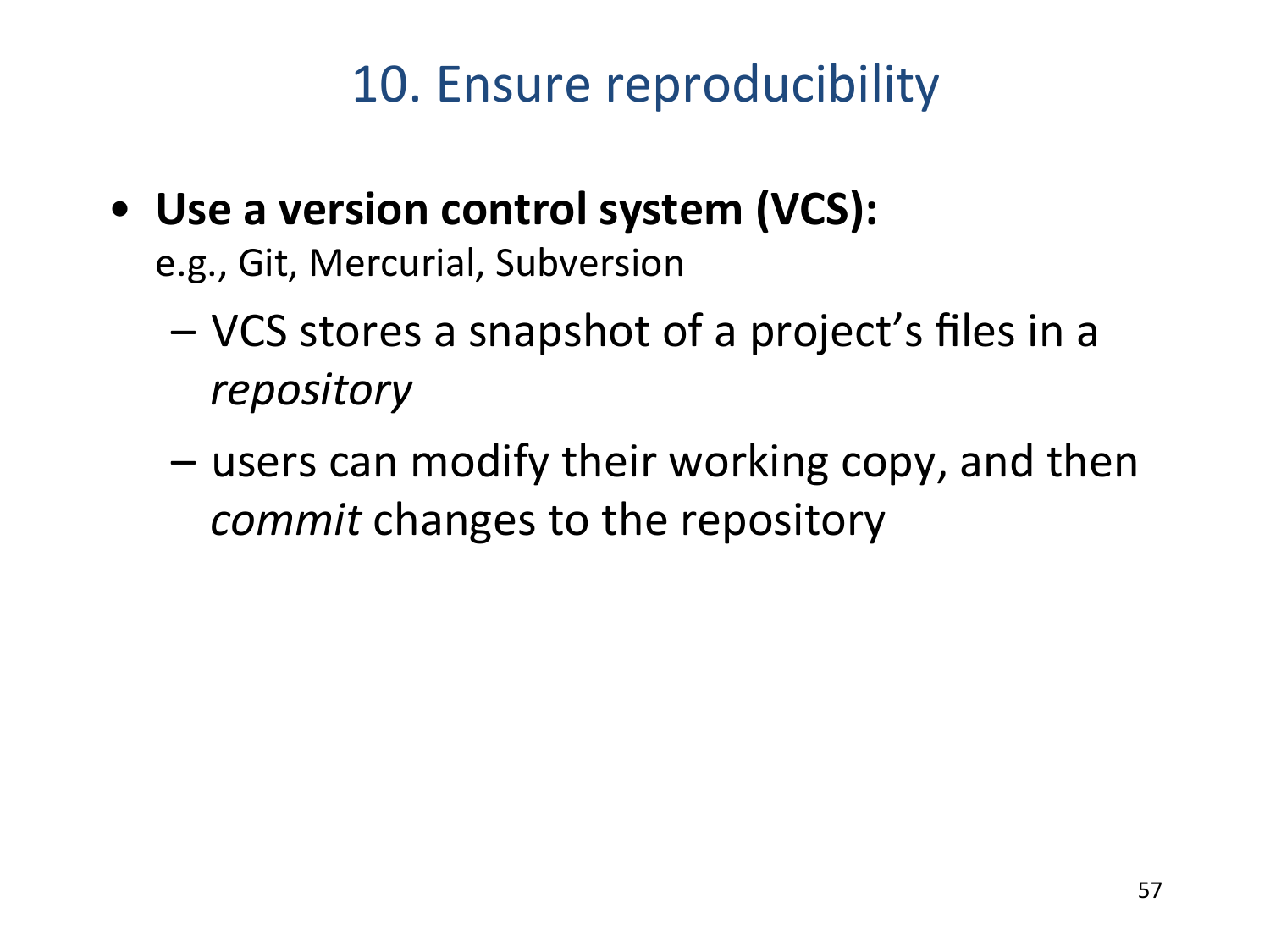# 10. Ensure reproducibility

- Use a version control system (VCS):
	- e.g., Git, Mercurial, Subversion
		- good for collaborations
			- VCS resolves any conflicts before accepting changes
			- it stores the entire history of the files, allowing different versions to be retrieved and compared
			- it also stores metadata: users' comments on what was changed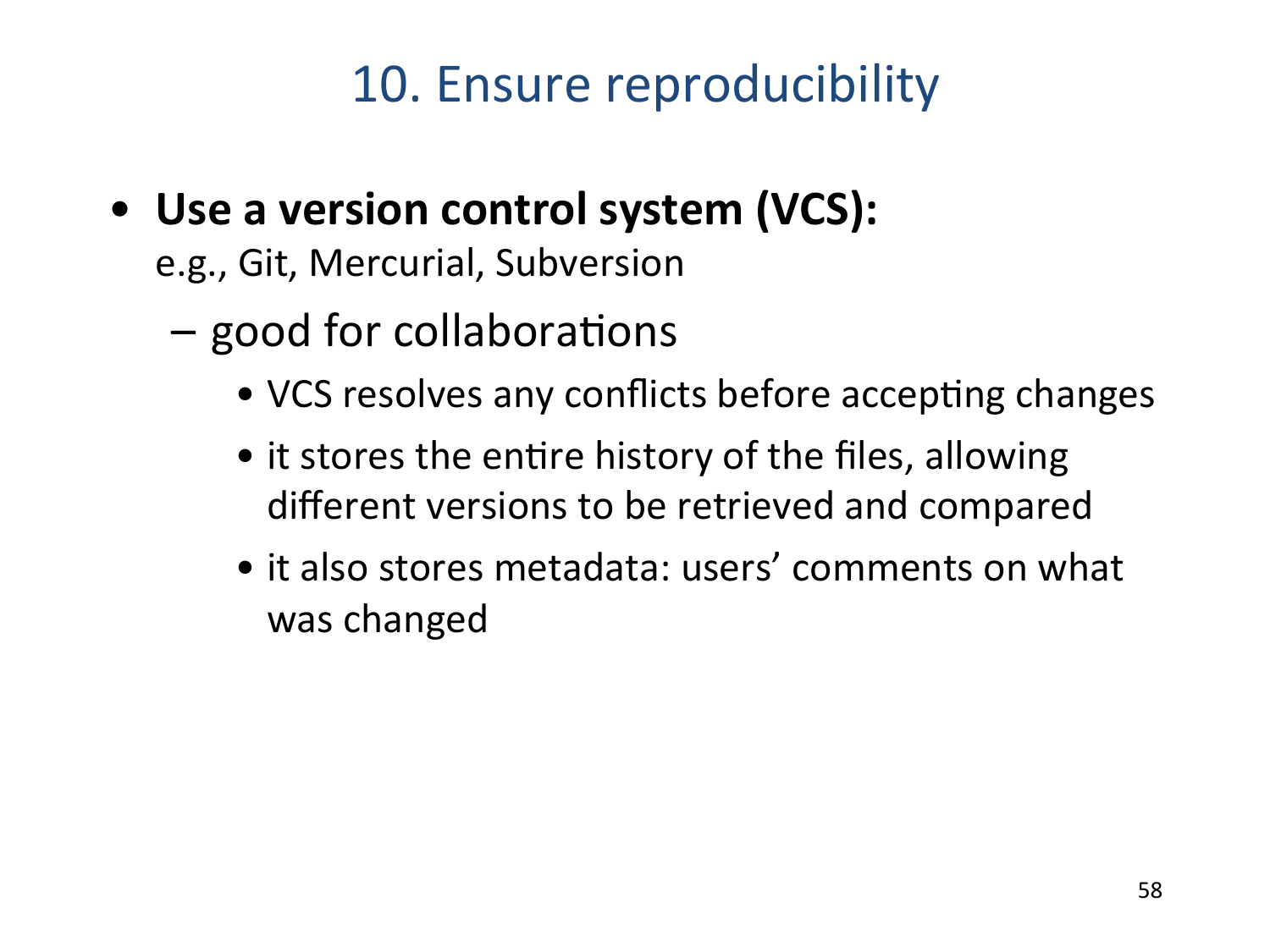# **Good programming practices**

- 1. First, think high-level
- 2. Write programs for people, not computers
- 3. Let the computer do the work
- 4. Make incremental changes
- 5. Don't repeat yourself (or others)
- 6. Plan for mistakes
- 7. Optimize software only after it works correctly
- 8. Document design and purpose, not mechanics
- 9. Collaborate
- 10. Ensure reproducibility